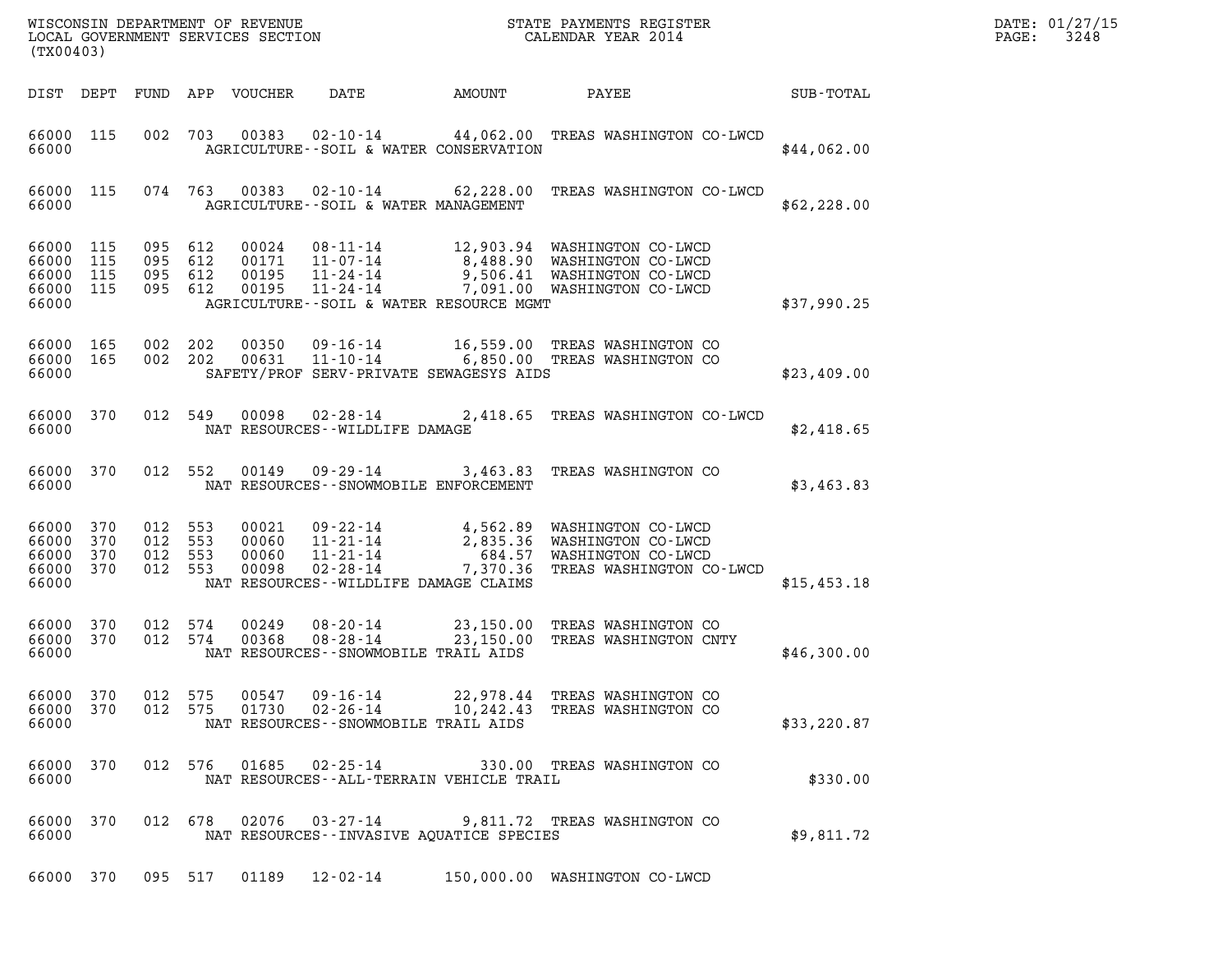| DATE: | 01/27/15 |
|-------|----------|
| PAGE: | 3249     |

| WISCONSIN DEPARTMENT OF REVENUE<br>LOCAL GOVERNMENT SERVICES SECTION<br>(TX00403)                                 |                                                                                  |                                                                                  |                                                                                  |                                                                                                          |                                                                                                                                                                                                                                                            |                                                                                                                                            | STATE PAYMENTS REGISTER<br>CALENDAR YEAR 2014                                                                                                                                                                                  |                | DATE: 01/27/15<br>3249<br>PAGE: |
|-------------------------------------------------------------------------------------------------------------------|----------------------------------------------------------------------------------|----------------------------------------------------------------------------------|----------------------------------------------------------------------------------|----------------------------------------------------------------------------------------------------------|------------------------------------------------------------------------------------------------------------------------------------------------------------------------------------------------------------------------------------------------------------|--------------------------------------------------------------------------------------------------------------------------------------------|--------------------------------------------------------------------------------------------------------------------------------------------------------------------------------------------------------------------------------|----------------|---------------------------------|
| DIST DEPT FUND                                                                                                    |                                                                                  |                                                                                  |                                                                                  | APP VOUCHER                                                                                              | DATE                                                                                                                                                                                                                                                       | AMOUNT                                                                                                                                     | PAYEE                                                                                                                                                                                                                          | SUB-TOTAL      |                                 |
| 66000                                                                                                             |                                                                                  |                                                                                  |                                                                                  |                                                                                                          | NAT RESOURCES - - POLLUTION CONTROL                                                                                                                                                                                                                        |                                                                                                                                            |                                                                                                                                                                                                                                | \$150,000.00   |                                 |
| 66000<br>66000                                                                                                    | 395                                                                              |                                                                                  | 011 168                                                                          | 14066                                                                                                    | 05-05-14<br>TRANSPORTATION--ELDERLY & DISABLED                                                                                                                                                                                                             |                                                                                                                                            | 284,455.00 COUNTY OF WASHINGTON                                                                                                                                                                                                | \$284,455.00   |                                 |
| 66000<br>66000<br>66000<br>66000 395<br>66000                                                                     | 395<br>395<br>- 395                                                              | 011 176<br>011 176<br>011 176<br>011 176                                         |                                                                                  | 16064<br>24063<br>26063<br>42063                                                                         | 06-04-14<br>$07 - 07 - 14$<br>$09 - 30 - 14$<br>$12 - 30 - 14$                                                                                                                                                                                             | TRANSPORTATION--BICYCLE & PEDESTRIAN AID                                                                                                   | 278, 221.00 COUNTY OF WASHINGTON<br>278,220.00 COUNTY OF WASHINGTON<br>278,220.00 COUNTY OF WASHINGTON<br>166,932.00 COUNTY OF WASHINGTON                                                                                      | \$1,001,593.00 |                                 |
| 66000 395<br>66000<br>66000                                                                                       | 395                                                                              | 011 185<br>011 185                                                               |                                                                                  | 06713<br>24360                                                                                           | $03 - 17 - 14$<br>$09 - 17 - 14$                                                                                                                                                                                                                           | 550.60<br>TRANSPORTATION - - HIGHWAY SAFETY - FEDERAL                                                                                      | 1,949.40 TREAS WASHINGTON CO<br>TREAS WASHINGTON CO                                                                                                                                                                            | \$2,500.00     |                                 |
| 66000<br>66000<br>66000<br>66000                                                                                  | 395<br>- 395<br>395                                                              | 011 190<br>011 190<br>011 190                                                    |                                                                                  | 02066<br>18066<br>28066                                                                                  | $01 - 06 - 14$<br>$07 - 07 - 14$<br>$10 - 06 - 14$                                                                                                                                                                                                         | TRANSPORTATION--GENERAL TRANSP AIDS-GTA                                                                                                    | 476,885.73 COUNTY OF WASHINGTON<br>953,771.46 COUNTY OF WASHINGTON<br>476,885.75 COUNTY OF WASHINGTON                                                                                                                          | \$1,907,542.94 |                                 |
| 66000<br>66000<br>66000<br>66000 395<br>66000                                                                     | 395<br>395<br>- 395                                                              | 011 278<br>011 278<br>011 278<br>011 278                                         |                                                                                  | 00017<br>19296<br>32935<br>32935                                                                         | $01 - 07 - 14$<br>$07 - 23 - 14$<br>$12 - 03 - 14$<br>$12 - 03 - 14$                                                                                                                                                                                       | 6,562.82<br>239,068.64<br>TRANSPORTATION - - LRIP/TRIP/MSIP GRANTS                                                                         | TREAS WASHINGTON CO<br>6,720.70 TREAS WASHINGTON CO<br>215,369.95 TREAS WASHINGTON CO<br>TREAS WASHINGTON CO                                                                                                                   | \$467,722.11   |                                 |
| 66000 410<br>66000                                                                                                |                                                                                  |                                                                                  | 002 116                                                                          | 11261                                                                                                    | 11-05-14<br>CORRECTIONS - - LOCAL AID                                                                                                                                                                                                                      |                                                                                                                                            | 132,148.16 TREAS WASHINGTON CO                                                                                                                                                                                                 | \$132,148.16   |                                 |
| 66000<br>66000<br>66000<br>66000<br>66000<br>66000<br>66000<br>66000<br>66000<br>66000<br>66000<br>66000<br>66000 | 435<br>435<br>435<br>435<br>435<br>435<br>435<br>435<br>435<br>435<br>435<br>435 | 005<br>005<br>005<br>005<br>005<br>005<br>005<br>005<br>005<br>005<br>005<br>005 | 000<br>000<br>000<br>000<br>000<br>000<br>000<br>000<br>000<br>000<br>000<br>000 | 90412<br>90415<br>90416<br>90417<br>90419<br>90420<br>90500<br>90502<br>90506<br>90508<br>90509<br>90510 | $01 - 01 - 14$<br>$02 - 01 - 14$<br>$03 - 01 - 14$<br>$04 - 01 - 14$<br>$05 - 01 - 14$<br>$06 - 01 - 14$<br>$07 - 01 - 14$<br>$08 - 01 - 14$<br>$09 - 01 - 14$<br>$10 - 01 - 14$<br>$11 - 01 - 14$<br>$12 - 01 - 14$<br>HEALTH SERVICES - - STATE/FED AIDS | 129,538.00<br>186,856.00<br>414,153.00<br>147,898.00<br>1,734,503.00<br>205,569.00<br>307,381.00<br>188,825.00<br>161,256.00<br>141,834.00 | 146,072.00 WASHINGTON CO<br>187,868.00 WASHINGTON CO<br>WASHINGTON CO<br>WASHINGTON CO<br>WASHINGTON CO<br>WASHINGTON CO<br>WASHINGTON CO<br>WASHINGTON CO<br>WASHINGTON CO<br>WASHINGTON CO<br>WASHINGTON CO<br>WASHINGTON CO | \$3,951,753.00 |                                 |
| 66000<br>66000                                                                                                    | 437<br>437                                                                       | 005<br>005                                                                       | 000<br>000                                                                       | 00000<br>00000                                                                                           | $01 - 06 - 14$<br>$01 - 30 - 14$                                                                                                                                                                                                                           | 14,682.15<br>191,514.16                                                                                                                    | WASHINGTON<br>WASHINGTON CHILD SUPPORT                                                                                                                                                                                         |                |                                 |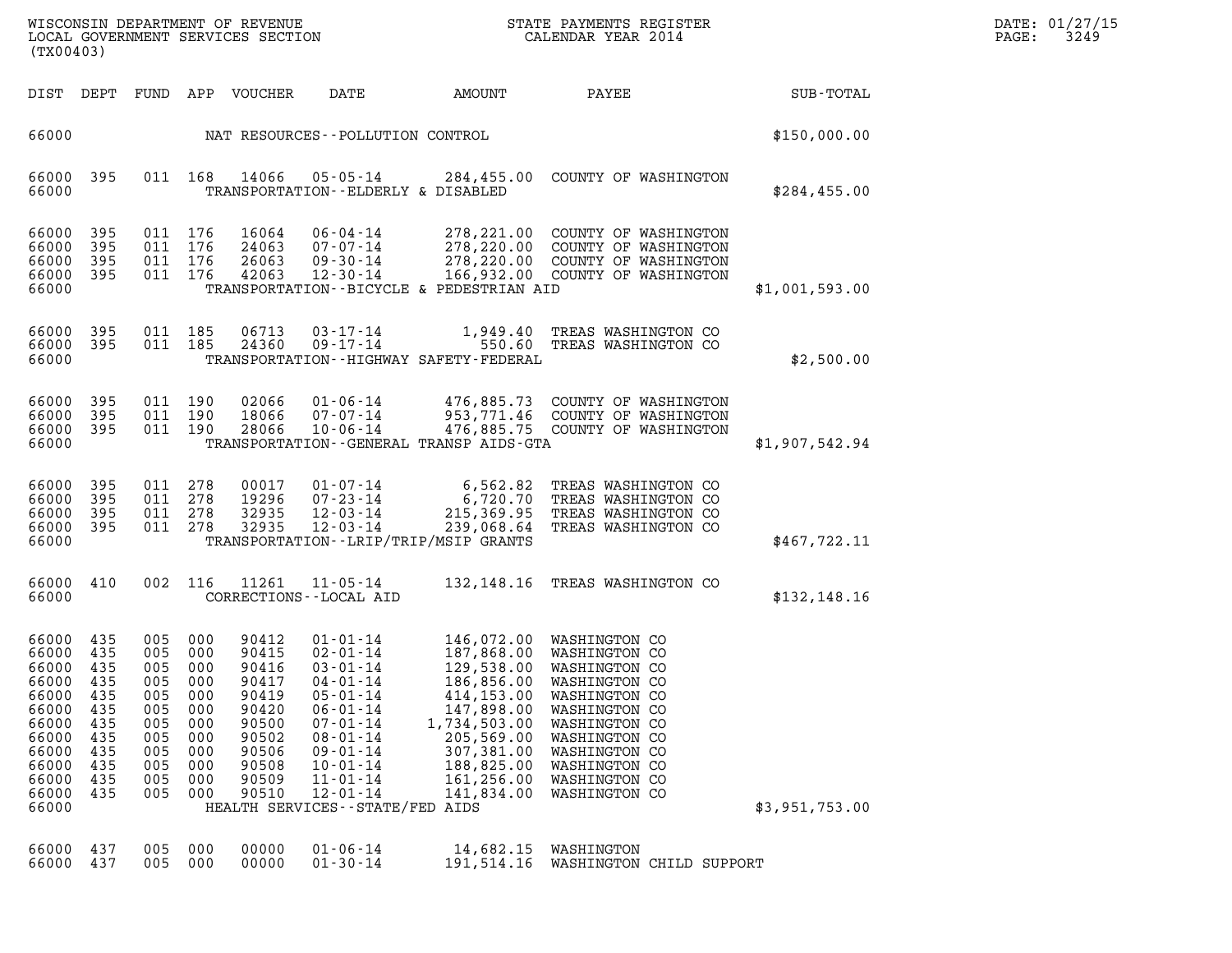| (TX00403)                                 |                                 |                                 |                                 |                                           |                                                                                        |                                                                             |                                                                                                                                           |                |  |
|-------------------------------------------|---------------------------------|---------------------------------|---------------------------------|-------------------------------------------|----------------------------------------------------------------------------------------|-----------------------------------------------------------------------------|-------------------------------------------------------------------------------------------------------------------------------------------|----------------|--|
| DIST                                      | DEPT                            | FUND                            | APP                             | VOUCHER                                   | DATE                                                                                   | AMOUNT                                                                      | PAYEE                                                                                                                                     | SUB-TOTAL      |  |
| 66000<br>66000<br>66000<br>66000          | 437<br>437<br>437<br>437        | 005<br>005<br>005<br>005        | 000<br>000<br>000<br>000        | 00000<br>00000<br>00000<br>00000          | $02 - 05 - 14$<br>$03 - 05 - 14$<br>$04 - 07 - 14$<br>$04 - 30 - 14$                   | 51,632.57<br>40,481.99<br>199,808.31<br>286,004.36                          | WASHINGTON<br>WASHINGTON<br>WASHINGTON<br>WASHINGTON CHILD SUPPORT                                                                        |                |  |
| 66000<br>66000<br>66000<br>66000<br>66000 | 437<br>437<br>437<br>437<br>437 | 005<br>005<br>005<br>005<br>005 | 000<br>000<br>000<br>000<br>000 | 00000<br>00000<br>00000<br>00000<br>00000 | $05 - 05 - 14$<br>$06 - 05 - 14$<br>$07 - 07 - 14$<br>$07 - 30 - 14$<br>$08 - 05 - 14$ | 98,087.75<br>26,647.01<br>25,176.90<br>272,683.30<br>17,771.55              | WASHINGTON<br>WASHINGTON<br>WASHINGTON<br>WASHINGTON CHILD SUPPORT<br>WASHINGTON                                                          |                |  |
| 66000<br>66000<br>66000<br>66000<br>66000 | 437<br>437<br>437<br>437<br>437 | 005<br>005<br>005<br>005<br>005 | 000<br>000<br>000<br>000<br>000 | 00000<br>00000<br>00000<br>00000<br>00000 | $08 - 29 - 14$<br>$09 - 05 - 14$<br>$10 - 06 - 14$<br>$10 - 30 - 14$<br>$11 - 03 - 14$ | 764,616.58<br>68,630.63<br>24,099.97<br>204,911.70                          | WASHINGTON<br>WASHINGTON<br>WASHINGTON<br>WASHINGTON CHILD SUPPORT<br>7,342.00 WASHINGTON CHILD SUPPORT                                   |                |  |
| 66000<br>66000<br>66000<br>66000<br>66000 | 437<br>437<br>437<br>437        | 005<br>005<br>005<br>005        | 000<br>000<br>000<br>000        | 00000<br>00000<br>00000<br>00000          | $11 - 04 - 14$<br>$11 - 05 - 14$<br>$11 - 14 - 14$<br>$12 - 05 - 14$                   | 15,342.00<br>48,261.45<br>CHILDREN & FAMILIES--STATE/FEDERAL AIDS           | 55,136.44 WASHINGTON CHILD SUPPORT<br>1,750.07 WASHINGTON<br>WASHINGTON<br>WASHINGTON                                                     | \$2,414,580.89 |  |
|                                           |                                 |                                 |                                 |                                           |                                                                                        |                                                                             |                                                                                                                                           |                |  |
| 66000<br>66000                            | 455                             | 002                             | 221                             | 13                                        | $07 - 30 - 14$                                                                         | 1,260.00<br>JUSTICE--LAW ENFORCEMENT SERVICES AID                           | TREAS WASHINGTON CNTY                                                                                                                     | \$1,260.00     |  |
| 66000<br>66000<br>66000                   | 455<br>455                      | 002<br>002                      | 225<br>225                      | 01421<br>03303                            | $02 - 18 - 14$<br>$12 - 22 - 14$                                                       | 13,168.00<br>13,168.00<br>JUSTICE - - LAW ENFORCEMENT - - DRUG CRIMES       | TREAS WASHINGTON CNTY<br>TREAS WASHINGTON CNTY                                                                                            | \$26,336.00    |  |
| 66000<br>66000                            | 455                             | 002                             | 231                             | 01799                                     | $02 - 26 - 14$<br>JUSTICE--LAW ENFORCEMENT TRAINING                                    | 22,880.00                                                                   | TREAS WASHINGTON CNTY                                                                                                                     | \$22,880.00    |  |
| 66000<br>66000                            | 455                             | 002                             | 241                             | 00969                                     | $01 - 24 - 14$                                                                         | 203.11<br>JUSTICE--CEASE AND OTHER FEDERAL GRANTS                           | TREAS WASHINGTON CNTY                                                                                                                     | \$203.11       |  |
| 66000<br>66000<br>66000<br>66000<br>66000 | 455<br>455<br>455<br>455        | 002<br>002<br>002<br>002        | 251<br>251<br>251<br>251        | 00238<br>02113<br>02233<br>02642          | $08 - 04 - 14$<br>$03 - 25 - 14$<br>$11 - 05 - 14$<br>$05 - 05 - 14$                   | 4,757.50<br>4,757.50<br>4,757.50<br>JUSTICE - TRUANCY PROGRAM - GRANT FUNDS | TREAS WASHINGTON CNTY<br>4,757.50 TREAS WASHINGTON CNTY<br>TREAS WASHINGTON CNTY<br>TREAS WASHINGTON CNTY                                 | \$19,030.00    |  |
| 66000<br>66000<br>66000<br>66000<br>66000 | 455<br>455<br>455<br>455        | 002<br>002<br>002<br>002        | 279<br>279<br>279<br>279        | 00276<br>02234<br>02776<br>04103          | $08 - 05 - 14$<br>$11 - 05 - 14$<br>$05 - 12 - 14$<br>$07 - 17 - 14$                   | JUSTICE - TREAT ALTERN TO DETENTION - GRANT                                 | 23,158.75 TREAS WASHINGTON CNTY<br>23,158.75 TREAS WASHINGTON CNTY<br>23, 158.75 TREAS WASHINGTON CNTY<br>23,158.50 TREAS WASHINGTON CNTY | \$92,634.75    |  |
| 66000                                     | 455                             | 002                             | 532                             |                                           | $07 - 22 - 14$                                                                         | 39,443.42                                                                   | TREAS WASHINGTON CO                                                                                                                       |                |  |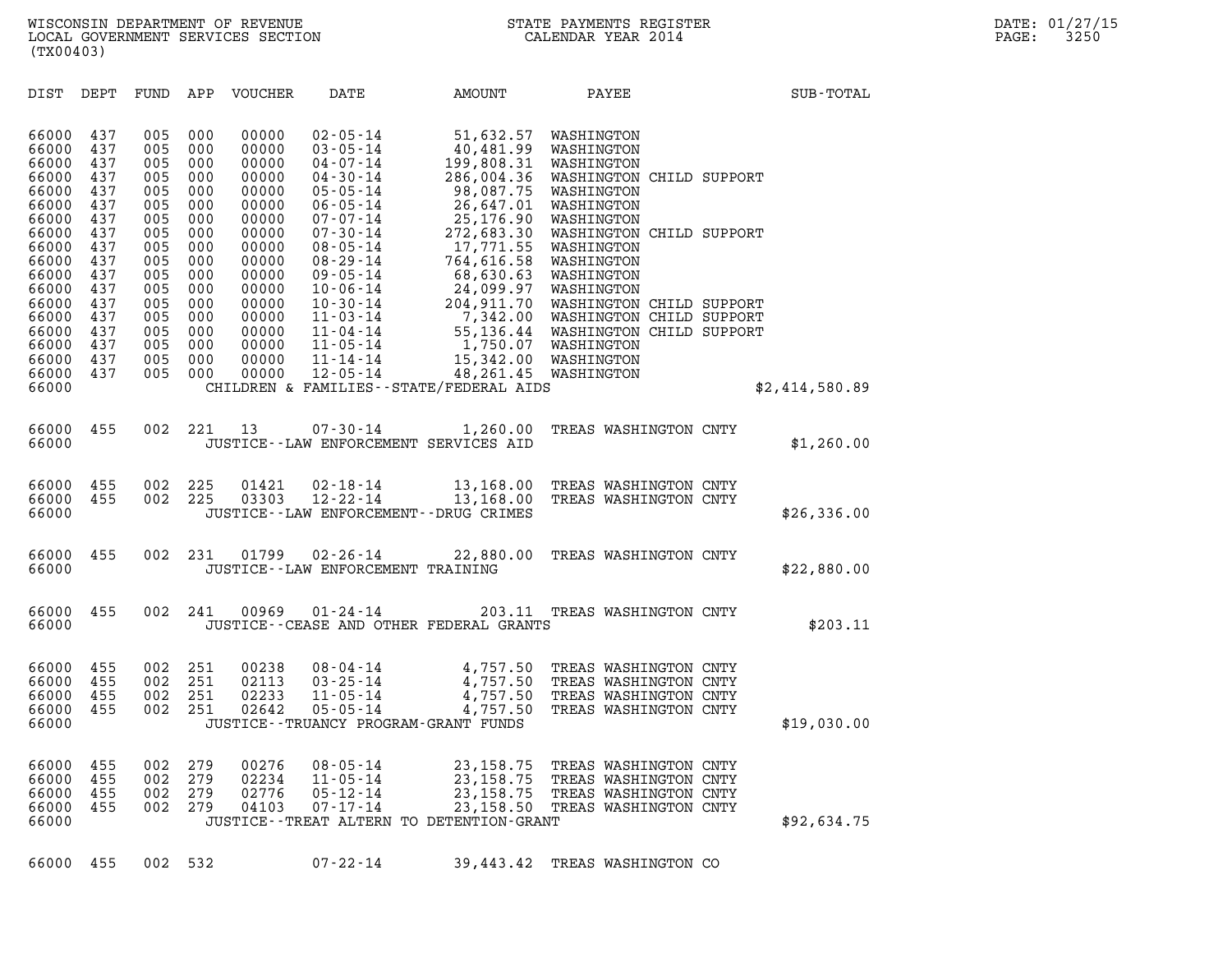| DATE: | 01/27/15 |
|-------|----------|
| PAGE: | 3251     |

| (TX00403)                                                                                                                                                 |                                                                                                              |                                                                                                                                 |                                                                                                |                                                                                                                                                       | WISCONSIN DEPARTMENT OF REVENUE<br>LOCAL GOVERNMENT SERVICES SECTION                                                                                                                                                                                                                                     | STATE PAYMENTS REGISTER<br>CALENDAR YEAR 2014                                                                                                                                                                                                    |                                                                                                                                                                                                                                                                                                                                                       |  |             | DATE: 01/27/15<br>3251<br>$\mathtt{PAGE}$ : |
|-----------------------------------------------------------------------------------------------------------------------------------------------------------|--------------------------------------------------------------------------------------------------------------|---------------------------------------------------------------------------------------------------------------------------------|------------------------------------------------------------------------------------------------|-------------------------------------------------------------------------------------------------------------------------------------------------------|----------------------------------------------------------------------------------------------------------------------------------------------------------------------------------------------------------------------------------------------------------------------------------------------------------|--------------------------------------------------------------------------------------------------------------------------------------------------------------------------------------------------------------------------------------------------|-------------------------------------------------------------------------------------------------------------------------------------------------------------------------------------------------------------------------------------------------------------------------------------------------------------------------------------------------------|--|-------------|---------------------------------------------|
|                                                                                                                                                           |                                                                                                              |                                                                                                                                 |                                                                                                | DIST DEPT FUND APP VOUCHER                                                                                                                            | DATE                                                                                                                                                                                                                                                                                                     | AMOUNT                                                                                                                                                                                                                                           | PAYEE                                                                                                                                                                                                                                                                                                                                                 |  | SUB-TOTAL   |                                             |
| 66000 455<br>66000                                                                                                                                        |                                                                                                              |                                                                                                                                 |                                                                                                | 002 532 009                                                                                                                                           |                                                                                                                                                                                                                                                                                                          | 03-10-14 41,751.94 TREAS WASHINGTON CO<br>JUSTICE - - VICTIM/WITNESS ASSISTANCE SERV                                                                                                                                                             |                                                                                                                                                                                                                                                                                                                                                       |  | \$81,195.36 |                                             |
| 66000 465 002 308<br>66000 465<br>66000                                                                                                                   |                                                                                                              | 002 308                                                                                                                         |                                                                                                | 00097<br>00461                                                                                                                                        |                                                                                                                                                                                                                                                                                                          | 11-19-14 9,130.00 TREAS WASHINGTON CO<br>12-05-14 136.00 TREAS WASHINGTON CO<br>MILITARY AFFAIRS-EMER MGMT-RESPONSE EQMT                                                                                                                         |                                                                                                                                                                                                                                                                                                                                                       |  | \$9,266.00  |                                             |
| 66000 465<br>66000                                                                                                                                        |                                                                                                              |                                                                                                                                 |                                                                                                |                                                                                                                                                       |                                                                                                                                                                                                                                                                                                          | 002 337 01587 07-09-14 14,370.00 TREAS WASHINGTON CO<br>MILITARY AFFAIRS-EMERGENCY MGMT PLANNING                                                                                                                                                 |                                                                                                                                                                                                                                                                                                                                                       |  | \$14,370.00 |                                             |
| 66000<br>66000 465<br>66000<br>66000 465<br>66000                                                                                                         | 465<br>465                                                                                                   | 002 342<br>002 342<br>002 342<br>002 342                                                                                        |                                                                                                | 01019<br>01167<br>01168<br>01654                                                                                                                      | 06-02-14<br>06-02-14<br>07-11-14                                                                                                                                                                                                                                                                         | 01-15-14 35,914.96 TREAS WASHINGTON CO<br>1,600.00 TREAS WASHINGTON CO<br>1,600.00 TREAS WASHINGTON CO<br>MILITARY AFFAIRS-EMERGENCY MGMT-FED FUND                                                                                               | 37,690.91 TREAS WASHINGTON CO                                                                                                                                                                                                                                                                                                                         |  | \$76,805.87 |                                             |
| 66000 465<br>66000                                                                                                                                        |                                                                                                              |                                                                                                                                 |                                                                                                | 072 364 00960                                                                                                                                         |                                                                                                                                                                                                                                                                                                          | 01-10-14 13,601.00 TREAS WASHINGTON CO<br>MILITARY AFFAIRS-EMER MGMT-PLANNING AID                                                                                                                                                                |                                                                                                                                                                                                                                                                                                                                                       |  | \$13,601.00 |                                             |
| 66000 485<br>66000                                                                                                                                        |                                                                                                              |                                                                                                                                 | 002 127                                                                                        |                                                                                                                                                       | VETERANS AFFAIRS GRANTS                                                                                                                                                                                                                                                                                  | 05423  05-08-14  1,300.00  TREAS WASHINGTON CO                                                                                                                                                                                                   |                                                                                                                                                                                                                                                                                                                                                       |  | \$1,300.00  |                                             |
| 66000 485<br>66000                                                                                                                                        |                                                                                                              |                                                                                                                                 | 082 267                                                                                        | 05423                                                                                                                                                 | VETERANS AFFAIRS -- GRANTS TO COUNTIES                                                                                                                                                                                                                                                                   | 05-08-14 5,850.00 TREAS WASHINGTON CO                                                                                                                                                                                                            |                                                                                                                                                                                                                                                                                                                                                       |  | \$5,850.00  |                                             |
| 66000 485<br>66000                                                                                                                                        |                                                                                                              |                                                                                                                                 | 083 370                                                                                        | 05423                                                                                                                                                 | 05-08-14<br>VETERANS AFFAIRS - - GRANTS TO COUNTIES                                                                                                                                                                                                                                                      | 5,850.00 TREAS WASHINGTON CO                                                                                                                                                                                                                     |                                                                                                                                                                                                                                                                                                                                                       |  | \$5,850.00  |                                             |
| 66000 505<br>66000<br>66000<br>66000<br>66000<br>66000<br>66000<br>66000<br>66000<br>66000<br>66000<br>66000<br>66000<br>66000<br>66000<br>66000<br>66000 | 505<br>505<br>505<br>505<br>505<br>505<br>505<br>505<br>505<br>505<br>505<br>505<br>505<br>505<br>505<br>505 | 002 155<br>002 155<br>002 155<br>002<br>002<br>002<br>002<br>002<br>002<br>002<br>002<br>002<br>002<br>002<br>002<br>002<br>002 | 155<br>155<br>155<br>155<br>155<br>155<br>155<br>155<br>155<br>155<br>155<br>155<br>155<br>155 | 60142<br>60142<br>60417<br>60417<br>60454<br>60454<br>60489<br>60489<br>60524<br>60524<br>60603<br>60603<br>60603<br>60676<br>60676<br>60676<br>60823 | 09-09-14<br>$09 - 09 - 14$<br>$01 - 24 - 14$<br>$01 - 24 - 14$<br>$02 - 07 - 14$<br>$02 - 07 - 14$<br>$02 - 26 - 14$<br>$02 - 26 - 14$<br>$03 - 12 - 14$<br>$03 - 12 - 14$<br>$04 - 09 - 14$<br>$04 - 09 - 14$<br>$04 - 09 - 14$<br>$05 - 08 - 14$<br>$05 - 08 - 14$<br>$05 - 08 - 14$<br>$07 - 09 - 14$ | 4,170.79 TREAS WASHINGTON CO<br>7,531.31 TREAS WASHINGTON CO<br>5,493.45<br>4,211.65<br>2,983.95<br>3,892.10<br>2,792.84<br>2,792.84<br>2,772.05<br>4,941.49<br>2,952.12<br>5,262.48<br>1,283.53<br>1,454.02<br>3,061.55<br>5,457.54<br>5,867.10 | TREAS WASHINGTON CO<br>TREAS WASHINGTON CO<br>TREAS WASHINGTON CO<br>TREAS WASHINGTON CO<br>TREAS WASHINGTON CO<br>TREAS WASHINGTON CO<br>TREAS WASHINGTON CO<br>TREAS WASHINGTON CO<br>TREAS WASHINGTON CO<br>TREAS WASHINGTON CO<br>TREAS WASHINGTON CO<br>TREAS WASHINGTON CO<br>TREAS WASHINGTON CO<br>TREAS WASHINGTON CO<br>TREAS WASHINGTON CO |  |             |                                             |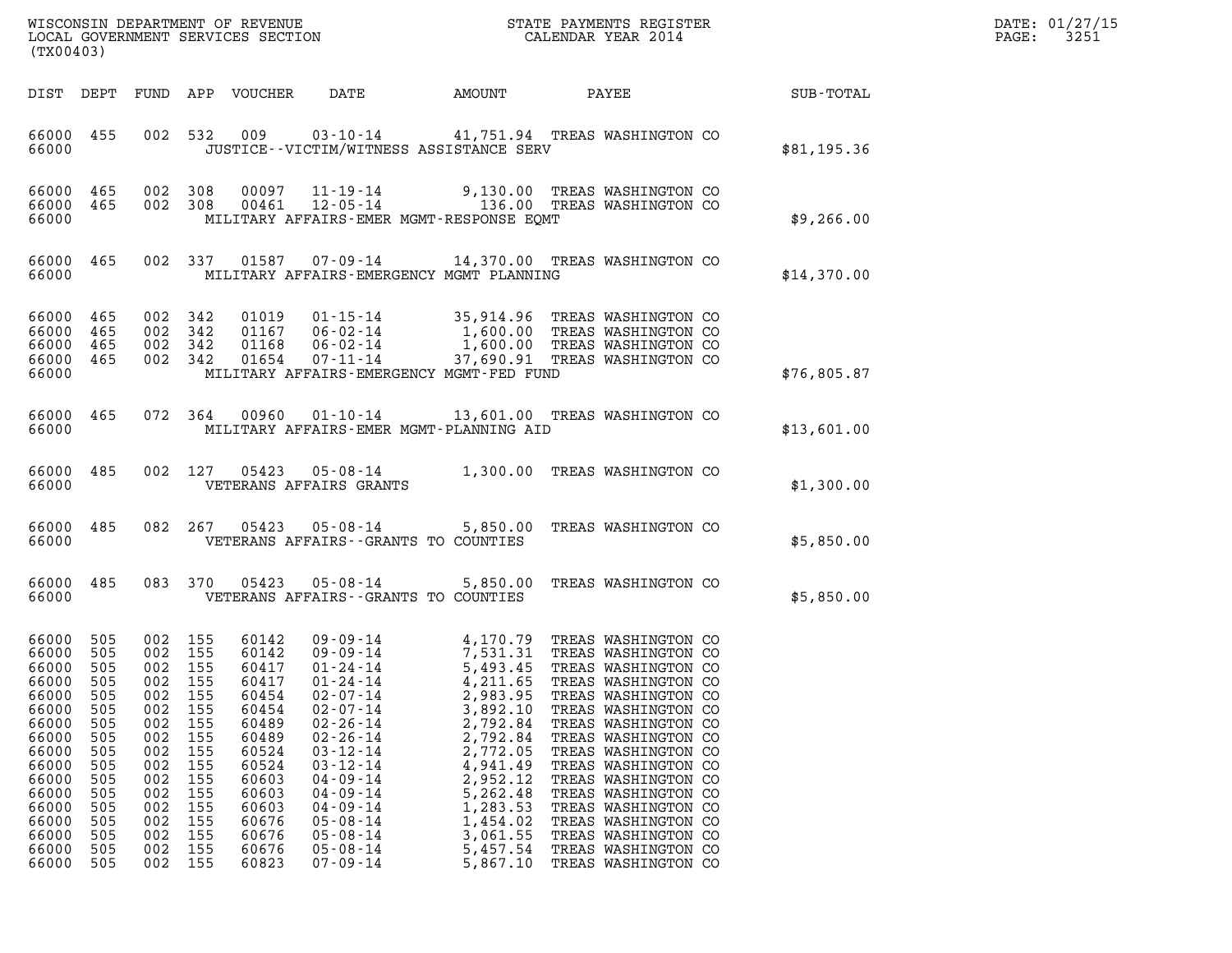| $\mathtt{DATE}$ : | 01/27/15 |
|-------------------|----------|
| PAGE:             | 3252     |

| $\mathbf{M}$<br>WISCONSIN DEPARTMENT OF REVENUE<br>LOCAL GOVERNMENT SERVICES SECTION<br>(TX00403)                                                                                                           |                                                                                                                                                        |                                                                                                                                                        |                                                                                                                                                        |                                                                                                                                                                                                    |                                                                                                                                                                                                                                                                                                                                                                                                                                 |                                                                                                                                                                                                                                                                    | STATE PAYMENTS REGISTER<br>CALENDAR YEAR 2014                                                                                                                                                                                                                                                                                                                                                                                                                                                                          |                 | DATE: 01/27/15<br>3252<br>PAGE: |
|-------------------------------------------------------------------------------------------------------------------------------------------------------------------------------------------------------------|--------------------------------------------------------------------------------------------------------------------------------------------------------|--------------------------------------------------------------------------------------------------------------------------------------------------------|--------------------------------------------------------------------------------------------------------------------------------------------------------|----------------------------------------------------------------------------------------------------------------------------------------------------------------------------------------------------|---------------------------------------------------------------------------------------------------------------------------------------------------------------------------------------------------------------------------------------------------------------------------------------------------------------------------------------------------------------------------------------------------------------------------------|--------------------------------------------------------------------------------------------------------------------------------------------------------------------------------------------------------------------------------------------------------------------|------------------------------------------------------------------------------------------------------------------------------------------------------------------------------------------------------------------------------------------------------------------------------------------------------------------------------------------------------------------------------------------------------------------------------------------------------------------------------------------------------------------------|-----------------|---------------------------------|
| DIST DEPT                                                                                                                                                                                                   |                                                                                                                                                        | FUND                                                                                                                                                   |                                                                                                                                                        | APP VOUCHER                                                                                                                                                                                        | DATE                                                                                                                                                                                                                                                                                                                                                                                                                            | AMOUNT                                                                                                                                                                                                                                                             | PAYEE                                                                                                                                                                                                                                                                                                                                                                                                                                                                                                                  | SUB-TOTAL       |                                 |
| 66000<br>66000                                                                                                                                                                                              | 505                                                                                                                                                    | 002                                                                                                                                                    | 155                                                                                                                                                    | 60823                                                                                                                                                                                              | $07 - 09 - 14$                                                                                                                                                                                                                                                                                                                                                                                                                  | 10,458.74<br>DOA-HOUSING ASSISTANCE-FEDERAL FUNDS                                                                                                                                                                                                                  | TREAS WASHINGTON CO                                                                                                                                                                                                                                                                                                                                                                                                                                                                                                    | \$77,379.55     |                                 |
| 66000<br>66000<br>66000<br>66000<br>66000<br>66000<br>66000<br>66000<br>66000<br>66000<br>66000<br>66000<br>66000<br>66000<br>66000<br>66000<br>66000<br>66000<br>66000<br>66000<br>66000<br>66000<br>66000 | 505<br>505<br>505<br>505<br>505<br>505<br>505<br>505<br>505<br>505<br>505<br>505<br>505<br>505<br>505<br>505<br>505<br>505<br>505<br>505<br>505<br>505 | 035<br>035<br>035<br>035<br>035<br>035<br>035<br>035<br>035<br>035<br>035<br>035<br>035<br>035<br>035<br>035<br>035<br>035<br>035<br>035<br>035<br>035 | 371<br>371<br>371<br>371<br>371<br>371<br>371<br>371<br>371<br>371<br>371<br>371<br>371<br>371<br>371<br>371<br>371<br>371<br>371<br>371<br>371<br>371 | 60142<br>60142<br>60142<br>60417<br>60417<br>60417<br>60454<br>60454<br>60454<br>60489<br>60489<br>60489<br>60524<br>60524<br>60524<br>60603<br>60603<br>60676<br>60676<br>60823<br>60823<br>60823 | $09 - 09 - 14$<br>$09 - 09 - 14$<br>$09 - 09 - 14$<br>$01 - 24 - 14$<br>$01 - 24 - 14$<br>$01 - 24 - 14$<br>$02 - 07 - 14$<br>$02 - 07 - 14$<br>$02 - 07 - 14$<br>$02 - 26 - 14$<br>$02 - 26 - 14$<br>$02 - 26 - 14$<br>$03 - 12 - 14$<br>$03 - 12 - 14$<br>$03 - 12 - 14$<br>$04 - 09 - 14$<br>$04 - 09 - 14$<br>$05 - 08 - 14$<br>$05 - 08 - 14$<br>$07 - 09 - 14$<br>07-09-14<br>$07 - 09 - 14$<br>DOA--PUBLIC BENEFITS FUND | 3,108.57<br>1,539.20<br>239.52<br>2,380.50<br>2,563.61<br>3,662.30<br>2,594.74<br>1,816.31<br>1,686.58<br>1,196.93<br>1,895.13<br>2,562.16<br>1,928.38<br>1,205.24<br>1,205.24<br>2,053.65<br>1,283.53<br>1,331.11<br>2,129.77<br>3,893.61<br>4,081.46<br>2,550.91 | TREAS WASHINGTON CO<br>TREAS WASHINGTON CO<br>TREAS WASHINGTON CO<br>TREAS WASHINGTON CO<br>TREAS WASHINGTON CO<br>TREAS WASHINGTON CO<br>TREAS WASHINGTON CO<br>TREAS WASHINGTON CO<br>TREAS WASHINGTON CO<br>TREAS WASHINGTON CO<br>TREAS WASHINGTON CO<br>TREAS WASHINGTON CO<br>TREAS WASHINGTON CO<br>TREAS WASHINGTON CO<br>TREAS WASHINGTON CO<br>TREAS WASHINGTON CO<br>TREAS WASHINGTON CO<br>TREAS WASHINGTON CO<br>TREAS WASHINGTON CO<br>TREAS WASHINGTON CO<br>TREAS WASHINGTON CO<br>TREAS WASHINGTON CO | \$46,908.45     |                                 |
| 66000<br>66000                                                                                                                                                                                              | 505                                                                                                                                                    | 089                                                                                                                                                    | 166                                                                                                                                                    | 05152                                                                                                                                                                                              | $01 - 28 - 14$<br>DOA--LAND INFORMATION FUND                                                                                                                                                                                                                                                                                                                                                                                    |                                                                                                                                                                                                                                                                    | 1,000.00 TREAS WASHINGTON CO                                                                                                                                                                                                                                                                                                                                                                                                                                                                                           | \$1,000.00      |                                 |
| 66000<br>66000<br>66000                                                                                                                                                                                     | 835<br>835                                                                                                                                             | 002                                                                                                                                                    | 105<br>002 105                                                                                                                                         | 44654<br>81762                                                                                                                                                                                     | $07 - 28 - 14$<br>$11 - 17 - 14$<br>REVENUE--STATE SHARED REVENUES                                                                                                                                                                                                                                                                                                                                                              |                                                                                                                                                                                                                                                                    | 114,395.53 TREAS WASHINGTON CO<br>659,298.57 TREAS WASHINGTON CO                                                                                                                                                                                                                                                                                                                                                                                                                                                       | \$773,694.10    |                                 |
| 66000<br>66000                                                                                                                                                                                              | 835                                                                                                                                                    |                                                                                                                                                        | 002 109                                                                                                                                                | 01066                                                                                                                                                                                              | $07 - 28 - 14$<br>REVENUE - - EXEMPT COMPUTER AID                                                                                                                                                                                                                                                                                                                                                                               |                                                                                                                                                                                                                                                                    | 121,593.00 TREAS WASHINGTON CO                                                                                                                                                                                                                                                                                                                                                                                                                                                                                         | \$121,593.00    |                                 |
| 66000 835<br>66000 835<br>66000                                                                                                                                                                             |                                                                                                                                                        |                                                                                                                                                        | 002 302<br>002 302                                                                                                                                     |                                                                                                                                                                                                    | 10125  07-28-14<br>11124  07-28-14                                                                                                                                                                                                                                                                                                                                                                                              | REVENUE-FIRST DOLLAR/SCHOOL LEVY CREDITS                                                                                                                                                                                                                           | 16,149,589.22 TREAS WASHINGTON CO<br>2,394,611.12 TREAS WASHINGTON CO                                                                                                                                                                                                                                                                                                                                                                                                                                                  | \$18,544,200.34 |                                 |
| 66000<br>66000                                                                                                                                                                                              | 835                                                                                                                                                    |                                                                                                                                                        | 021 363                                                                                                                                                |                                                                                                                                                                                                    | $37405$ $03 - 24 - 14$<br>REVENUE--LOTTERY CREDIT -                                                                                                                                                                                                                                                                                                                                                                             |                                                                                                                                                                                                                                                                    | 3,458,279.91 TREAS WASHINGTON CO                                                                                                                                                                                                                                                                                                                                                                                                                                                                                       | \$3,458,279.91  |                                 |
| 66000                                                                                                                                                                                                       |                                                                                                                                                        |                                                                                                                                                        |                                                                                                                                                        |                                                                                                                                                                                                    | DISTRICT TOTAL APPROPRIATIONS                                                                                                                                                                                                                                                                                                                                                                                                   |                                                                                                                                                                                                                                                                    |                                                                                                                                                                                                                                                                                                                                                                                                                                                                                                                        | \$33,984,620.04 |                                 |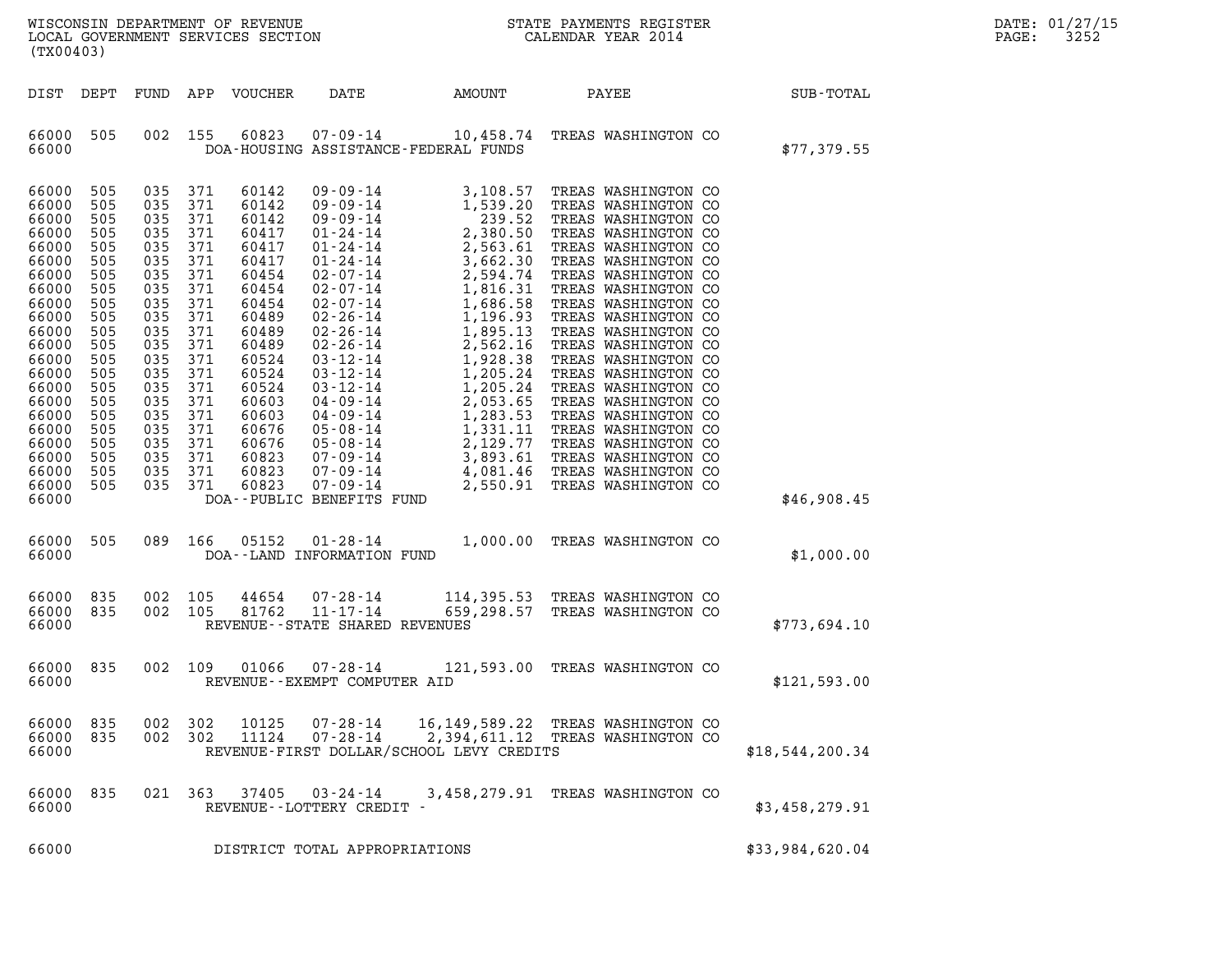| WISCONSIN DEPARTMENT OF REVENUE<br>LOCAL GOVERNMENT SERVICES SECTION<br>(TX00403) |                          |                                      |     |                                  |                                                                   |                                                                    | STATE PAYMENTS REGISTER<br>CALENDAR YEAR 2014                                                                    |               | DATE: 01/27/15<br>PAGE:<br>3253 |
|-----------------------------------------------------------------------------------|--------------------------|--------------------------------------|-----|----------------------------------|-------------------------------------------------------------------|--------------------------------------------------------------------|------------------------------------------------------------------------------------------------------------------|---------------|---------------------------------|
| DIST DEPT                                                                         |                          |                                      |     | FUND APP VOUCHER                 | DATE                                                              | AMOUNT                                                             | PAYEE                                                                                                            | SUB-TOTAL     |                                 |
| 66002 165<br>66002                                                                |                          | 002 225                              |     | 01679                            |                                                                   | $06 - 30 - 14$ 12, 147.42<br>SAFETY/PROF SERV--FIRE INSURANCE DUES | TREAS TN ADDISON                                                                                                 | \$12,147.42   |                                 |
| 66002 370<br>66002                                                                |                          | 002                                  | 503 | 16825                            | NAT RESOURCES--AIDS IN LIEU OF TAXES                              | $02 - 05 - 14$ 3,789.98                                            | TREAS TN ADDISON<br>TOWN SHARE 352.46                                                                            | \$3,789.98    |                                 |
| 66002 370<br>66002                                                                |                          | 012 571                              |     |                                  | 38357 06-16-14                                                    | NAT RESOURCES - - FOREST CROP/MFL/CO FOREST                        | 44.10 TREAS TN ADDISON                                                                                           | \$44.10       |                                 |
| 66002 370<br>66002<br>66002                                                       | 370                      | 012 579<br>012 579                   |     | 19869<br>19869                   | 04-16-14<br>04 - 16 - 14<br>NAT RESOURCES - AIDS IN LIEU OF TAXES | 467.55                                                             | 711.54 TREAS TN ADDISON<br>TREAS TN ADDISON                                                                      | \$1,179.09    |                                 |
| 66002 370<br>66002                                                                |                          | 074 670                              |     | 42147                            | NAT RESOURCES - - RU RECYCLING GRANT                              |                                                                    | 05-23-14 7,657.07 TREAS TN ADDISON                                                                               | \$7,657.07    |                                 |
| 66002<br>66002<br>66002<br>66002<br>66002                                         | 395<br>395<br>395<br>395 | 011 191<br>011 191<br>011<br>011 191 | 191 | 05679<br>11679<br>21679<br>31679 | 01-06-14<br>04-07-14<br>07-07-14<br>$10 - 06 - 14$                | TRANSPORTATION - - GENERAL TRANSP AIDS - GTA                       | 34,163.08 TOWN OF ADDISON<br>34,163.08 TOWN OF ADDISON<br>34,163.08 TOWN OF ADDISON<br>34,163.11 TOWN OF ADDISON | \$136,652.35  |                                 |
| 66002<br>66002<br>66002                                                           | 835<br>835               | 002<br>002 105                       | 105 | 44634<br>81742                   | 07-28-14<br>11-17-14<br>REVENUE--STATE SHARED REVENUES            |                                                                    | 6,534.44 TREAS TN ADDISON<br>37,029.98 TREAS TN ADDISON                                                          | \$43,564.42   |                                 |
| 66002 835<br>66002                                                                |                          | 002 109                              |     | 03523                            | REVENUE--EXEMPT COMPUTER AID                                      |                                                                    | 07-28-14 2,136.00 TREAS TN ADDISON                                                                               | \$2,136.00    |                                 |
| 66002                                                                             |                          |                                      |     |                                  | DISTRICT TOTAL APPROPRIATIONS                                     |                                                                    |                                                                                                                  | \$207, 170.43 |                                 |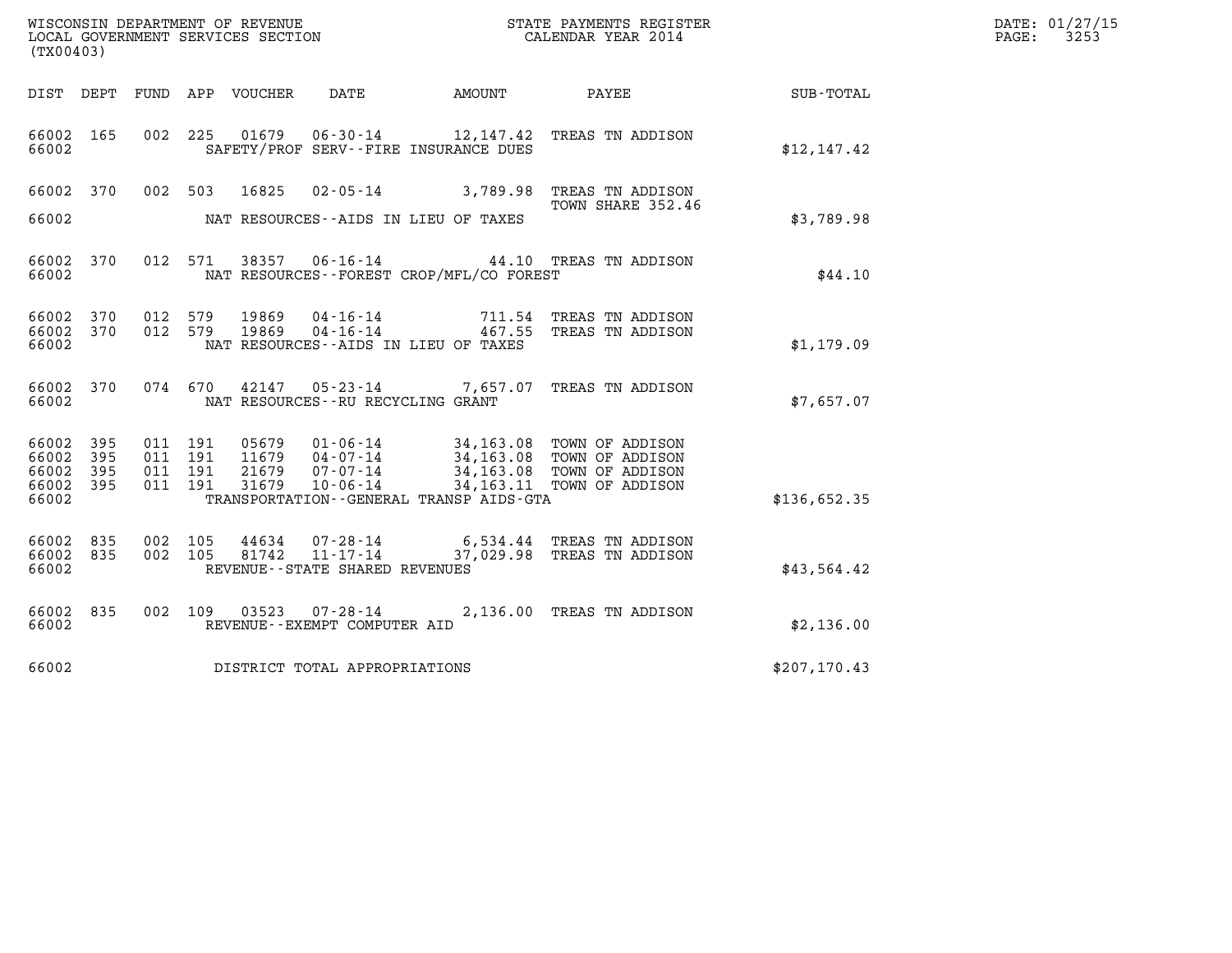| WISCONSIN DEPARTMENT OF REVENUE   | STATE PAYMENTS REGISTER | DATE: 01/27/15 |
|-----------------------------------|-------------------------|----------------|
| LOCAL GOVERNMENT SERVICES SECTION | CALENDAR YEAR 2014      | 3254<br>PAGE:  |

| (TX00403)                                                 |                         |  |                                          |               |                                      |                                                |                                                                                                                                                                                      |                                                              | DATE: 01/27/15<br>$\mathtt{PAGE:}$<br>3254 |
|-----------------------------------------------------------|-------------------------|--|------------------------------------------|---------------|--------------------------------------|------------------------------------------------|--------------------------------------------------------------------------------------------------------------------------------------------------------------------------------------|--------------------------------------------------------------|--------------------------------------------|
|                                                           |                         |  |                                          |               |                                      |                                                |                                                                                                                                                                                      | DIST DEPT FUND APP VOUCHER DATE AMOUNT PAYEE PAYER SUB-TOTAL |                                            |
|                                                           | 66004 165               |  |                                          |               |                                      | 66004 SAFETY/PROF SERV--FIRE INSURANCE DUES    | 002 225 01680 06-30-14 10,530.16 TREAS TN BARTON                                                                                                                                     | \$10,530.16                                                  |                                            |
|                                                           |                         |  |                                          |               |                                      |                                                | 66004 370 002 503 16826 02-05-14 2,775.07 TREAS TN BARTON<br>66004 370 002 503 16826 02-05-14 4,806.26 TREAS TN BARTON<br>TOWN SHARE 837.20                                          |                                                              |                                            |
|                                                           |                         |  |                                          |               |                                      | 66004 NAT RESOURCES--AIDS IN LIEU OF TAXES     |                                                                                                                                                                                      | \$7,581.33                                                   |                                            |
|                                                           | 66004 370               |  |                                          |               |                                      | 66004 NAT RESOURCES--FOREST CROP/MFL/CO FOREST | 012 571 38358 06-16-14 88.81 TREAS TN BARTON                                                                                                                                         | \$88.81                                                      |                                            |
|                                                           |                         |  |                                          |               |                                      | 66004 NAT RESOURCES--AIDS IN LIEU OF TAXES     | 66004 370 012 579 19870 04-16-14 12.64 TREAS TN BARTON                                                                                                                               | \$12.64                                                      |                                            |
|                                                           | 66004 370<br>66004      |  |                                          | 074 670 42148 | NAT RESOURCES--RU RECYCLING GRANT    |                                                | 05-23-14 2,993.42 TREAS TN BARTON                                                                                                                                                    | \$2,993.42                                                   |                                            |
| 66004 395<br>66004 395<br>66004 395<br>66004 395<br>66004 |                         |  | 011 191<br>011 191<br>011 191<br>011 191 |               |                                      | TRANSPORTATION--GENERAL TRANSP AIDS-GTA        | 05680  01-06-14  24,488.39  TOWN OF BARTON<br>11680  04-07-14  24,488.39  TOWN OF BARTON<br>21680  07-07-14  24,488.39  TOWN OF BARTON<br>31680  10-06-14  24,488.42  TOWN OF BARTON | \$97,953.59                                                  |                                            |
|                                                           |                         |  |                                          |               |                                      |                                                |                                                                                                                                                                                      |                                                              |                                            |
| 66004 835                                                 | 66004 835               |  |                                          |               | 66004 REVENUE--STATE SHARED REVENUES |                                                | 002 105 44635 07-28-14 6,002.00 TREAS TN BARTON<br>002 105 81743 11-17-14 37,538.24 TREAS TN BARTON                                                                                  | \$43,540.24                                                  |                                            |
|                                                           | 66004 835               |  |                                          |               | 66004 REVENUE - EXEMPT COMPUTER AID  |                                                | 002 109 03524 07-28-14 1,190.00 TREAS TN BARTON                                                                                                                                      | \$1,190.00                                                   |                                            |
|                                                           | 66004 835<br>66004 6600 |  |                                          |               | REVENUE--LOTTERY CREDIT -            |                                                | 021 363 36399 03-24-14 1,698.64 TREAS TN BARTON                                                                                                                                      | \$1,698.64                                                   |                                            |
|                                                           |                         |  |                                          |               | 66004 DISTRICT TOTAL APPROPRIATIONS  |                                                |                                                                                                                                                                                      | \$165,588.83                                                 |                                            |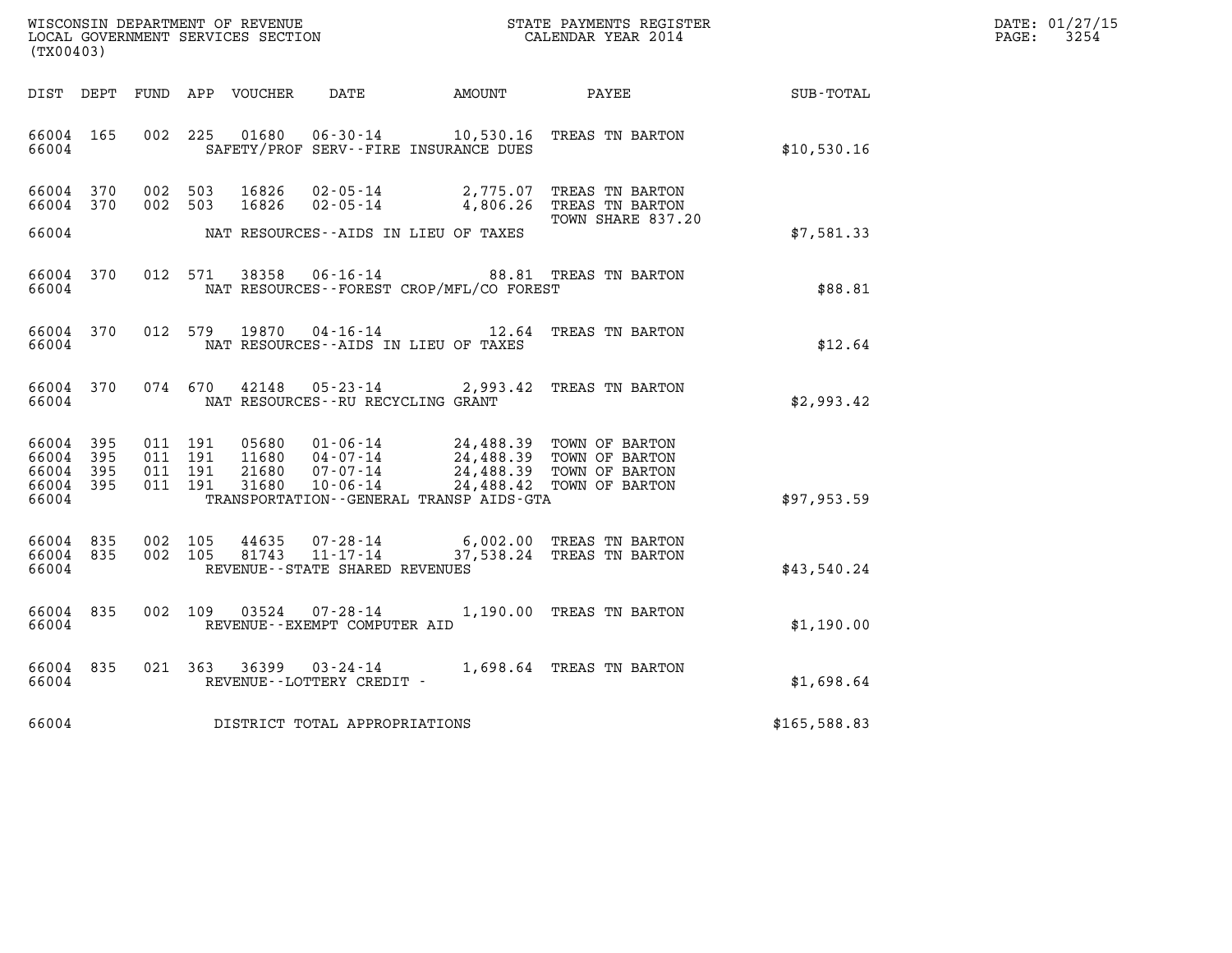| WISCONSIN DEPARTMENT OF REVENUE   | STATE PAYMENTS REGISTER | DATE: 01/27/15 |
|-----------------------------------|-------------------------|----------------|
| LOCAL GOVERNMENT SERVICES SECTION | CALENDAR YEAR 2014      | 3255<br>PAGE:  |

| WISCONSIN DEPARTMENT OF REVENUE<br>LOCAL GOVERNMENT SERVICES SECTION<br>(TX00403)                 |                                                                                                                                                                                      |                                                                                                                  |                  |
|---------------------------------------------------------------------------------------------------|--------------------------------------------------------------------------------------------------------------------------------------------------------------------------------------|------------------------------------------------------------------------------------------------------------------|------------------|
| DEPT<br>FUND<br>DIST                                                                              | APP<br><b>VOUCHER</b><br><b>DATE</b>                                                                                                                                                 | AMOUNT<br>PAYEE                                                                                                  | <b>SUB-TOTAL</b> |
| 165<br>002<br>66006<br>66006                                                                      | 225<br>01681<br>$06 - 30 - 14$<br>SAFETY/PROF SERV--FIRE INSURANCE DUES                                                                                                              | 16,406.21<br>TREAS TN ERIN                                                                                       | \$16,406.21      |
| 66006<br>370<br>002<br>66006<br>370<br>002                                                        | 503<br>17204<br>$02 - 25 - 14$<br>503<br>17204<br>$02 - 25 - 14$                                                                                                                     | 24,314.70<br>TREAS TN ERIN<br>22,429.21<br>TREAS TN ERIN                                                         |                  |
| 66006                                                                                             | NAT RESOURCES - AIDS IN LIEU OF TAXES                                                                                                                                                | TOWN SHARE 4979.06                                                                                               | \$46,743.91      |
| 012<br>66006<br>370<br>66006                                                                      | $06 - 16 - 14$<br>571<br>38359<br>NAT RESOURCES - - FOREST CROP/MFL/CO FOREST                                                                                                        | 263.85<br>TREAS TN ERIN                                                                                          | \$263.85         |
| 370<br>012<br>66006<br>66006                                                                      | 19871<br>579<br>$04 - 16 - 14$<br>NAT RESOURCES -- AIDS IN LIEU OF TAXES                                                                                                             | 3,196.99<br>TREAS TN ERIN                                                                                        | \$3,196.99       |
| 66006<br>370<br>074<br>66006                                                                      | 670<br>42149<br>$05 - 23 - 14$<br>NAT RESOURCES -- RU RECYCLING GRANT                                                                                                                | TREAS TN ERIN<br>4,400.00                                                                                        | \$4,400.00       |
| 66006<br>395<br>011<br>395<br>66006<br>011<br>66006<br>395<br>011<br>66006<br>395<br>011<br>66006 | 191<br>05681<br>$01 - 06 - 14$<br>191<br>11681<br>$04 - 07 - 14$<br>191<br>21681<br>$07 - 07 - 14$<br>191<br>31681<br>$10 - 06 - 14$<br>TRANSPORTATION - - GENERAL TRANSP AIDS - GTA | 30,008.47<br>TOWN OF ERIN<br>30,008.47<br>TOWN OF ERIN<br>30,008.47<br>TOWN OF ERIN<br>30,008.49<br>TOWN OF ERIN | \$120,033.90     |
| 66006<br>835<br>002<br>66006<br>835<br>002<br>66006                                               | 105<br>44636<br>$07 - 28 - 14$<br>105<br>81744<br>$11 - 17 - 14$<br>REVENUE - - STATE SHARED REVENUES                                                                                | 6,601.61<br>TREAS TN ERIN<br>37,409.15<br>TREAS TN ERIN                                                          | \$44,010.76      |
| 002<br>66006<br>835<br>66006                                                                      | 109<br>03525<br>$07 - 28 - 14$<br>REVENUE - - EXEMPT COMPUTER AID                                                                                                                    | 89.00<br>TREAS TN ERIN                                                                                           | \$89.00          |
| 66006<br>835<br>002<br>66006                                                                      | 501<br>00004<br>$02 - 03 - 14$<br>DOA-PAYMENT FOR MUNICIPAL SERVICES AID                                                                                                             | 74.05<br>TREAS TN ERIN                                                                                           | \$74.05          |
| 66006                                                                                             | DISTRICT TOTAL APPROPRIATIONS                                                                                                                                                        |                                                                                                                  | \$235, 218.67    |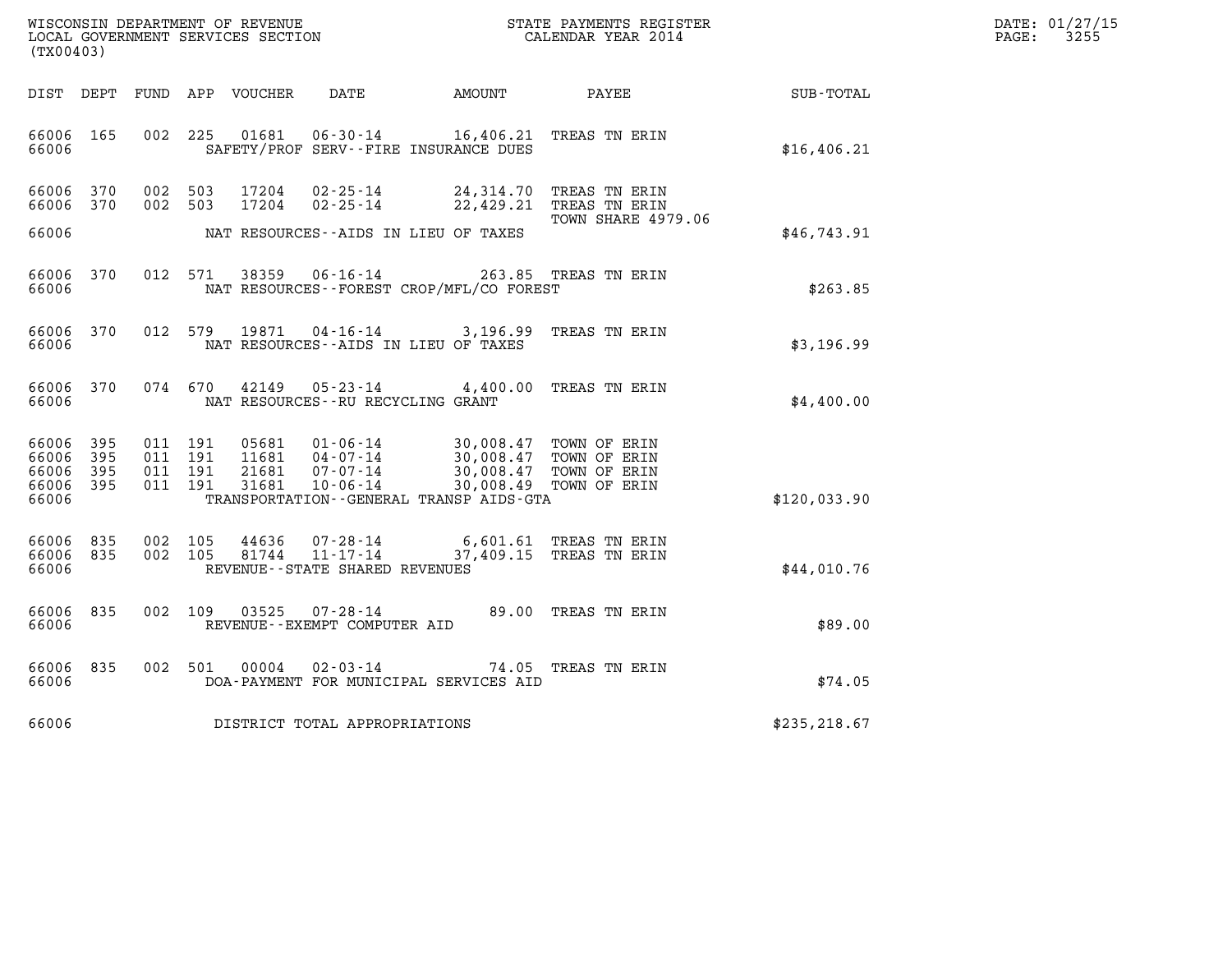| WISCONSIN DEPARTMENT OF REVENUE   | STATE PAYMENTS REGISTER | DATE: 01/27/15 |
|-----------------------------------|-------------------------|----------------|
| LOCAL GOVERNMENT SERVICES SECTION | CALENDAR YEAR 2014      | 3256<br>PAGE:  |

|                         | WISCONSIN DEPARTMENT OF REVENUE<br>STATE PAYMENTS REGISTER<br>LOCAL GOVERNMENT SERVICES SECTION<br>CALENDAR YEAR 2014<br>(TX00403) |                   |                   |                         |                                                                 |                                                           |                                                                                              |               |
|-------------------------|------------------------------------------------------------------------------------------------------------------------------------|-------------------|-------------------|-------------------------|-----------------------------------------------------------------|-----------------------------------------------------------|----------------------------------------------------------------------------------------------|---------------|
| DIST                    | DEPT                                                                                                                               | FUND              | APP               | VOUCHER                 | DATE                                                            | AMOUNT                                                    | PAYEE                                                                                        | SUB-TOTAL     |
| 66008<br>66008          | 165                                                                                                                                | 002               | 225               | 01682                   | 06-30-14                                                        | SAFETY/PROF SERV--FIRE INSURANCE DUES                     | 13,854.53 TREAS TN FARMINGTON                                                                | \$13,854.53   |
| 66008                   | 370                                                                                                                                | 002               | 503               | 16700                   | $01 - 30 - 14$                                                  |                                                           | 7,227.32 TREAS TN FARMINGTON<br>TOWN SHARE 570.82                                            |               |
| 66008                   |                                                                                                                                    |                   |                   |                         | NAT RESOURCES--AIDS IN LIEU OF TAXES                            |                                                           |                                                                                              | \$7,227.32    |
| 66008<br>66008          | 370                                                                                                                                | 012               | 571               | 38360                   | $06 - 16 - 14$                                                  | NAT RESOURCES - - FOREST CROP/MFL/CO FOREST               | 109.84 TREAS TN FARMINGTON                                                                   | \$109.84      |
| 66008<br>66008          | 370                                                                                                                                |                   | 074 670           | 42150                   | NAT RESOURCES - - RU RECYCLING GRANT                            | $05 - 23 - 14$ 6,333.09                                   | TREAS TN FARMINGTON                                                                          | \$6,333.09    |
| 66008<br>66008<br>66008 | 395<br>395<br>395                                                                                                                  | 011<br>011<br>011 | 191<br>191<br>191 | 05682<br>11682<br>21682 | 01-06-14<br>04-07-14<br>$07 - 07 - 14$                          |                                                           | 34,464.76 TOWN OF FARMINGTON<br>34,464.76 TOWN OF FARMINGTON<br>34,464.76 TOWN OF FARMINGTON |               |
| 66008<br>66008          | 395                                                                                                                                | 011               | 191               | 31682                   | $10 - 06 - 14$                                                  | 34,464.76<br>TRANSPORTATION - - GENERAL TRANSP AIDS - GTA | TOWN OF FARMINGTON                                                                           | \$137,859.04  |
| 66008<br>66008<br>66008 | 835<br>835                                                                                                                         | 002<br>002        | 105<br>105        | 44637<br>81745          | 07-28-14<br>$11 - 17 - 14$<br>REVENUE - - STATE SHARED REVENUES | 5,799.26<br>32,862.45                                     | TREAS TN FARMINGTON<br>TREAS TN FARMINGTON                                                   | \$38,661.71   |
| 66008<br>66008          | 835                                                                                                                                | 002               | 109               | 03526                   | $07 - 28 - 14$<br>REVENUE - - EXEMPT COMPUTER AID               |                                                           | 138.00 TREAS TN FARMINGTON                                                                   | \$138.00      |
| 66008                   |                                                                                                                                    |                   |                   |                         | DISTRICT TOTAL APPROPRIATIONS                                   |                                                           |                                                                                              | \$204, 183.53 |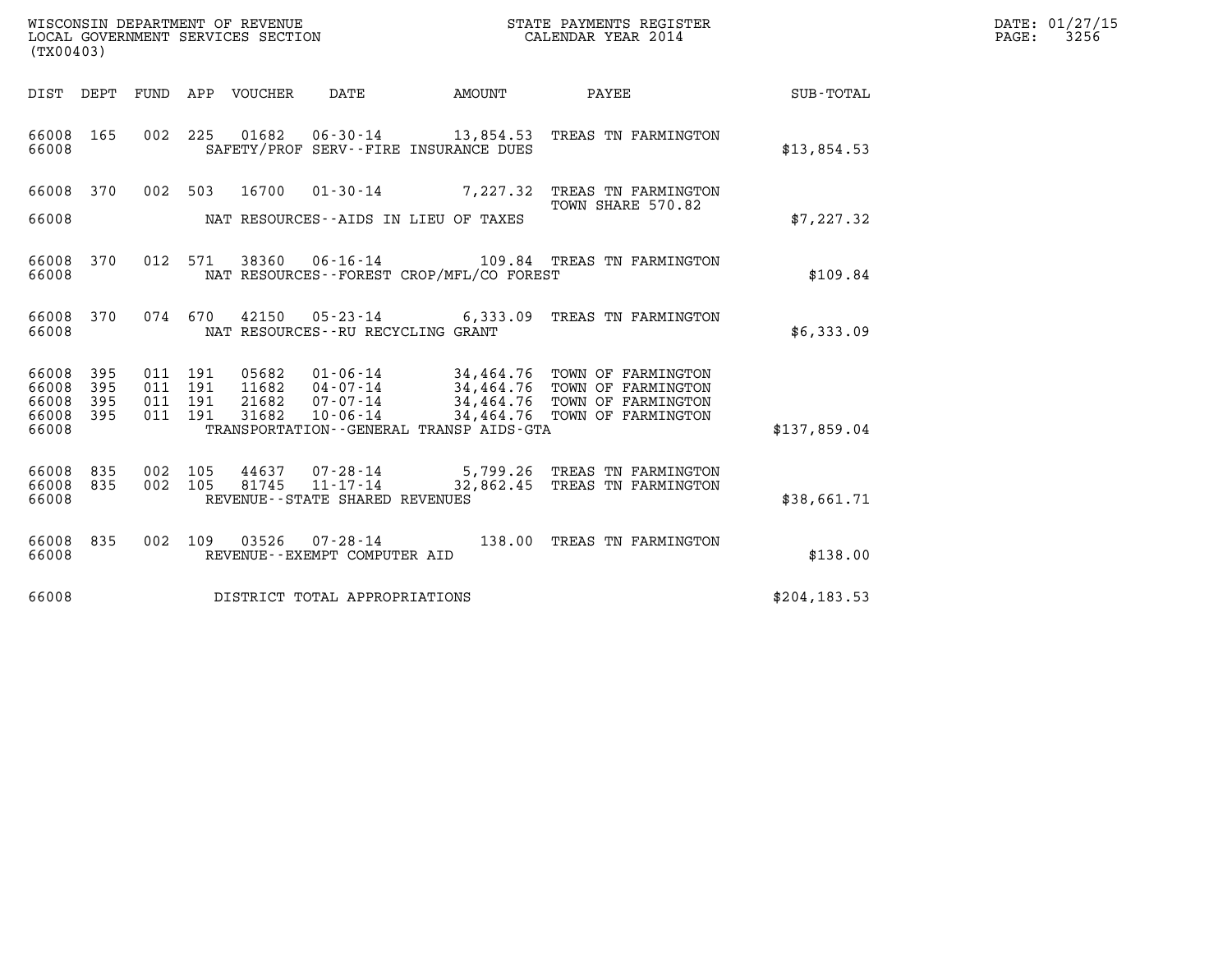| WISCONSIN DEPARTMENT OF REVENUE   | STATE PAYMENTS REGISTER | DATE: 01/27/15 |
|-----------------------------------|-------------------------|----------------|
| LOCAL GOVERNMENT SERVICES SECTION | CALENDAR YEAR 2014      | 3257<br>PAGE:  |

| WISCONSIN DEPARTMENT OF REVENUE<br>LOCAL GOVERNMENT SERVICES SECTION<br>(TX00403) |                          |                                  |            |                |                                                           |                                                                 | STATE PAYMENTS REGISTER<br>CALENDAR YEAR 2014                                                          | DATE: 01/27/15<br>PAGE:<br>3257 |  |
|-----------------------------------------------------------------------------------|--------------------------|----------------------------------|------------|----------------|-----------------------------------------------------------|-----------------------------------------------------------------|--------------------------------------------------------------------------------------------------------|---------------------------------|--|
| DIST                                                                              | DEPT                     | FUND                             | APP        | VOUCHER        | DATE                                                      | AMOUNT                                                          | PAYEE                                                                                                  | SUB-TOTAL                       |  |
| 66010 165<br>66010                                                                |                          | 002                              | 225        |                |                                                           | SAFETY/PROF SERV--FIRE INSURANCE DUES                           | TREAS TN GERMANTOWN                                                                                    | \$826.60                        |  |
| 66010 370<br>66010                                                                |                          | 074                              | 670        | 42151          | NAT RESOURCES - - RU RECYCLING GRANT                      | $05 - 23 - 14$ 395.37                                           | TREAS TN GERMANTOWN                                                                                    | \$395.37                        |  |
| 66010<br>66010<br>66010<br>66010<br>66010                                         | 395<br>395<br>395<br>395 | 011<br>011 191<br>011 191<br>011 | 191<br>191 | 21683<br>31683 | 11683 04-07-14<br>$07 - 07 - 14$<br>$10 - 06 - 14$        | 2,360.45<br>2,360.45<br>TRANSPORTATION--GENERAL TRANSP AIDS-GTA | 2,360.45 TOWN OF GERMANTOWN<br>TOWN OF GERMANTOWN<br>TOWN OF GERMANTOWN<br>2,360.47 TOWN OF GERMANTOWN | \$9,441.82                      |  |
| 66010<br>66010<br>66010                                                           | 835<br>835               | 002<br>002                       | 105<br>105 | 44638<br>81746 | 07-28-14<br>11-17-14<br>REVENUE - - STATE SHARED REVENUES | 11,762.80                                                       | 2,075.47 TREAS TN GERMANTOWN<br>TREAS TN GERMANTOWN                                                    | \$13,838.27                     |  |
| 66010<br>66010                                                                    | 835                      | 002                              | 109        | 03527          | 07-28-14<br>REVENUE--EXEMPT COMPUTER AID                  | 94.00                                                           | TREAS TN GERMANTOWN                                                                                    | \$94.00                         |  |
| 66010                                                                             |                          |                                  |            |                | DISTRICT TOTAL APPROPRIATIONS                             |                                                                 |                                                                                                        | \$24,596.06                     |  |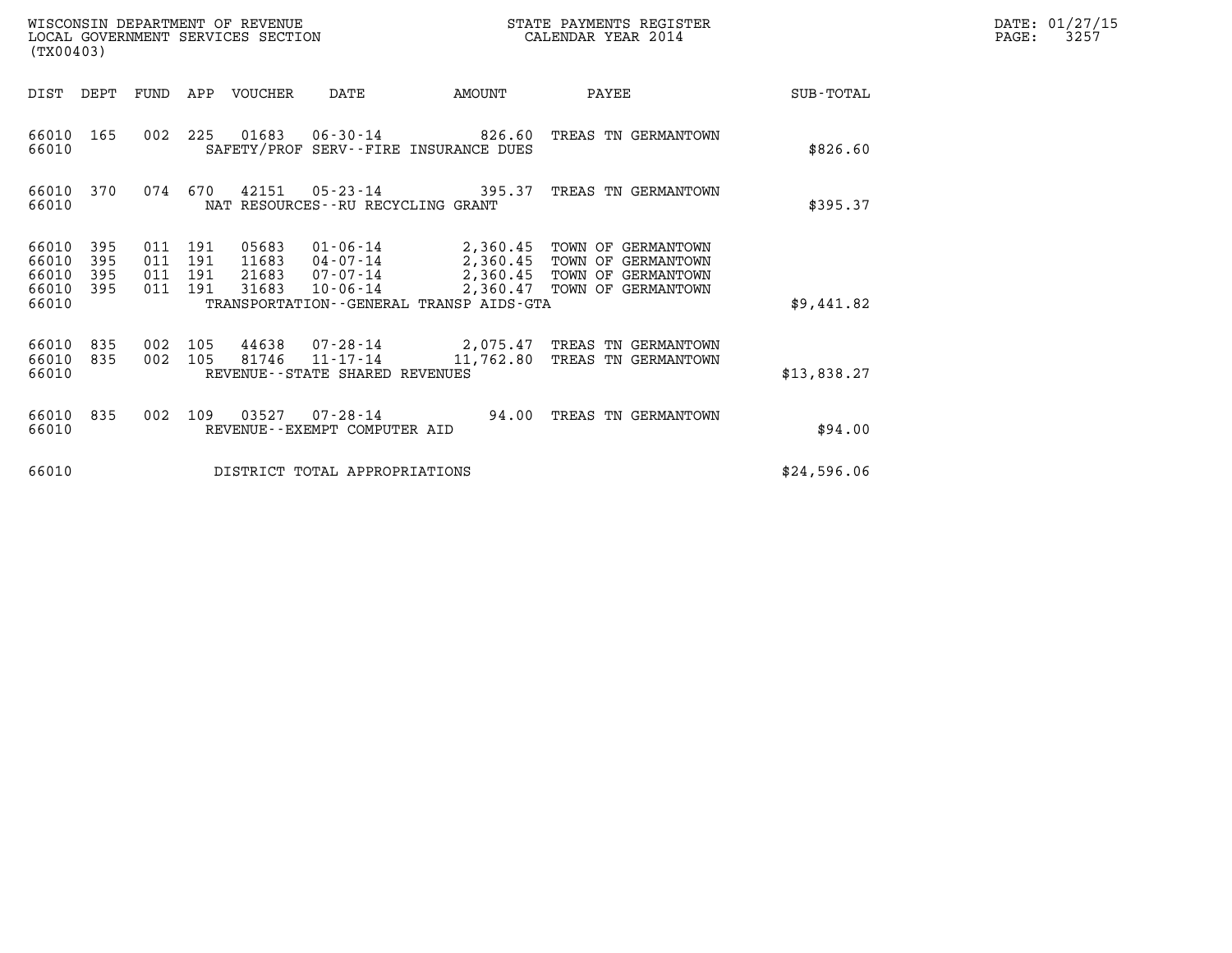| (TX00403)          |                                     |  |                                          |                                  |                                                                |                                             |                                                                                                                                                                                     |              | DATE: 01/27/15<br>3258<br>$\mathtt{PAGE:}$ |
|--------------------|-------------------------------------|--|------------------------------------------|----------------------------------|----------------------------------------------------------------|---------------------------------------------|-------------------------------------------------------------------------------------------------------------------------------------------------------------------------------------|--------------|--------------------------------------------|
|                    |                                     |  |                                          | DIST DEPT FUND APP VOUCHER       | DATE                                                           |                                             |                                                                                                                                                                                     |              |                                            |
| 66012              | 66012 165                           |  |                                          |                                  |                                                                | SAFETY/PROF SERV--FIRE INSURANCE DUES       | 002 225 01684 06-30-14 12,219.30 TREAS TN HARTFORD                                                                                                                                  | \$12, 219.30 |                                            |
| 66012              | 66012 370<br>66012 370              |  | 002 503<br>002 503                       |                                  |                                                                | NAT RESOURCES--AIDS IN LIEU OF TAXES        | 16827  02-05-14  9,699.24 TREAS TN HARTFORD<br>16827  02-05-14  156.69 TREAS TN HARTFORD<br>TOWN SHARE 994.28                                                                       | \$9,855.93   |                                            |
|                    |                                     |  |                                          |                                  |                                                                |                                             |                                                                                                                                                                                     |              |                                            |
| 66012              | 66012 370                           |  |                                          |                                  | NAT RESOURCES--BOAT PATROL                                     |                                             | 012 381 00570 03-28-14 4,412.38 TREAS TN HARTFORD                                                                                                                                   | \$4,412.38   |                                            |
| 66012              |                                     |  |                                          |                                  |                                                                | NAT RESOURCES--BOATING ENFORCEMENT AIDS     | 66012 370 012 550 00570 03-28-14 15,288.89 TREAS TN HARTFORD                                                                                                                        | \$15,288.89  |                                            |
| 66012              |                                     |  |                                          |                                  |                                                                | NAT RESOURCES - - FOREST CROP/MFL/CO FOREST | 66012 370 012 571 38361 06-16-14 26.98 TREAS TN HARTFORD                                                                                                                            | \$26.98      |                                            |
| 66012              | 66012 370                           |  | 012 579                                  | 66012 370 012 579 19872<br>19872 |                                                                | NAT RESOURCES--AIDS IN LIEU OF TAXES        | 04-16-14 105.97 TREAS TN HARTFORD<br>04-16-14 545.52 TREAS TN HARTFORD<br>545.52 TREAS TN HARTFORD                                                                                  | \$651.49     |                                            |
| 66012              | 66012 370                           |  |                                          |                                  | NAT RESOURCES--RU RECYCLING GRANT                              |                                             | 074 670 42152 05-23-14 4,464.78 TREAS TN HARTFORD                                                                                                                                   | \$4,464.78   |                                            |
| 66012 395<br>66012 | 66012 395<br>66012 395<br>66012 395 |  | 011 191<br>011 191<br>011 191<br>011 191 | 31684                            |                                                                | TRANSPORTATION--GENERAL TRANSP AIDS-GTA     | 05684  01-06-14  25,896.20  TOWN OF HARTFORD<br>11684  04-07-14  25,896.20  TOWN OF HARTFORD<br>21684  07-07-14  25,896.20  TOWN OF HARTFORD<br>10-06-14 25,896.21 TOWN OF HARTFORD | \$103,584.81 |                                            |
| 66012              | 66012 455<br>66012 455              |  |                                          | 002 231 01260                    | 002 231 01435 02-19-14<br>JUSTICE - - LAW ENFORCEMENT TRAINING |                                             | 02-18-14 470.00 TREAS TN HARTFORD<br>320.00 TREAS TN HARTFORD                                                                                                                       | \$790.00     |                                            |
| 66012              | 66012 835<br>66012 835              |  | 002 105<br>002 105                       | 44639<br>81747                   | $11 - 17 - 14$<br>REVENUE - - STATE SHARED REVENUES            |                                             | 07-28-14 8,527.54 TREAS TN HARTFORD<br>48,103.22 TREAS TN HARTFORD                                                                                                                  | \$56,630.76  |                                            |
| 66012              | 66012 835                           |  |                                          | 002 109 03528                    | 07-28-14<br>REVENUE--EXEMPT COMPUTER AID                       |                                             | 690.00 TREAS TN HARTFORD                                                                                                                                                            | \$690.00     |                                            |
|                    | 66012 835                           |  | 002 501                                  | 00004                            | $02 - 03 - 14$                                                 |                                             | 416.19 TREAS TN HARTFORD                                                                                                                                                            |              |                                            |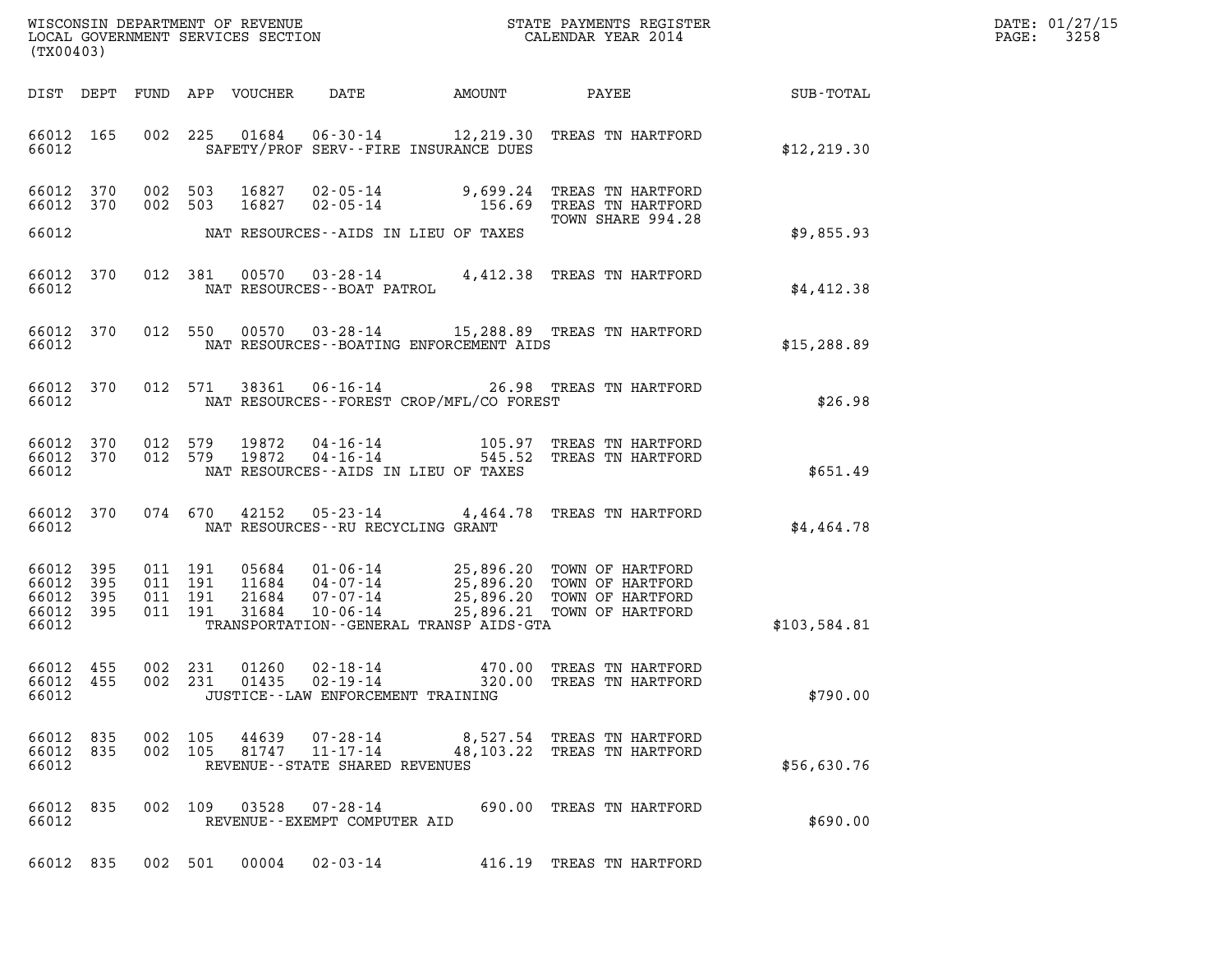| WISCONSIN DEPARTMENT OF REVENUE<br>LOCAL GOVERNMENT SERVICES SECTION<br>(TX00403) |      |     |         |                                                | STATE PAYMENTS REGISTER<br>CALENDAR YEAR 2014 |                   |              | DATE: 01/27/15<br>3259<br>$\mathtt{PAGE}$ : |
|-----------------------------------------------------------------------------------|------|-----|---------|------------------------------------------------|-----------------------------------------------|-------------------|--------------|---------------------------------------------|
| DIST<br>DEPT                                                                      | FUND | APP | VOUCHER | DATE                                           | AMOUNT                                        | PAYEE             | SUB-TOTAL    |                                             |
| 66012                                                                             |      |     |         | DOA-PAYMENT FOR MUNICIPAL SERVICES AID         |                                               |                   | \$416.19     |                                             |
| 835<br>66012<br>66012                                                             | 021  | 363 | 36400   | $03 - 24 - 14$<br>REVENUE - - LOTTERY CREDIT - | 1,701.54                                      | TREAS TN HARTFORD | \$1,701.54   |                                             |
| 66012                                                                             |      |     |         | DISTRICT TOTAL APPROPRIATIONS                  |                                               |                   | \$210,733.05 |                                             |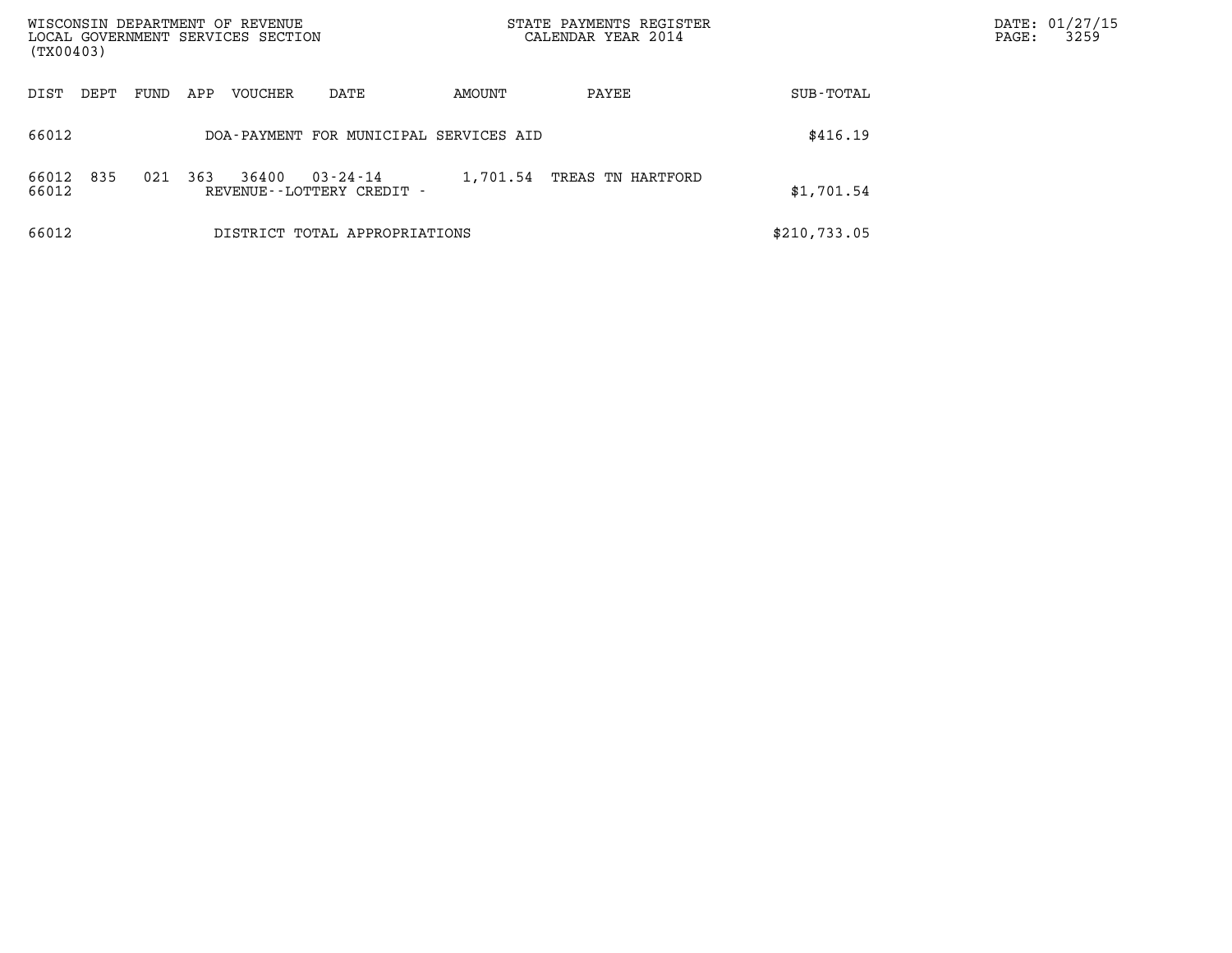| WISCONSIN DEPARTMENT OF REVENUE   | STATE PAYMENTS REGISTER | DATE: 01/27/15 |
|-----------------------------------|-------------------------|----------------|
| LOCAL GOVERNMENT SERVICES SECTION | CALENDAR YEAR 2014      | 3260<br>PAGE:  |

| WISCONSIN DEPARTMENT OF REVENUE<br>STATE PAYMENTS REGISTER<br>LOCAL GOVERNMENT SERVICES SECTION<br>CALENDAR YEAR 2014<br>(TX00403) |                          |                          |                          |                                  |                                                                                                                 |                                                  |                                                                          |                  |
|------------------------------------------------------------------------------------------------------------------------------------|--------------------------|--------------------------|--------------------------|----------------------------------|-----------------------------------------------------------------------------------------------------------------|--------------------------------------------------|--------------------------------------------------------------------------|------------------|
| DIST                                                                                                                               | DEPT                     | FUND                     | APP                      | VOUCHER                          | DATE                                                                                                            | AMOUNT                                           | PAYEE                                                                    | <b>SUB-TOTAL</b> |
| 66014<br>66014                                                                                                                     | 165                      | 002                      | 225                      | 01685                            | $06 - 30 - 14$<br>SAFETY/PROF SERV--FIRE INSURANCE DUES                                                         | 17,107.02                                        | TREAS TN JACKSON                                                         | \$17,107.02      |
| 66014<br>66014                                                                                                                     | 370<br>370               | 002<br>002               | 503<br>503               | 16701<br>16701                   | $01 - 30 - 14$<br>$01 - 30 - 14$                                                                                | 3,635.60<br>26,771.13                            | TREAS TN JACKSON<br>TREAS TN JACKSON                                     |                  |
| 66014                                                                                                                              |                          |                          |                          |                                  | NAT RESOURCES--AIDS IN LIEU OF TAXES                                                                            |                                                  | TOWN SHARE 4128.30                                                       | \$30,406.73      |
| 66014<br>66014                                                                                                                     | 370                      | 012                      | 571                      | 38362                            | $06 - 16 - 14$<br>NAT RESOURCES - - FOREST CROP/MFL/CO FOREST                                                   |                                                  | 47.92 TREAS TN JACKSON                                                   | \$47.92          |
| 66014<br>66014<br>66014                                                                                                            | 370<br>370               | 012<br>012               | 579<br>579               | 19873<br>19873                   | $04 - 16 - 14$<br>$04 - 16 - 14$<br>NAT RESOURCES -- AIDS IN LIEU OF TAXES                                      | 1,166.44<br>605.18                               | TREAS TN JACKSON<br>TREAS TN JACKSON                                     | \$1,771.62       |
| 66014<br>66014                                                                                                                     | 370                      | 074                      | 670                      | 42153                            | $05 - 23 - 14$<br>NAT RESOURCES - - RU RECYCLING GRANT                                                          | 7,665.00                                         | TREAS TN JACKSON                                                         | \$7,665.00       |
| 66014<br>66014<br>66014<br>66014<br>66014                                                                                          | 395<br>395<br>395<br>395 | 011<br>011<br>011<br>011 | 191<br>191<br>191<br>191 | 05685<br>11685<br>21685<br>31685 | $01 - 06 - 14$<br>$04 - 07 - 14$<br>$07 - 07 - 14$<br>$10 - 06 - 14$<br>TRANSPORTATION--GENERAL TRANSP AIDS-GTA | 31,500.96<br>31,500.96<br>31,500.96<br>31,500.96 | TOWN OF JACKSON<br>TOWN OF JACKSON<br>TOWN OF JACKSON<br>TOWN OF JACKSON | \$126,003.84     |
| 66014<br>66014                                                                                                                     | 395                      | 011                      | 278                      | 18284                            | $07 - 15 - 14$<br>TRANSPORTATION - - LRIP/TRIP/MSIP GRANTS                                                      | 14,295.15                                        | TREAS TN JACKSON                                                         | \$14, 295.15     |
| 66014<br>66014<br>66014                                                                                                            | 835<br>835               | 002<br>002               | 105<br>105               | 44640<br>81748                   | $07 - 28 - 14$<br>$11 - 17 - 14$<br>REVENUE - - STATE SHARED REVENUES                                           | 7,810.49<br>44,339.45                            | TREAS TN JACKSON<br>TREAS TN JACKSON                                     | \$52,149.94      |
| 66014<br>66014                                                                                                                     | 835                      | 002                      | 109                      | 03529                            | $07 - 28 - 14$<br>REVENUE - - EXEMPT COMPUTER AID                                                               | 418.00                                           | TREAS TN JACKSON                                                         | \$418.00         |
| 66014                                                                                                                              |                          |                          |                          |                                  | DISTRICT TOTAL APPROPRIATIONS                                                                                   |                                                  |                                                                          | \$249,865.22     |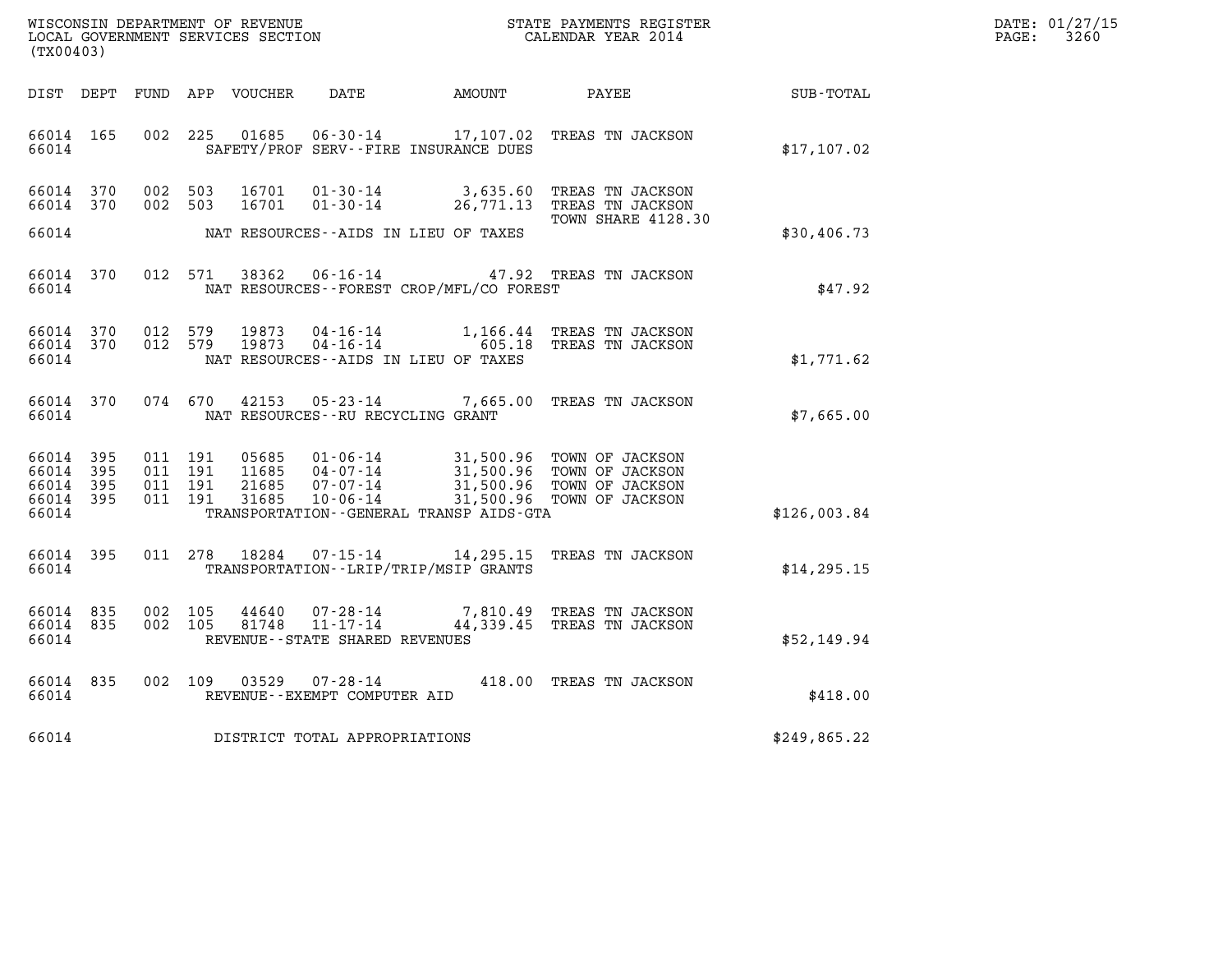| WISCONSIN DEPARTMENT OF REVENUE   | STATE PAYMENTS REGISTER | DATE: 01/27/15 |
|-----------------------------------|-------------------------|----------------|
| LOCAL GOVERNMENT SERVICES SECTION | CALENDAR YEAR 2014      | 3261<br>PAGE:  |

| (TX00403)                                 |                          |                          |                          |                                  |                                                                 |                                                                   |                                                                                                            |                  |  |
|-------------------------------------------|--------------------------|--------------------------|--------------------------|----------------------------------|-----------------------------------------------------------------|-------------------------------------------------------------------|------------------------------------------------------------------------------------------------------------|------------------|--|
| DIST                                      | DEPT                     | FUND                     | APP                      | VOUCHER                          | DATE                                                            | <b>EXAMPLE THE PROPERTY OF AMOUNT</b>                             | PAYEE                                                                                                      | <b>SUB-TOTAL</b> |  |
| 66016<br>66016                            | 165                      | 002                      | 225                      | 01686                            | $06 - 30 - 14$                                                  | 4,330.66<br>SAFETY/PROF SERV--FIRE INSURANCE DUES                 | TREAS TN KEWASKUM                                                                                          | \$4,330.66       |  |
| 66016<br>66016                            | 370<br>370               | 002<br>002               | 503<br>503               | 16702<br>16702                   | $01 - 30 - 14$<br>$01 - 30 - 14$                                | 4,029.77<br>26,864.53                                             | TREAS TN KEWASKUM<br>TREAS TN KEWASKUM<br>TOWN SHARE 4314.84                                               |                  |  |
| 66016                                     |                          |                          |                          |                                  |                                                                 | NAT RESOURCES - AIDS IN LIEU OF TAXES                             |                                                                                                            | \$30,894.30      |  |
| 66016<br>66016                            | 370                      | 012                      | 571                      | 38363                            | $06 - 16 - 14$                                                  | NAT RESOURCES - - FOREST CROP/MFL/CO FOREST                       | 54.19 TREAS TN KEWASKUM                                                                                    | \$54.19          |  |
| 66016<br>66016                            | 370                      | 012                      | 579                      |                                  |                                                                 | 19874 04-16-14 2,541.12<br>NAT RESOURCES -- AIDS IN LIEU OF TAXES | TREAS TN KEWASKUM                                                                                          | \$2,541.12       |  |
| 66016<br>66016                            | 370                      | 074                      | 670                      | 42154                            | NAT RESOURCES - - RU RECYCLING GRANT                            | $05 - 23 - 14$ 6,766.53                                           | TREAS TN KEWASKUM                                                                                          | \$6,766.53       |  |
| 66016<br>66016<br>66016<br>66016<br>66016 | 395<br>395<br>395<br>395 | 011<br>011<br>011<br>011 | 191<br>191<br>191<br>191 | 05686<br>11686<br>21686<br>31686 | $01 - 06 - 14$<br>04-07-14<br>$07 - 07 - 14$<br>$10 - 06 - 14$  | 20,137.97<br>TRANSPORTATION - - GENERAL TRANSP AIDS - GTA         | 20,137.96 TOWN OF KEWASKUM<br>20,137.96 TOWN OF KEWASKUM<br>20,137.96 TOWN OF KEWASKUM<br>TOWN OF KEWASKUM | \$80,551.85      |  |
| 66016<br>66016<br>66016                   | 835<br>835               | 002<br>002               | 105<br>105               | 44641<br>81749                   | 07-28-14<br>$11 - 17 - 14$<br>REVENUE - - STATE SHARED REVENUES | 3,598.57<br>20,391.87                                             | TREAS TN KEWASKUM<br>TREAS TN KEWASKUM                                                                     | \$23,990.44      |  |
| 66016<br>66016                            | 835                      | 002                      | 109                      | 03530                            | $07 - 28 - 14$<br>REVENUE - - EXEMPT COMPUTER AID               |                                                                   | 478.00 TREAS TN KEWASKUM                                                                                   | \$478.00         |  |
| 66016<br>66016                            | 835                      | 002                      | 501                      | 00004                            | $02 - 03 - 14$                                                  | 79.19<br>DOA-PAYMENT FOR MUNICIPAL SERVICES AID                   | TREAS TN KEWASKUM                                                                                          | \$79.19          |  |
| 66016                                     |                          |                          |                          |                                  | DISTRICT TOTAL APPROPRIATIONS                                   |                                                                   |                                                                                                            | \$149,686.28     |  |
|                                           |                          |                          |                          |                                  |                                                                 |                                                                   |                                                                                                            |                  |  |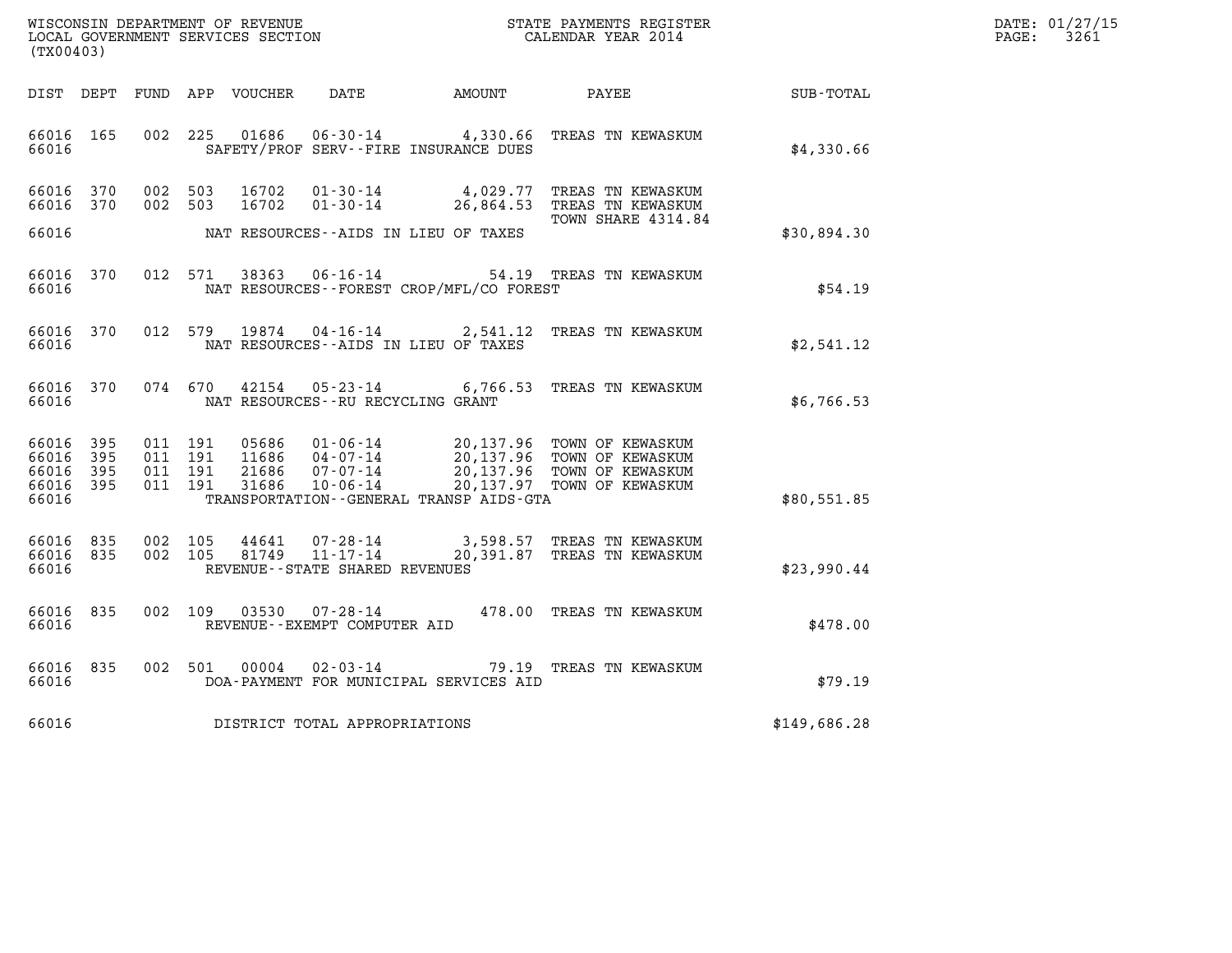| (TX00403)                                    |           |                               |                    |                            |                                                                 |                                                                                                                                                                              |                                                   |              | DATE: 01/27/15<br>3262<br>$\mathtt{PAGE:}$ |
|----------------------------------------------|-----------|-------------------------------|--------------------|----------------------------|-----------------------------------------------------------------|------------------------------------------------------------------------------------------------------------------------------------------------------------------------------|---------------------------------------------------|--------------|--------------------------------------------|
|                                              |           |                               |                    | DIST DEPT FUND APP VOUCHER | DATE                                                            |                                                                                                                                                                              |                                                   |              |                                            |
| 66018 165<br>66018                           |           |                               |                    |                            |                                                                 | 002 225 01687 06-30-14 18,239.10 TREAS TN POLK<br>SAFETY/PROF SERV--FIRE INSURANCE DUES                                                                                      |                                                   | \$18, 239.10 |                                            |
| 66018                                        | 66018 370 |                               | 000 001            | 02DNR                      |                                                                 | NAT RESOURCES-SEVERANCE/YIELD/WITHDRAWAL                                                                                                                                     | 09-11-14 4,190.60 TREAS TOWN POLK                 | \$4,190.60   |                                            |
| 66018 370                                    | 66018 370 |                               | 002 503<br>002 503 | 16828                      |                                                                 | 16828  02-05-14  87,816.07  TREAS TN POLK<br>02-05-14 4,191.94 TREAS TN POLK                                                                                                 |                                                   |              |                                            |
| 66018                                        |           |                               |                    |                            |                                                                 | NAT RESOURCES -- AIDS IN LIEU OF TAXES                                                                                                                                       | TOWN SHARE 3982.16                                | \$92,008.01  |                                            |
| 66018                                        | 66018 370 |                               |                    |                            |                                                                 | 012 571 38364 06-16-14 66.49 TREAS TN POLK<br>NAT RESOURCES--FOREST CROP/MFL/CO FOREST                                                                                       |                                                   | \$66.49      |                                            |
| 66018                                        | 66018 370 |                               |                    |                            | NAT RESOURCES--RU RECYCLING GRANT                               | 074 670 42155 05-23-14 4,014.73 TREAS TN POLK                                                                                                                                |                                                   | \$4,014.73   |                                            |
| 66018                                        | 66018 370 |                               |                    |                            |                                                                 | 074 673 42155 05-23-14 1,030.99 TREAS TN POLK<br>NAT RESOURCES--RU CONSOLIDATED GRANT                                                                                        |                                                   | \$1,030.99   |                                            |
| 66018 395<br>66018<br>66018 395<br>66018 395 | 395       | 011 191<br>011 191<br>011 191 | 011 191            |                            |                                                                 | 05687  01-06-14  30,670.03  TOWN OF POLK<br>11687  04-07-14  30,670.03  TOWN OF POLK<br>21687  07-07-14  30,670.03  TOWN OF POLK<br>31687  10-06-14  30,670.06  TOWN OF POLK |                                                   |              |                                            |
| 66018                                        |           |                               |                    |                            |                                                                 | TRANSPORTATION--GENERAL TRANSP AIDS-GTA                                                                                                                                      |                                                   | \$122,680.15 |                                            |
| 66018                                        | 66018 395 |                               |                    |                            |                                                                 | 011 278 30239 11-05-14 14,595.16 TREAS TN POLK<br>TRANSPORTATION - - LRIP/TRIP/MSIP GRANTS                                                                                   |                                                   | \$14,595.16  |                                            |
| 66018 835<br>66018 835<br>66018              |           | 002 105<br>002 105            |                    | 44642<br>81750             | 07-28-14<br>$11 - 17 - 14$<br>REVENUE - - STATE SHARED REVENUES |                                                                                                                                                                              | 9,174.26 TREAS TN POLK<br>52,705.63 TREAS TN POLK | \$61,879.89  |                                            |
| 66018<br>66018                               | 835       |                               | 002 109            | 03531                      | 07-28-14<br>REVENUE--EXEMPT COMPUTER AID                        |                                                                                                                                                                              | 228.00 TREAS TN POLK                              | \$228.00     |                                            |
| 66018                                        |           |                               |                    |                            | DISTRICT TOTAL APPROPRIATIONS                                   |                                                                                                                                                                              |                                                   | \$318,933.12 |                                            |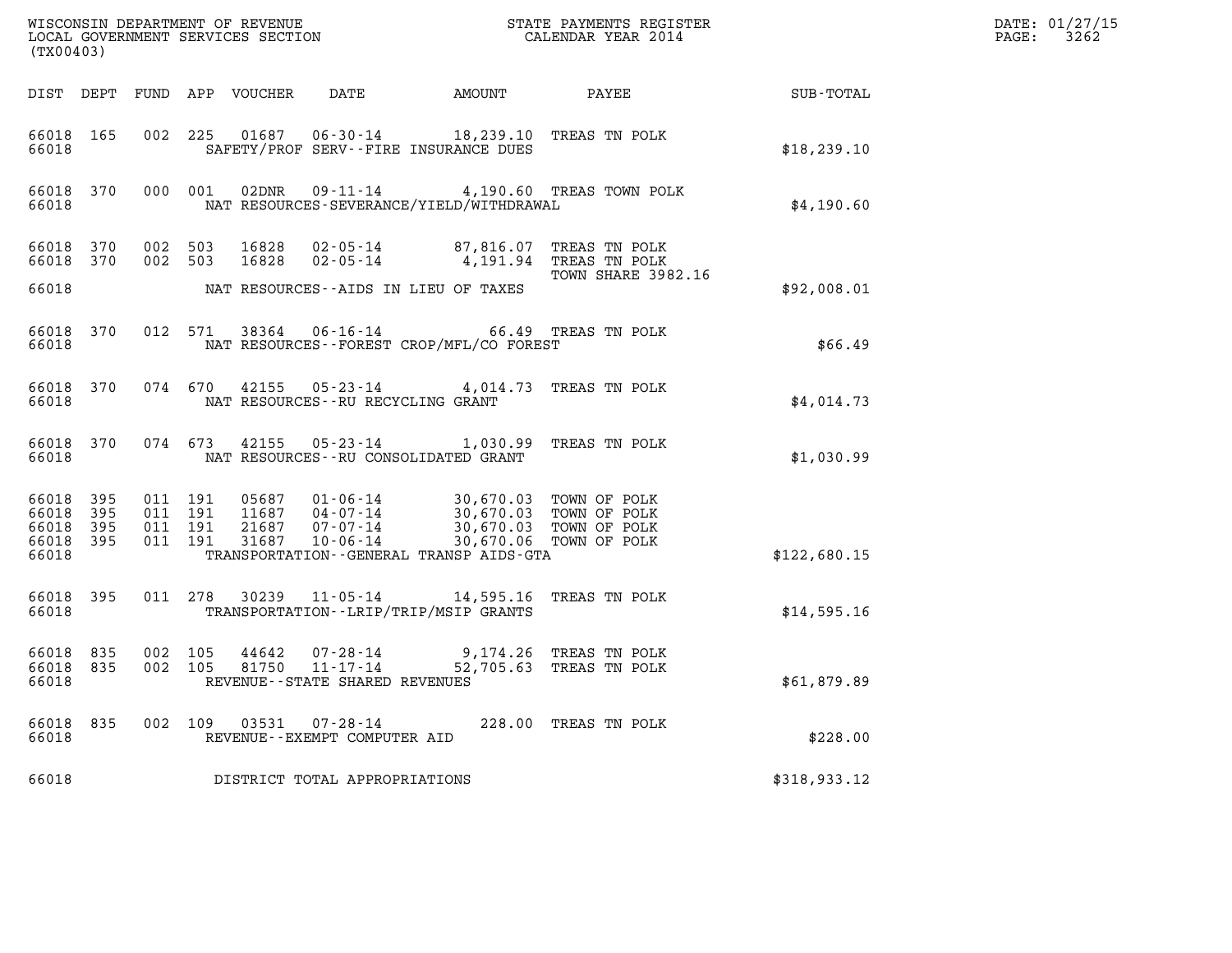| (TX00403)                                                       |                                                                     | WISCONSIN DEPARTMENT OF REVENUE<br>LOCAL GOVERNMENT SERVICES SECTION                    |                           | STATE PAYMENTS REGISTER<br>CALENDAR YEAR 2014                                                                             |              | DATE: 01/27/15<br>PAGE:<br>3263 |
|-----------------------------------------------------------------|---------------------------------------------------------------------|-----------------------------------------------------------------------------------------|---------------------------|---------------------------------------------------------------------------------------------------------------------------|--------------|---------------------------------|
|                                                                 | DIST DEPT FUND APP VOUCHER                                          | DATE                                                                                    | <b>EXAMPLE THE AMOUNT</b> | PAYEE                                                                                                                     | SUB-TOTAL    |                                 |
| 66022 165<br>66022                                              |                                                                     | SAFETY/PROF SERV--FIRE INSURANCE DUES                                                   |                           | 002 225 01688 06-30-14 15,795.24 TREAS TN TRENTON                                                                         | \$15,795.24  |                                 |
| 66022 370<br>66022                                              | 000 001<br>01DNR                                                    | $06 - 19 - 14$<br>NAT RESOURCES-SEVERANCE/YIELD/WITHDRAWAL                              |                           | 623.88 TREAS TOWN TRENTON                                                                                                 | \$623.88     |                                 |
| 66022 370<br>66022                                              | 012 571                                                             | NAT RESOURCES--FOREST CROP/MFL/CO FOREST                                                |                           | 38365  06-16-14    110.10    TREAS TN TRENTON                                                                             | \$110.10     |                                 |
| 66022 370<br>66022                                              |                                                                     | NAT RESOURCES - - RU RECYCLING GRANT                                                    |                           | 074 670 42156 05-23-14 15,693.67 TREAS TN TRENTON                                                                         | \$15,693.67  |                                 |
| 66022 395<br>66022<br>395<br>66022<br>395<br>66022 395<br>66022 | 011 191<br>05688<br>011 191<br>011 191<br>21688<br>011 191<br>31688 | 11688 04-07-14<br>07-07-14<br>$10 - 06 - 14$<br>TRANSPORTATION--GENERAL TRANSP AIDS-GTA |                           | 01-06-14 34,866.99 TOWN OF TRENTON<br>34,866.99 TOWN OF TRENTON<br>34,866.99 TOWN OF TRENTON<br>34,866.99 TOWN OF TRENTON | \$139,467.96 |                                 |
| 66022 835<br>835<br>66022<br>66022                              | 002 105<br>002 105<br>81751                                         | $44643$ $07 - 28 - 14$<br>$11 - 17 - 14$<br>REVENUE--STATE SHARED REVENUES              |                           | 8,814.53 TREAS TN TRENTON<br>50,272.23 TREAS TN TRENTON                                                                   | \$59,086.76  |                                 |
| 66022 835<br>66022                                              |                                                                     | 002 109 03532 07-28-14<br>REVENUE--EXEMPT COMPUTER AID                                  |                           | 208.00 TREAS TN TRENTON                                                                                                   | \$208.00     |                                 |
| 66022                                                           |                                                                     | DISTRICT TOTAL APPROPRIATIONS                                                           |                           |                                                                                                                           | \$230,985.61 |                                 |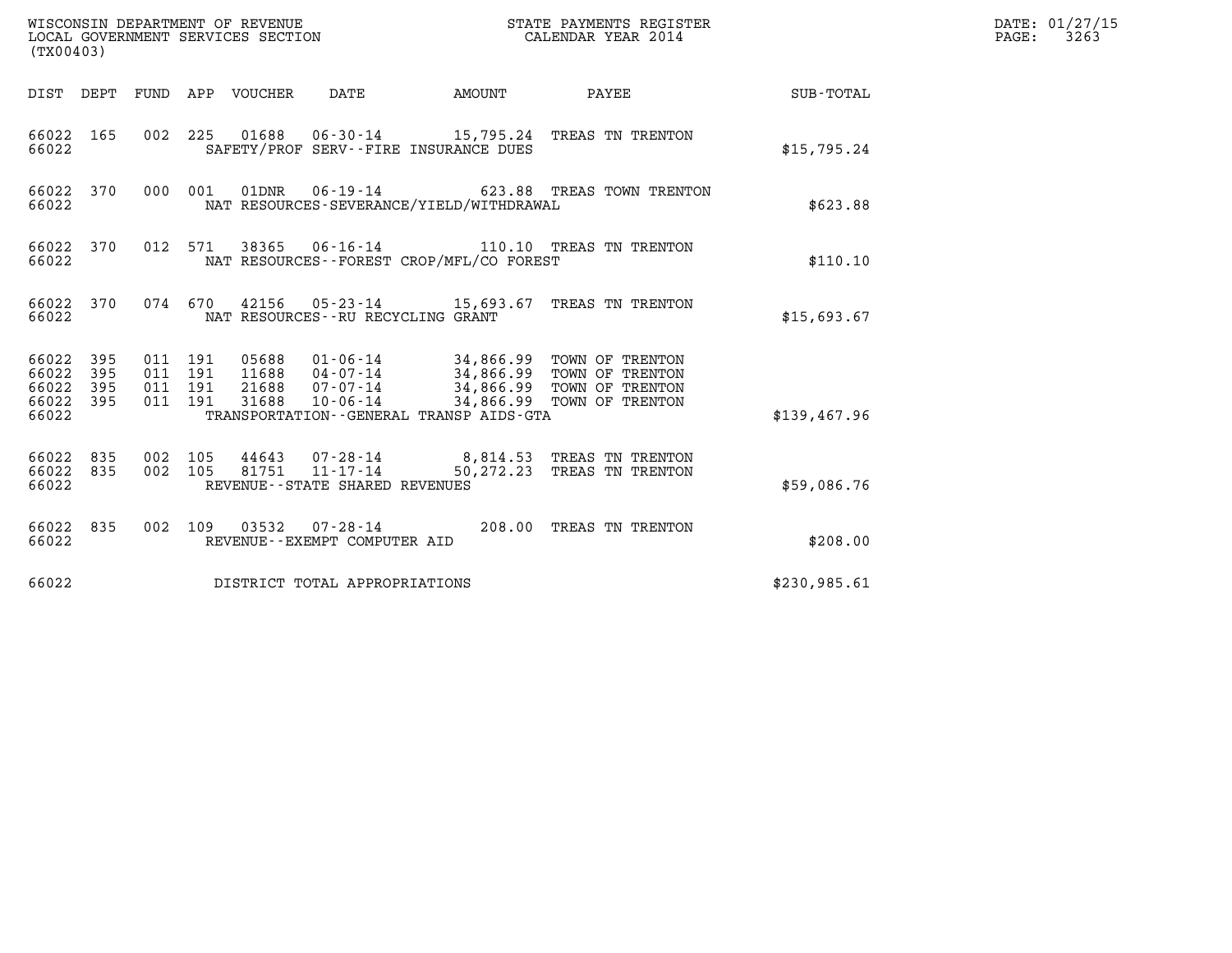| (TX00403)                                 |                            |                                          |         |                                 |                                                              |                                                                                                                                        | WISCONSIN DEPARTMENT OF REVENUE                             STATE PAYMENTS REGISTER LOCAL GOVERNMENT SERVICES SECTION                             CALENDAR YEAR 2014 |              | DATE: 01/27/15<br>PAGE:<br>3264 |
|-------------------------------------------|----------------------------|------------------------------------------|---------|---------------------------------|--------------------------------------------------------------|----------------------------------------------------------------------------------------------------------------------------------------|----------------------------------------------------------------------------------------------------------------------------------------------------------------------|--------------|---------------------------------|
|                                           |                            |                                          |         | DIST DEPT FUND APP VOUCHER DATE |                                                              | AMOUNT                                                                                                                                 | <b>PAYEE</b>                                                                                                                                                         | SUB-TOTAL    |                                 |
| 66024 165<br>66024                        |                            |                                          |         |                                 |                                                              | SAFETY/PROF SERV--FIRE INSURANCE DUES                                                                                                  | 002 225 01689 06-30-14 7,798.79 TREAS TN WAYNE                                                                                                                       | \$7,798.79   |                                 |
| 66024 370<br>66024                        |                            |                                          | 002 503 | 16703                           |                                                              | NAT RESOURCES--AIDS IN LIEU OF TAXES                                                                                                   | 01-30-14 1,744.79 TREAS TN WAYNE<br>TOWN SHARE 131.08                                                                                                                | \$1,744.79   |                                 |
|                                           |                            |                                          |         |                                 |                                                              |                                                                                                                                        |                                                                                                                                                                      |              |                                 |
| 66024 370<br>66024                        |                            |                                          |         |                                 |                                                              | NAT RESOURCES--FOREST CROP/MFL/CO FOREST                                                                                               | 012 571 38366 06-16-14 140.31 TREAS TN WAYNE                                                                                                                         | \$140.31     |                                 |
| 66024 370<br>66024 370<br>66024           |                            | 012 579<br>012 579                       |         | 19875<br>19875                  | 04-16-14<br>$04 - 16 - 14$                                   | NAT RESOURCES - AIDS IN LIEU OF TAXES                                                                                                  | 782.30 TREAS TN WAYNE<br>1,455.59 TREAS TN WAYNE                                                                                                                     | \$2,237.89   |                                 |
| 66024 370<br>66024                        |                            |                                          | 074 670 |                                 | NAT RESOURCES - - RU RECYCLING GRANT                         |                                                                                                                                        | 42157 05-23-14 4,920.22 TREAS TN WAYNE                                                                                                                               | \$4,920.22   |                                 |
| 66024<br>66024<br>66024<br>66024<br>66024 | 395<br>395<br>395<br>- 395 | 011 191<br>011 191<br>011 191<br>011 191 |         | 21689<br>31689                  | 07-07-14<br>$10 - 06 - 14$                                   | 05689  01-06-14  30,135.49  TOWN OF WAYNE<br>11689  04-07-14  30,135.49  TOWN OF WAYNE<br>TRANSPORTATION - - GENERAL TRANSP AIDS - GTA | 30,135.49 TOWN OF WAYNE<br>30,135.51 TOWN OF WAYNE                                                                                                                   | \$120,541.98 |                                 |
| 66024 835<br>66024<br>66024               | 835                        | 002 105<br>002 105                       |         | 44644<br>81752                  | $07 - 28 - 14$<br>11-17-14<br>REVENUE--STATE SHARED REVENUES |                                                                                                                                        | 3,076.58 TREAS TN WAYNE<br>17,431.26 TREAS TN WAYNE                                                                                                                  | \$20,507.84  |                                 |
| 66024 835<br>66024                        |                            |                                          |         | 002 109 03533                   | 07-28-14<br>REVENUE--EXEMPT COMPUTER AID                     |                                                                                                                                        | 156.00 TREAS TN WAYNE                                                                                                                                                | \$156.00     |                                 |
| 66024                                     |                            |                                          |         |                                 | DISTRICT TOTAL APPROPRIATIONS                                |                                                                                                                                        |                                                                                                                                                                      | \$158,047.82 |                                 |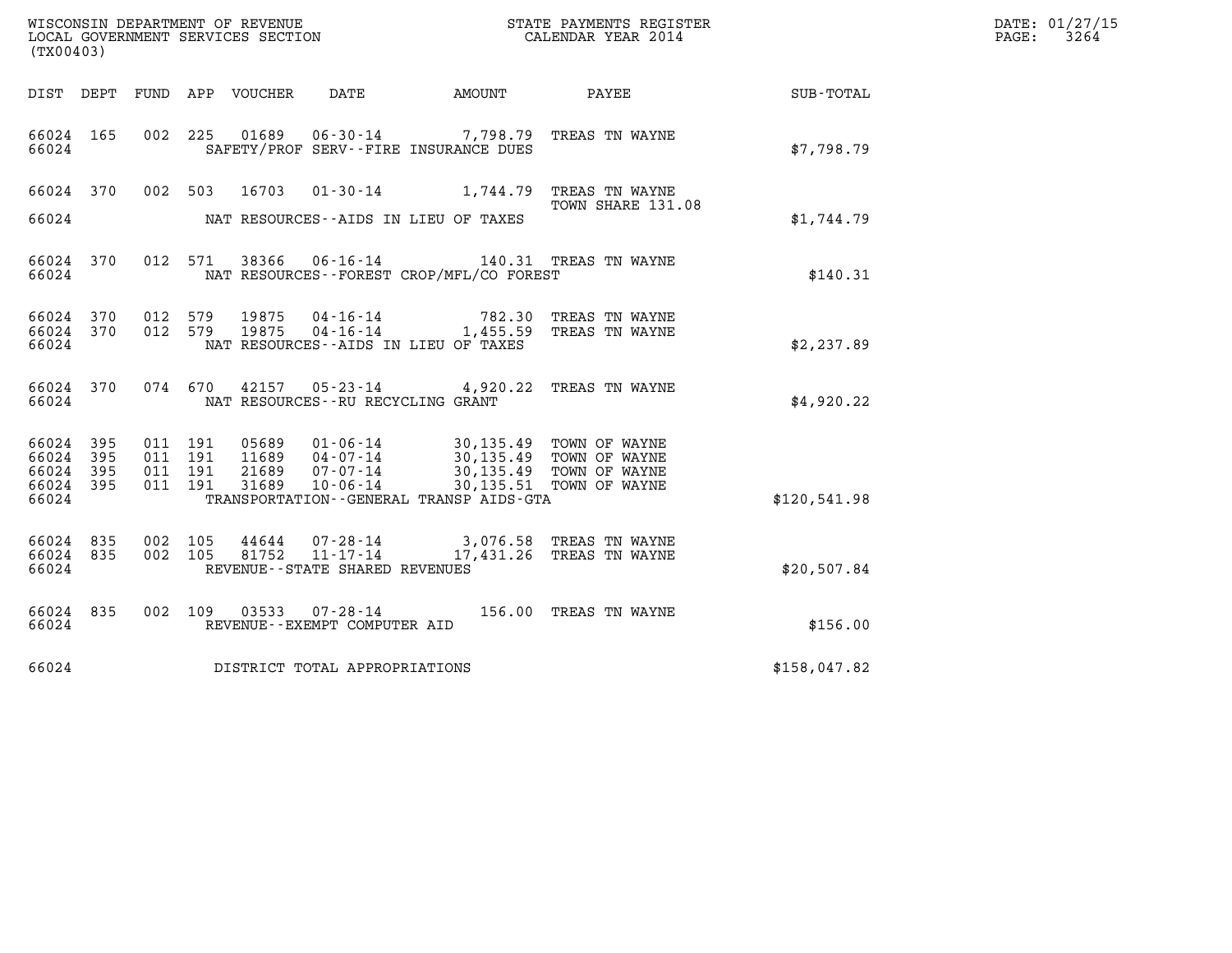| (TX00403)                                     |                     |                                          |         |                |                                                                     |                                              |                                                                                                                                                                                                                                 |              | DATE: 01/27/15<br>$\mathtt{PAGE:}$<br>3265 |
|-----------------------------------------------|---------------------|------------------------------------------|---------|----------------|---------------------------------------------------------------------|----------------------------------------------|---------------------------------------------------------------------------------------------------------------------------------------------------------------------------------------------------------------------------------|--------------|--------------------------------------------|
|                                               |                     |                                          |         |                |                                                                     |                                              |                                                                                                                                                                                                                                 |              |                                            |
| 66026 165<br>66026                            |                     | 002 225                                  |         |                |                                                                     | SAFETY/PROF SERV--FIRE INSURANCE DUES        | 01690  06-30-14  22,479.92  TREAS TN WEST BEND                                                                                                                                                                                  | \$22,479.92  |                                            |
| 66026                                         | 66026 370           | 000 001                                  |         | 01DNR          |                                                                     | NAT RESOURCES-SEVERANCE/YIELD/WITHDRAWAL     | 06-19-14 1,488.40 TREAS TOWN WEST BEND                                                                                                                                                                                          | \$1,488.40   |                                            |
| 66026 370<br>66026 370                        |                     | 002 503<br>002 503                       |         | 17205<br>17205 | 02-25-14                                                            |                                              | 623.54 TREAS TN WEST BEND<br>$02 - 25 - 14$ 9,911.27 TREAS TN WEST BEND<br>TOWN SHARE 814.11                                                                                                                                    |              |                                            |
| 66026                                         |                     |                                          |         |                |                                                                     | NAT RESOURCES--AIDS IN LIEU OF TAXES         |                                                                                                                                                                                                                                 | \$10,534.81  |                                            |
| 66026 370<br>66026                            |                     |                                          |         |                |                                                                     | NAT RESOURCES - - FOREST CROP/MFL/CO FOREST  | 012 571 38367 06-16-14 113.89 TREAS TN WEST BEND                                                                                                                                                                                | \$113.89     |                                            |
| 66026 370<br>66026                            | 66026 370           | 012 579                                  | 012 579 | 19876<br>19876 |                                                                     | NAT RESOURCES - AIDS IN LIEU OF TAXES        | 04-16-14 13.42 TREAS TN WEST BEND<br>04-16-14 25.77 TREAS TN WEST BEND                                                                                                                                                          | \$39.19      |                                            |
| 66026                                         | 66026 370           |                                          |         |                | NAT RESOURCES--RU RECYCLING GRANT                                   |                                              | 074 670 42158 05-23-14 16,378.24 TREAS TN WEST BEND                                                                                                                                                                             | \$16,378.24  |                                            |
| 66026 395<br>66026<br>66026<br>66026<br>66026 | - 395<br>395<br>395 | 011 191<br>011 191<br>011 191<br>011 191 |         | 05690          |                                                                     | TRANSPORTATION - - GENERAL TRANSP AIDS - GTA | 01-06-14 23,773.91 TOWN OF WEST BEND<br>04-07-14 23,773.91 TOWN OF WEST BEND<br>11690  04-07-14  23,773.91  TOWN OF WEST BEND<br>21690  07-07-14  23,773.91  TOWN OF WEST BEND<br>31690  10-06-14  23,773.91  TOWN OF WEST BEND | \$95,095.64  |                                            |
| 66026 835<br>66026 835<br>66026               |                     | 002 105<br>002 105                       |         | 44645          | 07-28-14<br>$81753$ $11-17-14$<br>REVENUE - - STATE SHARED REVENUES |                                              | 9,377.64 TREAS TN WEST BEND<br>55,318.08 TREAS TN WEST BEND                                                                                                                                                                     | \$64,695.72  |                                            |
| 66026 835<br>66026                            |                     |                                          |         |                | REVENUE--EXEMPT COMPUTER AID                                        |                                              | 002 109 03534 07-28-14 250.00 TREAS TN WEST BEND                                                                                                                                                                                | \$250.00     |                                            |
| 66026                                         |                     |                                          |         |                | DISTRICT TOTAL APPROPRIATIONS                                       |                                              |                                                                                                                                                                                                                                 | \$211,075.81 |                                            |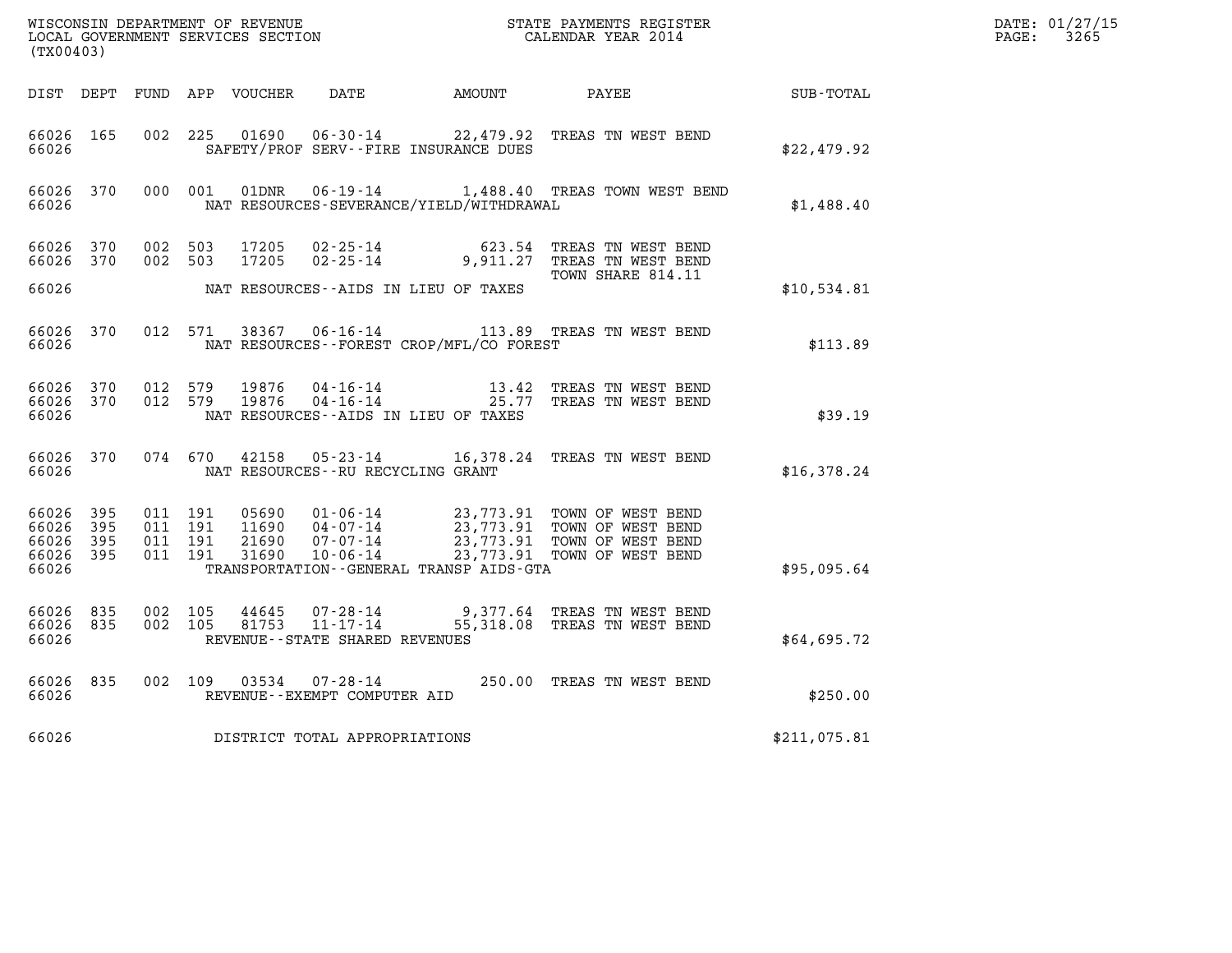| (TX00403)                                                                                  |                                                      |                                                                                                 |                                          |                                                                               |                                                          |                                             |                                                                                                                                              | DATE: 01/27/15<br>3266<br>$\mathtt{PAGE}$ : |  |
|--------------------------------------------------------------------------------------------|------------------------------------------------------|-------------------------------------------------------------------------------------------------|------------------------------------------|-------------------------------------------------------------------------------|----------------------------------------------------------|---------------------------------------------|----------------------------------------------------------------------------------------------------------------------------------------------|---------------------------------------------|--|
|                                                                                            |                                                      |                                                                                                 |                                          | DIST DEPT FUND APP VOUCHER                                                    | DATE                                                     | AMOUNT                                      | PAYEE                                                                                                                                        | SUB-TOTAL                                   |  |
| 66131 165<br>66131                                                                         |                                                      |                                                                                                 | 002 225                                  |                                                                               |                                                          | SAFETY/PROF SERV--FIRE INSURANCE DUES       | 01691  06-30-14  85,445.26 TREAS VIL GERMANTOWN                                                                                              | \$85,445.26                                 |  |
| 66131                                                                                      | 66131 370                                            |                                                                                                 | 012 571                                  | 38368                                                                         |                                                          | NAT RESOURCES -- FOREST CROP/MFL/CO FOREST  | 06-16-14 29.30 TREAS VIL GERMANTOWN                                                                                                          | \$29.30                                     |  |
| 66131 370<br>66131                                                                         |                                                      |                                                                                                 | 074 670                                  | 42159                                                                         | NAT RESOURCES--RU RECYCLING GRANT                        |                                             | 05-23-14 23,941.03 TREAS VIL GERMANTOWN                                                                                                      | \$23,941.03                                 |  |
| 66131 395<br>66131<br>66131<br>66131 395<br>66131                                          | 395<br>395                                           | 011 162                                                                                         | 011 162<br>011 162<br>011 162            | 06106<br>12106<br>22106<br>32106                                              | $01 - 06 - 14$<br>04-07-14<br>07-07-14<br>$10 - 06 - 14$ | TRANSPORTATION - - CONNECTING HIGHWAY AIDS  | 27,079.44 VILLAGE OF GERMANTOWN<br>27,079.44 VILLAGE OF GERMANTOWN<br>27,079.44 VILLAGE OF GERMANTOWN<br>27,079.44 VILLAGE OF GERMANTOWN     | \$108,317.76                                |  |
| 66131 395<br>66131<br>66131<br>66131<br>66131<br>66131<br>66131<br>66131<br>66131<br>66131 | 395<br>395<br>395<br>395<br>395<br>395<br>395<br>395 | 011 185<br>011 185<br>011 185<br>011 185<br>011 185<br>011 185<br>011 185<br>011 185<br>011 185 |                                          | 05325<br>07476<br>07476<br>14220<br>14220<br>16724<br>18844<br>31218<br>98521 |                                                          | TRANSPORTATION - - HIGHWAY SAFETY - FEDERAL | 586.72 TREAS VIL GERMANTOWN                                                                                                                  | \$18,452.27                                 |  |
| 66131 395<br>66131 395<br>66131<br>66131 395<br>66131                                      | 395                                                  |                                                                                                 | 011 191<br>011 191<br>011 191<br>011 191 | 05691<br>11691<br>21691<br>31691                                              | $01 - 06 - 14$<br>04-07-14<br>07-07-14<br>$10 - 06 - 14$ | TRANSPORTATION--GENERAL TRANSP AIDS-GTA     | 212,915.69 VILLAGE OF GERMANTOWN<br>212,915.69 VILLAGE OF GERMANTOWN<br>212,915.69 VILLAGE OF GERMANTOWN<br>212,915.70 VILLAGE OF GERMANTOWN | \$851,662.77                                |  |
| 66131 435<br>66131                                                                         |                                                      |                                                                                                 | 005 162                                  | 01HSD                                                                         | $09 - 08 - 14$                                           | HS--AMBULANCE FUNDING ASSISTANCE GRANTS     | 5,934.94 TREAS VILL GERMANTOWN                                                                                                               | \$5,934.94                                  |  |
| 66131                                                                                      | 66131 435                                            |                                                                                                 |                                          |                                                                               |                                                          | HS--PREPAID MEDICAL TRANSPORT REIMBURSE     | 005 163 01LGS 11-17-14 11,900.00 VILLAGE OF GERMANTOWN                                                                                       | \$11,900.00                                 |  |
| 66131                                                                                      | 66131 455                                            |                                                                                                 |                                          |                                                                               | JUSTICE -- LAW ENFORCEMENT TRAINING                      |                                             | 002 231 01404 02-19-14 5,120.00 TREAS VIL GERMANTOWN                                                                                         | \$5,120.00                                  |  |
| 66131 835<br>66131                                                                         | 66131 835                                            | 002 105<br>002 105                                                                              |                                          |                                                                               | REVENUE--STATE SHARED REVENUES                           |                                             | 44646  07-28-14   125,163.34   TREAS VIL GERMANTOWN<br>81754  11-17-14  685,533.05  TREAS VIL GERMANTOWN                                     | \$810,696.39                                |  |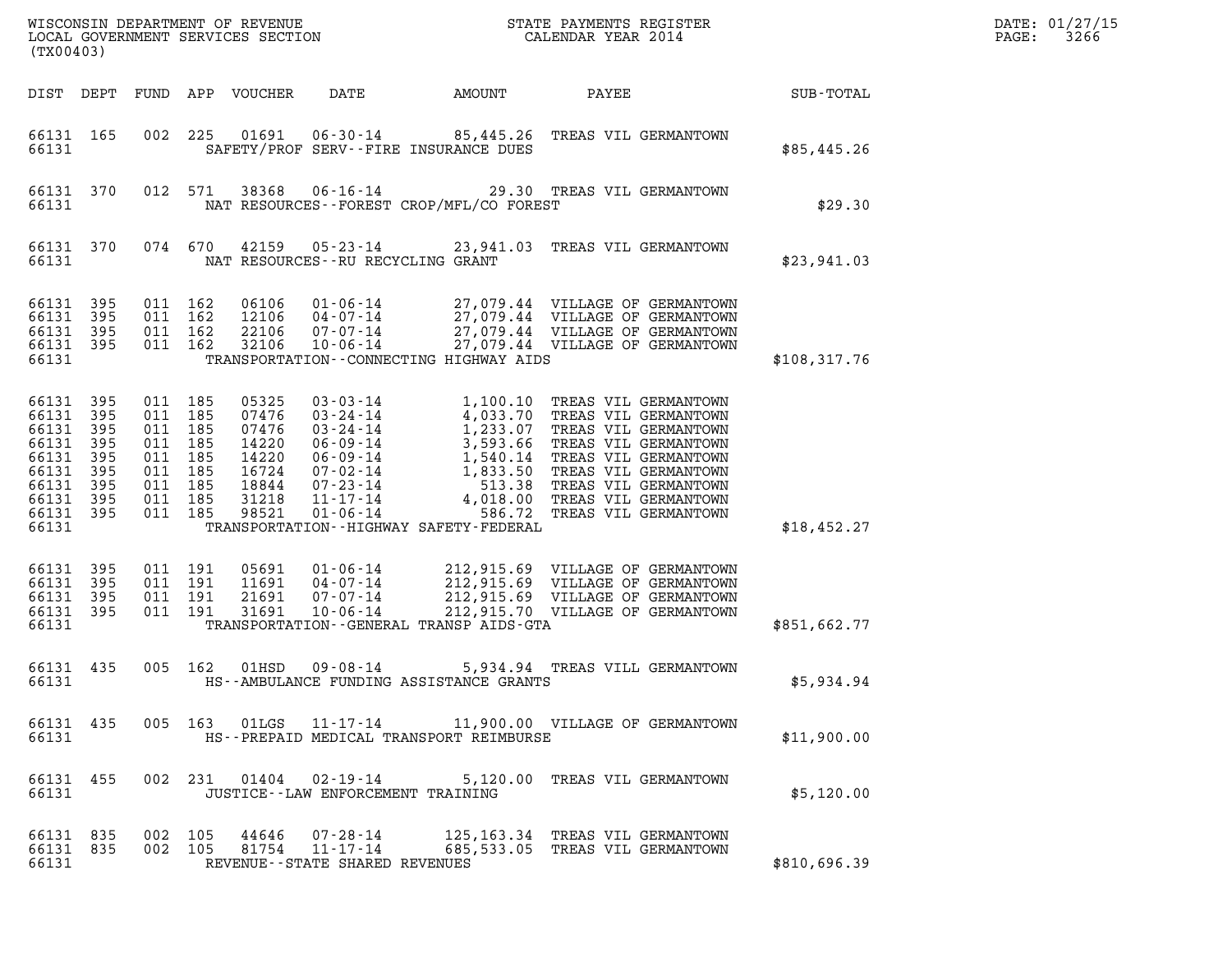| WISCONSIN DEPARTMENT OF REVENUE<br>LOCAL GOVERNMENT SERVICES SECTION<br>(TX00403) |            |            |            |                |                                                                  |                        | STATE PAYMENTS REGISTER<br>CALENDAR YEAR 2014 |                | PAGE: | DATE: 01/27/15<br>3267 |
|-----------------------------------------------------------------------------------|------------|------------|------------|----------------|------------------------------------------------------------------|------------------------|-----------------------------------------------|----------------|-------|------------------------|
| DIST                                                                              | DEPT       | FUND       | APP        | <b>VOUCHER</b> | DATE                                                             | AMOUNT                 | PAYEE                                         | SUB-TOTAL      |       |                        |
| 66131<br>66131<br>66131                                                           | 835<br>835 | 002<br>002 | 109<br>109 | 03535<br>05345 | $07 - 28 - 14$<br>$07 - 28 - 14$<br>REVENUE--EXEMPT COMPUTER AID | 84,627.00<br>41,512.00 | TREAS VIL GERMANTOWN<br>TREAS VIL GERMANTOWN  | \$126, 139.00  |       |                        |
| 66131<br>66131                                                                    | 835        | 021        | 363        | 36401          | $03 - 24 - 14$<br>REVENUE - - LOTTERY CREDIT -                   | 15,650.03              | TREAS VIL GERMANTOWN                          | \$15,650.03    |       |                        |
| 66131                                                                             |            |            |            |                | DISTRICT TOTAL APPROPRIATIONS                                    |                        |                                               | \$2,063,288.75 |       |                        |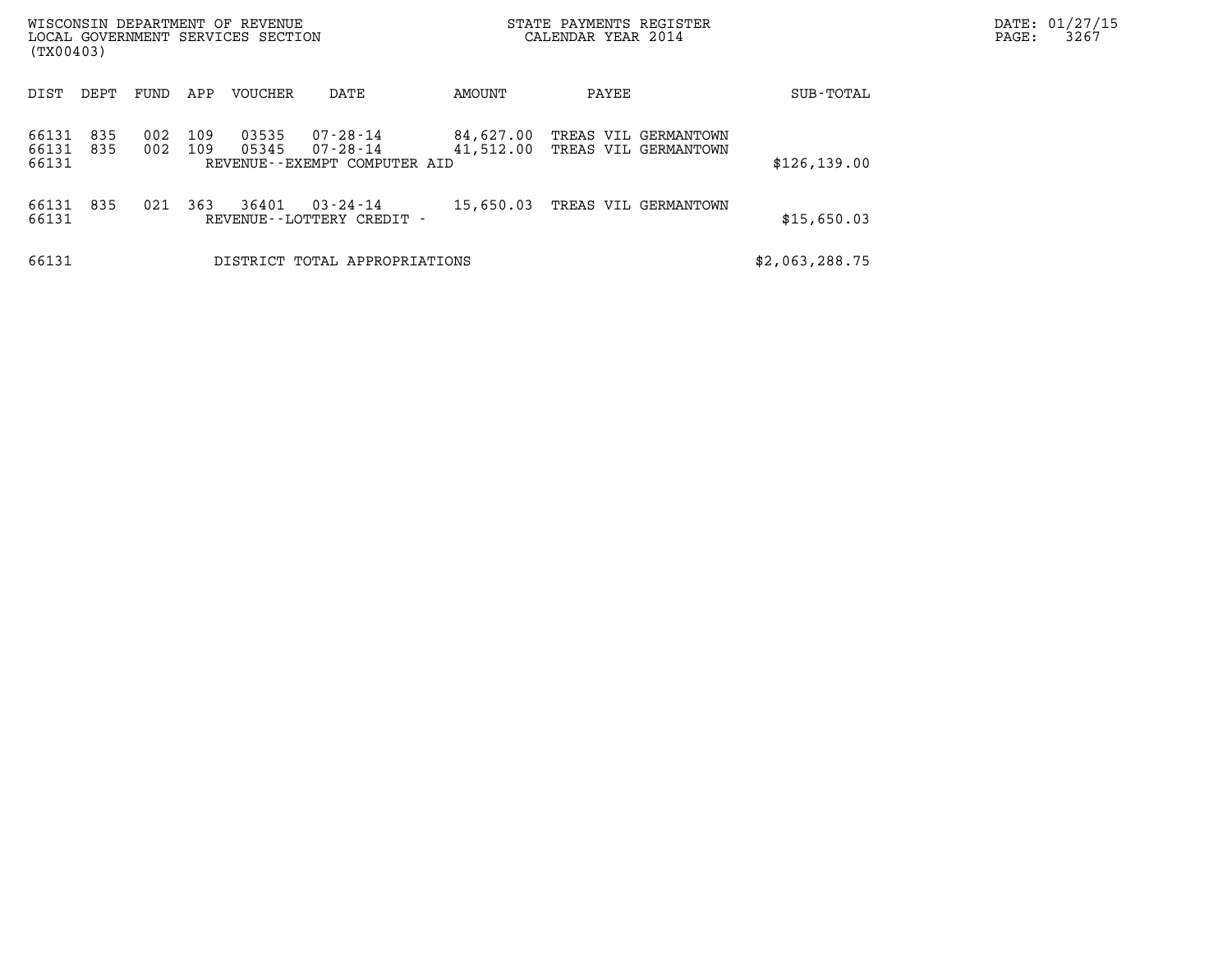| (TX00403)                       |                                             |                |                    |                                                                                       |                                                                                                                                                                                                                                                 | DATE: 01/27/15<br>PAGE: 3268                                 |              |  |
|---------------------------------|---------------------------------------------|----------------|--------------------|---------------------------------------------------------------------------------------|-------------------------------------------------------------------------------------------------------------------------------------------------------------------------------------------------------------------------------------------------|--------------------------------------------------------------|--------------|--|
|                                 |                                             |                |                    |                                                                                       |                                                                                                                                                                                                                                                 |                                                              |              |  |
|                                 | 66141                                       |                |                    |                                                                                       | 66141 165 002 225 01692 06-30-14 22,300.22 TREAS VIL JACKSON<br>SAFETY/PROF SERV--FIRE INSURANCE DUES                                                                                                                                           |                                                              | \$22,300.22  |  |
|                                 |                                             |                |                    |                                                                                       | 66141 370 002 503 16704 01-30-14 1,283.77 TREAS VIL JACKSON                                                                                                                                                                                     | VILL SHARE 478.35                                            |              |  |
|                                 |                                             |                |                    |                                                                                       | 66141 NAT RESOURCES--AIDS IN LIEU OF TAXES                                                                                                                                                                                                      |                                                              | \$1,283.77   |  |
|                                 |                                             |                |                    |                                                                                       | 66141 370 012 579 19877 04-16-14 48.53 TREAS VIL JACKSON<br>66141 MAT RESOURCES--AIDS IN LIEU OF TAXES                                                                                                                                          |                                                              | \$48.53      |  |
|                                 |                                             |                |                    | 66141 NAT RESOURCES--RU RECYCLING GRANT                                               | 66141 370 074 670 42160 05-23-14 10,576.81 TREAS VIL JACKSON                                                                                                                                                                                    |                                                              | \$10,576.81  |  |
|                                 |                                             |                |                    |                                                                                       | 66141 395 011 185 21238 08-14-14 4,000.00 TREAS VIL JACKSON<br>66141 TRANSPORTATION - HIGHWAY SAFETY - FEDERAL                                                                                                                                  |                                                              | \$4,000.00   |  |
| 66141 395<br>66141              | 66141 395 011 191<br>66141 395<br>66141 395 | 011 191        | 011 191<br>011 191 |                                                                                       | 05692  01-06-14  65,947.51  VILLAGE OF JACKSON<br>11692  04-07-14  65,947.51  VILLAGE OF JACKSON<br>21692  07-07-14  65,947.51  VILLAGE OF JACKSON<br>31692  10-06-14  65,947.54  VILLAGE OF JACKSON<br>TRANSPORTATION--GENERAL TRANSP AIDS-GTA |                                                              | \$263,790.07 |  |
|                                 | 66141                                       |                |                    |                                                                                       | 66141 435 005 162 01HSD 09-08-14 5,091.08 TREAS VILL JACKSON<br>HS--AMBULANCE FUNDING ASSISTANCE GRANTS                                                                                                                                         |                                                              | \$5,091.08   |  |
|                                 | 66141                                       |                |                    |                                                                                       | 66141 435 005 163 01LGS 11-17-14 3,100.00 JACKSON FIRE & RESCUE<br>HS--PREPAID MEDICAL TRANSPORT REIMBURSE                                                                                                                                      |                                                              | \$3,100.00   |  |
| 66141                           |                                             |                |                    | JUSTICE - - LAW ENFORCEMENT TRAINING                                                  | 66141 455 002 231 01462 02-19-14 1,600.00 TREAS VIL JACKSON                                                                                                                                                                                     |                                                              | \$1,600.00   |  |
| 66141 835<br>66141 835<br>66141 |                                             | 002 105        | 002 105            | 44647<br>07-28-14<br>81755<br>$11 - 17 - 14$<br>REVENUE - - STATE SHARED REVENUES     |                                                                                                                                                                                                                                                 | 144,531.03 TREAS VIL JACKSON<br>180,871.45 TREAS VIL JACKSON | \$325,402.48 |  |
| 66141 835<br>66141 835<br>66141 |                                             | 002<br>002 109 | 109                | 03536<br>$07 - 28 - 14$<br>05346<br>$07 - 28 - 14$<br>REVENUE - - EXEMPT COMPUTER AID |                                                                                                                                                                                                                                                 | 5,126.00 TREAS VIL JACKSON<br>56,064.00 TREAS VIL JACKSON    | \$61,190.00  |  |
| 66141 835<br>66141              |                                             |                | 021 363            | 36402<br>$03 - 24 - 14$<br>REVENUE--LOTTERY CREDIT -                                  |                                                                                                                                                                                                                                                 | 33,288.21 TREAS VIL JACKSON                                  | \$33,288.21  |  |
| 66141                           |                                             |                |                    | DISTRICT TOTAL APPROPRIATIONS                                                         |                                                                                                                                                                                                                                                 |                                                              | \$731,671.17 |  |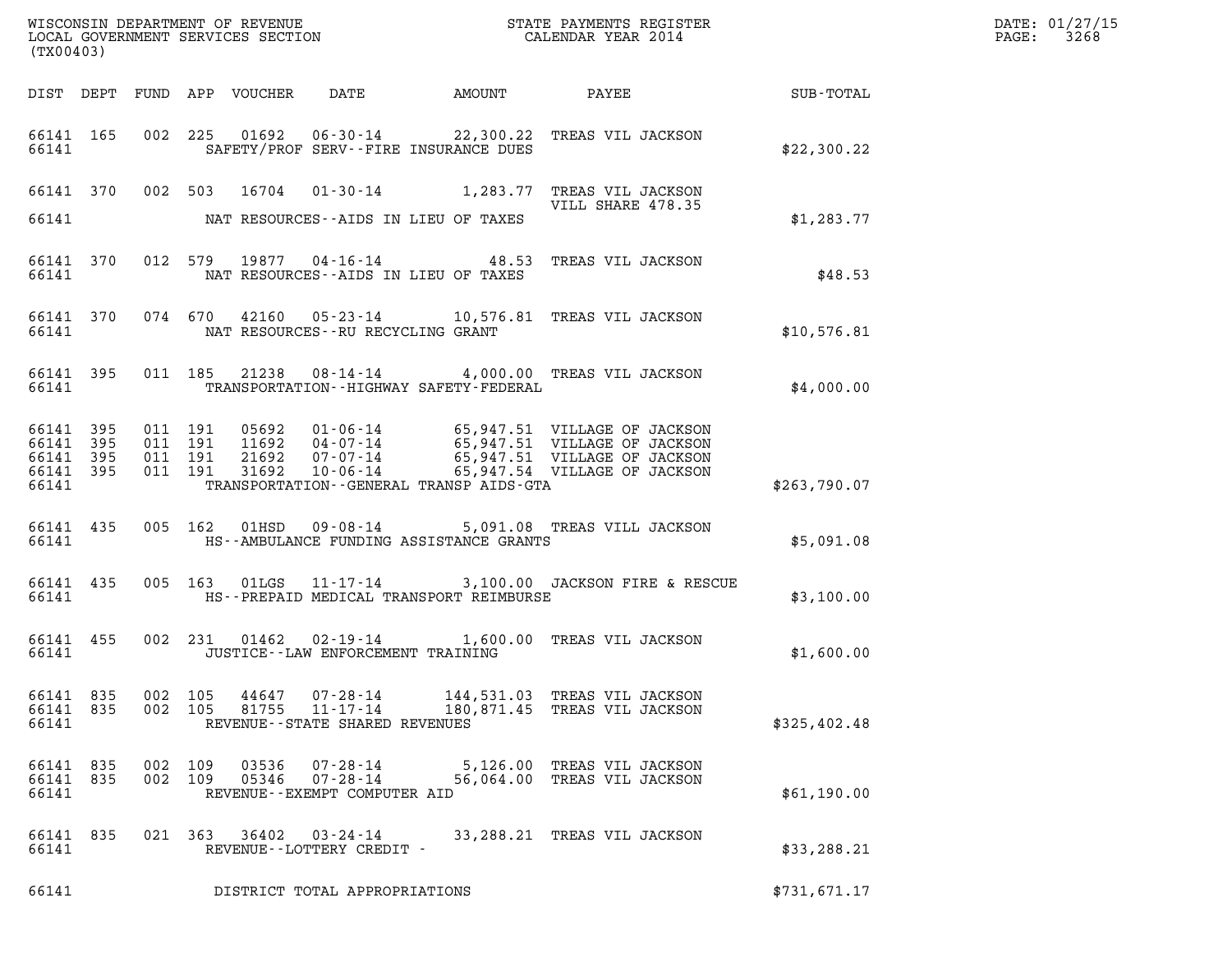| WISCONSIN DEPARTMENT OF REVENUE   | STATE PAYMENTS REGISTER | DATE: 01/27/15 |
|-----------------------------------|-------------------------|----------------|
| LOCAL GOVERNMENT SERVICES SECTION | CALENDAR YEAR 2014      | 3269<br>PAGE:  |

| (TX00403)                   |           |                    |         |       |                                                     |                                              | WISCONSIN DEPARTMENT OF REVENUE<br>LOCAL GOVERNMENT SERVICES SECTION<br>CALENDAR YEAR 2014                                                                                                               |              | DATE: 01/27/15<br>$\mathtt{PAGE:}$<br>3269 |
|-----------------------------|-----------|--------------------|---------|-------|-----------------------------------------------------|----------------------------------------------|----------------------------------------------------------------------------------------------------------------------------------------------------------------------------------------------------------|--------------|--------------------------------------------|
|                             |           |                    |         |       |                                                     |                                              | DIST DEPT FUND APP VOUCHER DATE AMOUNT PAYEE TO SUB-TOTAL                                                                                                                                                |              |                                            |
| 66142 165<br>66142          |           | 002 225            |         |       |                                                     | SAFETY/PROF SERV--FIRE INSURANCE DUES        | 01693  06-30-14   11,320.82  TREAS VIL KEWASKUM                                                                                                                                                          | \$11,320.82  |                                            |
|                             |           |                    |         |       |                                                     |                                              | 66142 370 002 503 16705 01-30-14 3,749.00 TREAS VIL KEWASKUM<br><b>TOWN SHARE 1193.58</b>                                                                                                                |              |                                            |
|                             |           |                    |         |       |                                                     | 66142 MAT RESOURCES--AIDS IN LIEU OF TAXES   |                                                                                                                                                                                                          | \$3,749.00   |                                            |
| 66142                       |           |                    |         |       | NAT RESOURCES--RU RECYCLING GRANT                   |                                              | 66142 370 074 670 42161 05-23-14 10,007.91 TREAS VIL KEWASKUM                                                                                                                                            | \$10,007.91  |                                            |
| 66142 395<br>66142          | 395       | 011 191<br>011 191 |         |       |                                                     |                                              |                                                                                                                                                                                                          |              |                                            |
| 66142<br>66142 395<br>66142 | 395       | 011 191<br>011 191 |         |       |                                                     | TRANSPORTATION - - GENERAL TRANSP AIDS - GTA | 05693  01-06-14  46,889.36  VILLAGE OF KEWASKUM<br>11693  04-07-14  46,889.36  VILLAGE OF KEWASKUM<br>21693  07-07-14  46,889.36  VILLAGE OF KEWASKUM<br>31693  10-06-14  46,889.37  VILLAGE OF KEWASKUM | \$187.557.45 |                                            |
|                             |           |                    |         |       |                                                     |                                              |                                                                                                                                                                                                          |              |                                            |
| 66142                       | 66142 435 |                    | 005 162 | 01HSD |                                                     | HS--AMBULANCE FUNDING ASSISTANCE GRANTS      | 09-08-14 4,890.28 TREAS VILL KEWASKUM                                                                                                                                                                    | \$4,890.28   |                                            |
| 66142                       | 66142 455 |                    |         |       | JUSTICE -- LAW ENFORCEMENT TRAINING                 |                                              | 002 231 01485 02-20-14 1,280.00 TREAS VIL KEWASKUM                                                                                                                                                       | \$1,280.00   |                                            |
| 66142 835<br>66142          | 66142 835 | 002 105<br>002 105 |         | 81756 | $11 - 17 - 14$<br>REVENUE - - STATE SHARED REVENUES |                                              | 44648  07-28-14  70,279.18  TREAS VIL KEWASKUM<br>206,570.25 TREAS VIL KEWASKUM                                                                                                                          | \$276,849.43 |                                            |
| 66142 835                   |           | 002 109            |         | 03537 |                                                     |                                              | 07-28-14 3,694.00 TREAS VIL KEWASKUM                                                                                                                                                                     |              |                                            |
| 66142 835<br>66142          |           | 002 109            |         | 05347 | REVENUE--EXEMPT COMPUTER AID                        |                                              | 07-28-14 642.00 TREAS VIL KEWASKUM                                                                                                                                                                       | \$4,336.00   |                                            |
| 66142                       |           |                    |         |       | DISTRICT TOTAL APPROPRIATIONS                       |                                              |                                                                                                                                                                                                          | \$499,990.89 |                                            |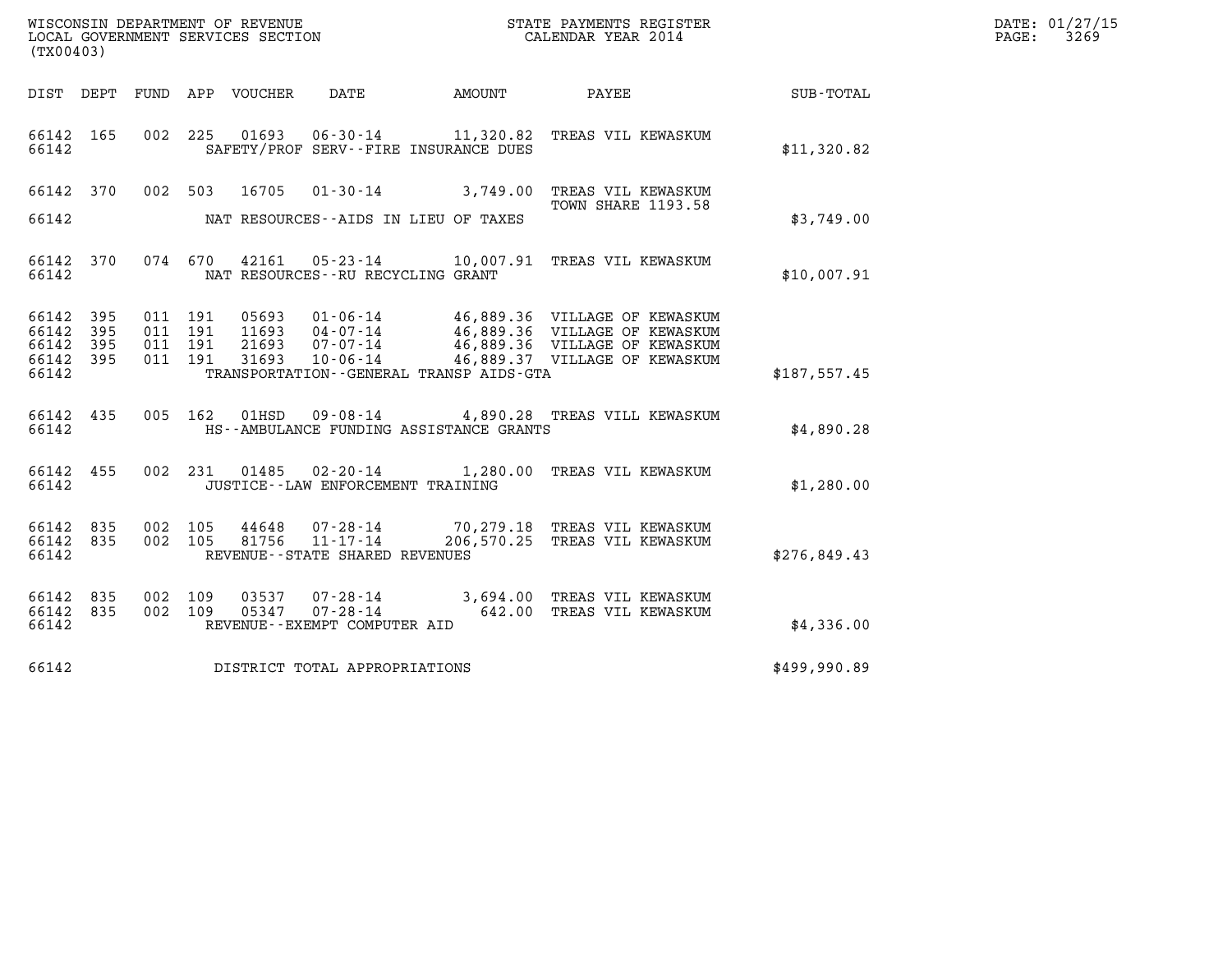| (TX00403)                                             |     |                                          |         |                                 | WISCONSIN DEPARTMENT OF REVENUE<br>LOCAL GOVERNMENT SERVICES SECTION |                                          | STATE PAYMENTS REGISTER<br>CALENDAR YEAR 2014                                                                                                                                               |                  | DATE: 01/27/15<br>3270<br>$\mathtt{PAGE:}$ |
|-------------------------------------------------------|-----|------------------------------------------|---------|---------------------------------|----------------------------------------------------------------------|------------------------------------------|---------------------------------------------------------------------------------------------------------------------------------------------------------------------------------------------|------------------|--------------------------------------------|
|                                                       |     |                                          |         | DIST DEPT FUND APP VOUCHER DATE |                                                                      | AMOUNT PAYEE                             |                                                                                                                                                                                             | <b>SUB-TOTAL</b> |                                            |
| 66161 165<br>66161                                    |     |                                          |         |                                 |                                                                      | SAFETY/PROF SERV--FIRE INSURANCE DUES    | 002 225 01694 06-30-14 2,875.13 TREAS VIL NEWBURG                                                                                                                                           | \$2,875.13       |                                            |
| 66161                                                 |     |                                          |         |                                 |                                                                      | NAT RESOURCES--FOREST CROP/MFL/CO FOREST | 66161 370 012 571 37971 06-16-14 2.60 TREAS VIL NEWBURG                                                                                                                                     | \$2.60           |                                            |
| 66161 370<br>66161                                    |     |                                          |         |                                 | NAT RESOURCES - - RU RECYCLING GRANT                                 |                                          | 074 670 42162 05-23-14 3,141.59 TREAS VIL NEWBURG                                                                                                                                           | \$3,141.59       |                                            |
| 66161 395<br>66161 395<br>66161<br>66161 395<br>66161 | 395 | 011 191<br>011 191<br>011 191<br>011 191 |         | 31694                           |                                                                      | TRANSPORTATION--GENERAL TRANSP AIDS-GTA  | 05694  01-06-14  19,770.23  VILLAGE OF NEWBURG<br>11694  04-07-14  19,770.23  VILLAGE OF NEWBURG<br>21694  07-07-14  19,770.23  VILLAGE OF NEWBURG<br>10-06-14 19,770.26 VILLAGE OF NEWBURG | \$79,080.95      |                                            |
| 66161 455<br>66161                                    |     |                                          |         |                                 | JUSTICE -- LAW ENFORCEMENT TRAINING                                  |                                          | 002 231 01814 02-26-14 160.00 TREAS VIL NEWBURG                                                                                                                                             | \$160.00         |                                            |
| 66161 835<br>66161 835<br>66161                       |     | 002 105<br>002 105                       |         |                                 | REVENUE--STATE SHARED REVENUES                                       |                                          | 44649  07-28-14  15,781.66  TREAS VIL NEWBURG<br>81757  11-17-14  68,369.91  TREAS VIL NEWBURG                                                                                              | \$84,151.57      |                                            |
| 66161 835<br>66161 835<br>66161                       |     | 002 109                                  | 002 109 | 03048<br>03538                  | REVENUE--EXEMPT COMPUTER AID                                         |                                          | 07-28-14 3.00 TREAS VIL NEWBURG<br>07-28-14 930.00 TREAS VIL NEWBURG                                                                                                                        | \$933.00         |                                            |
| 66161                                                 |     |                                          |         |                                 | DISTRICT TOTAL APPROPRIATIONS                                        |                                          |                                                                                                                                                                                             | \$170,344.84     |                                            |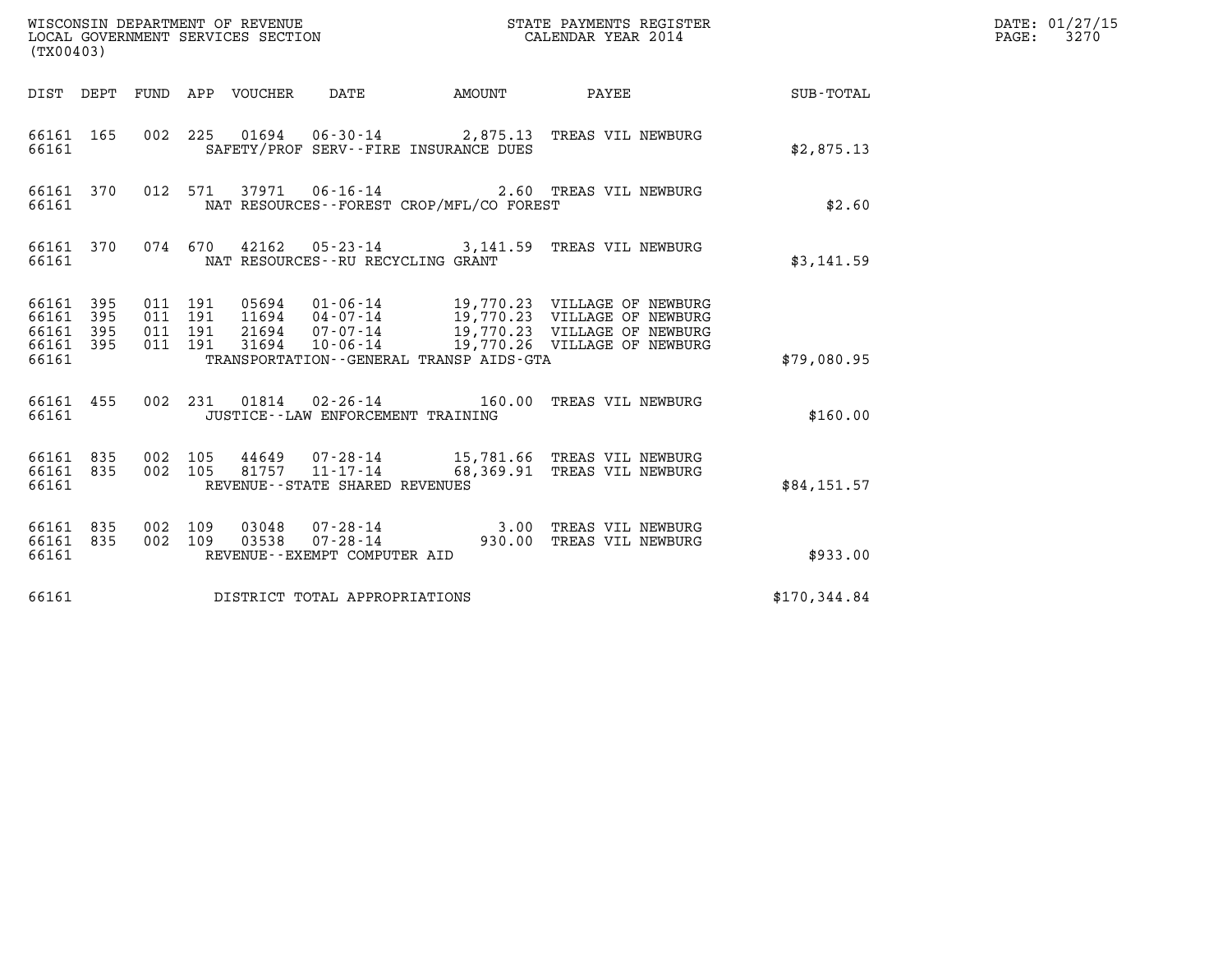| WISCONSIN DEPARTMENT OF REVENUE   | STATE PAYMENTS REGISTER | DATE: 01/27/15 |
|-----------------------------------|-------------------------|----------------|
| LOCAL GOVERNMENT SERVICES SECTION | CALENDAR YEAR 2014      | 3271<br>PAGE:  |

| LOCAL GOVERNMENT SERVICES SECTION<br>(TX00403) | WISCONSIN DEPARTMENT OF REVENUE | STATE PAYMENTS REGISTER<br>CALENDAR YEAR 2014 |            |                  |                                          |                                             |                                                                           |               |
|------------------------------------------------|---------------------------------|-----------------------------------------------|------------|------------------|------------------------------------------|---------------------------------------------|---------------------------------------------------------------------------|---------------|
| DIST                                           | DEPT                            | FUND                                          |            | APP VOUCHER DATE |                                          | <b>AMOUNT</b>                               | PAYEE                                                                     | SUB-TOTAL     |
| 66166<br>66166                                 | 165                             | 002                                           | 225        | 01695            |                                          | SAFETY/PROF SERV--FIRE INSURANCE DUES       | 06-30-14 55,633.76 TREAS VIL RICHFIELD                                    | \$55,633.76   |
| 66166                                          | 370                             | 002                                           | 503        | 16829            |                                          |                                             | 02-05-14 4.427.97 TREAS VIL RICHFIELD<br>VILL SHARE 459.99                |               |
| 66166                                          |                                 |                                               |            |                  |                                          | NAT RESOURCES--AIDS IN LIEU OF TAXES        |                                                                           | \$4,427.97    |
| 66166<br>66166                                 | 370                             | 012                                           | 571        |                  |                                          | NAT RESOURCES - - FOREST CROP/MFL/CO FOREST | 38369  06-16-14  94.93  TREAS VIL RICHFIELD                               | \$94.93       |
| 66166<br>66166                                 | 370                             |                                               | 074 670    |                  | NAT RESOURCES - - RU RECYCLING GRANT     | 42163 05-23-14 8,679.97                     | TREAS VIL RICHFIELD                                                       | \$8,679.97    |
| 66166<br>66166                                 | 370                             |                                               | 074 673    |                  |                                          | NAT RESOURCES - - RU CONSOLIDATED GRANT     | 42163 05-23-14 2,959.90 TREAS VIL RICHFIELD                               | \$2,959.90    |
| 66166<br>66166                                 | 395<br>395                      | 011<br>011                                    | 191<br>191 | 05695<br>11695   | 04-07-14                                 |                                             | 01-06-14 77,439.86 VILLAGE OF RICHFIELD<br>77,439.86 VILLAGE OF RICHFIELD |               |
| 66166<br>66166                                 | 395<br>395                      | 011<br>011                                    | 191<br>191 | 21695<br>31695   | $07 - 07 - 14$<br>10-06-14               |                                             | 77,439.86 VILLAGE OF RICHFIELD<br>77,439.86 VILLAGE OF RICHFIELD          |               |
| 66166                                          |                                 |                                               |            |                  |                                          | TRANSPORTATION--GENERAL TRANSP AIDS-GTA     |                                                                           | \$309,759.44  |
| 66166<br>66166                                 | 835<br>835                      | 002<br>002                                    | 105<br>105 | 44650            | 81758 11-17-14                           |                                             | 07-28-14 19,537.84 TREAS VIL RICHFIELD<br>109,639.21 TREAS VIL RICHFIELD  |               |
| 66166                                          |                                 |                                               |            |                  | REVENUE - - STATE SHARED REVENUES        |                                             |                                                                           | \$129, 177.05 |
| 66166<br>66166                                 | 835                             | 002                                           | 109        | 03539            | 07-28-14<br>REVENUE--EXEMPT COMPUTER AID |                                             | 3,210.00 TREAS VIL RICHFIELD                                              | \$3,210.00    |
| 66166                                          |                                 |                                               |            |                  | DISTRICT TOTAL APPROPRIATIONS            |                                             |                                                                           | \$513,943.02  |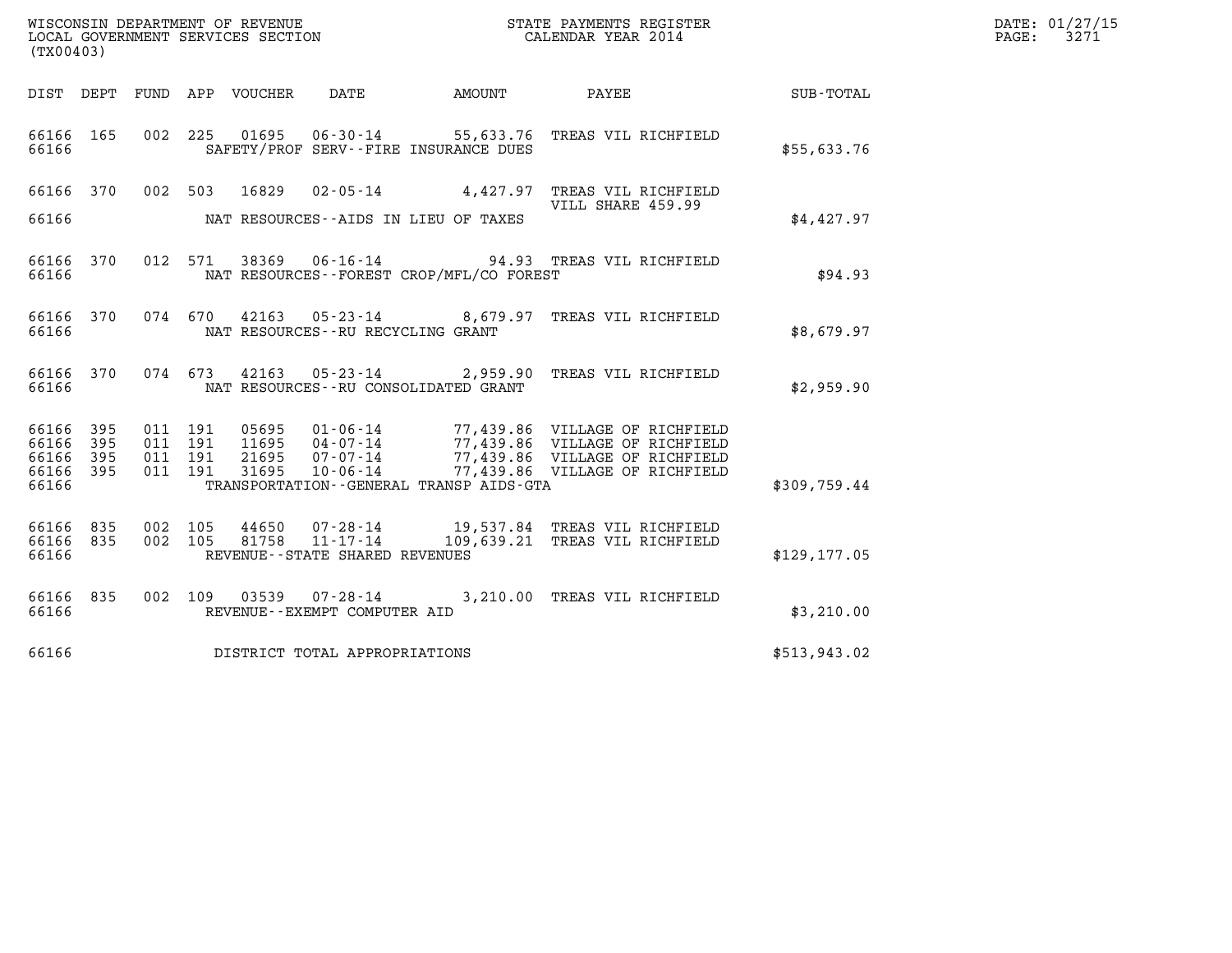| (TX00403)                                                 |       |                                          |         | WISCONSIN DEPARTMENT OF REVENUE<br>LOCAL GOVERNMENT SERVICES SECTION |                                                            | STATE PAYMENTS REGISTER<br>CALENDAR YEAR 2014                                                                                                                                               |              | DATE: 01/27/15<br>$\mathtt{PAGE:}$<br>3272 |
|-----------------------------------------------------------|-------|------------------------------------------|---------|----------------------------------------------------------------------|------------------------------------------------------------|---------------------------------------------------------------------------------------------------------------------------------------------------------------------------------------------|--------------|--------------------------------------------|
| DIST DEPT                                                 |       |                                          |         | FUND APP VOUCHER                                                     |                                                            | DATE AMOUNT PAYEE                                                                                                                                                                           | SUB-TOTAL    |                                            |
| 66181 165<br>66181                                        |       | 002 225                                  |         |                                                                      | SAFETY/PROF SERV--FIRE INSURANCE DUES                      | 01696  06-30-14  17,268.75  TREAS VIL SLINGER                                                                                                                                               | \$17, 268.75 |                                            |
| 66181 370<br>66181                                        |       |                                          | 074 670 |                                                                      | NAT RESOURCES--RU RECYCLING GRANT                          |                                                                                                                                                                                             | \$12,567.93  |                                            |
| 66181 395<br>66181 395<br>66181 395<br>66181 395<br>66181 |       | 011 162<br>011 162<br>011 162<br>011 162 |         | 06107<br>22107<br>32107                                              | 07-07-14<br>TRANSPORTATION--CONNECTING HIGHWAY AIDS        | 01-06-14 3,957.12 VILLAGE OF SLINGER<br>04-07-14 3,957.12 VILLAGE OF SLINGER<br>3,957.12 VILLAGE OF SLINGER<br>07-07-14 3,957.12 VILLAGE OF SLINGER<br>10-06-14 3,957.13 VILLAGE OF SLINGER | \$15,828.49  |                                            |
| 66181 395<br>66181<br>66181 395<br>66181 395<br>66181     | - 395 | 011 191<br>011 191<br>011 191<br>011 191 |         | 05696<br>11696<br>21696<br>31696                                     | TRANSPORTATION--GENERAL TRANSP AIDS-GTA                    | 01-06-14 37,719.93 VILLAGE OF SLINGER<br>04-07-14 37,719.93 VILLAGE OF SLINGER<br>07-07-14 37,719.93 VILLAGE OF SLINGER<br>10-06-14 37,719.95 VILLAGE OF SLINGER                            | \$150,879.74 |                                            |
| 66181 435<br>66181                                        |       |                                          | 005 162 | 01HSD                                                                | HS--AMBULANCE FUNDING ASSISTANCE GRANTS                    | 09-08-14 12,421.87 TREAS VILL SLINGER                                                                                                                                                       | \$12,421.87  |                                            |
| 66181 455<br>66181                                        |       |                                          |         |                                                                      | JUSTICE - - LAW ENFORCEMENT TRAINING                       | 002 231 01745 02-26-14 1,440.00 TREAS VIL SLINGER                                                                                                                                           | \$1,440.00   |                                            |
| 66181 835<br>66181 835<br>66181                           |       | 002 105<br>002 105                       |         | 44651<br>81759                                                       | 11-17-14<br>REVENUE--STATE SHARED REVENUES                 | 07-28-14 77,198.12 TREAS VIL SLINGER<br>75,499.27 TREAS VIL SLINGER                                                                                                                         | \$152,697.39 |                                            |
| 66181 835<br>66181 835<br>66181                           |       | 002 109<br>002 109                       |         | 03540<br>05348                                                       | 07-28-14<br>$07 - 28 - 14$<br>REVENUE--EXEMPT COMPUTER AID | 9,056.00 TREAS VIL SLINGER<br>3,732.00 TREAS VIL SLINGER                                                                                                                                    | \$12,788.00  |                                            |
| 66181 835<br>66181                                        |       |                                          |         |                                                                      | 021 363 36403 03-24-14<br>REVENUE--LOTTERY CREDIT -        | 7,289.73 TREAS VIL SLINGER                                                                                                                                                                  | \$7,289.73   |                                            |
| 66181                                                     |       |                                          |         |                                                                      | DISTRICT TOTAL APPROPRIATIONS                              |                                                                                                                                                                                             | \$383,181.90 |                                            |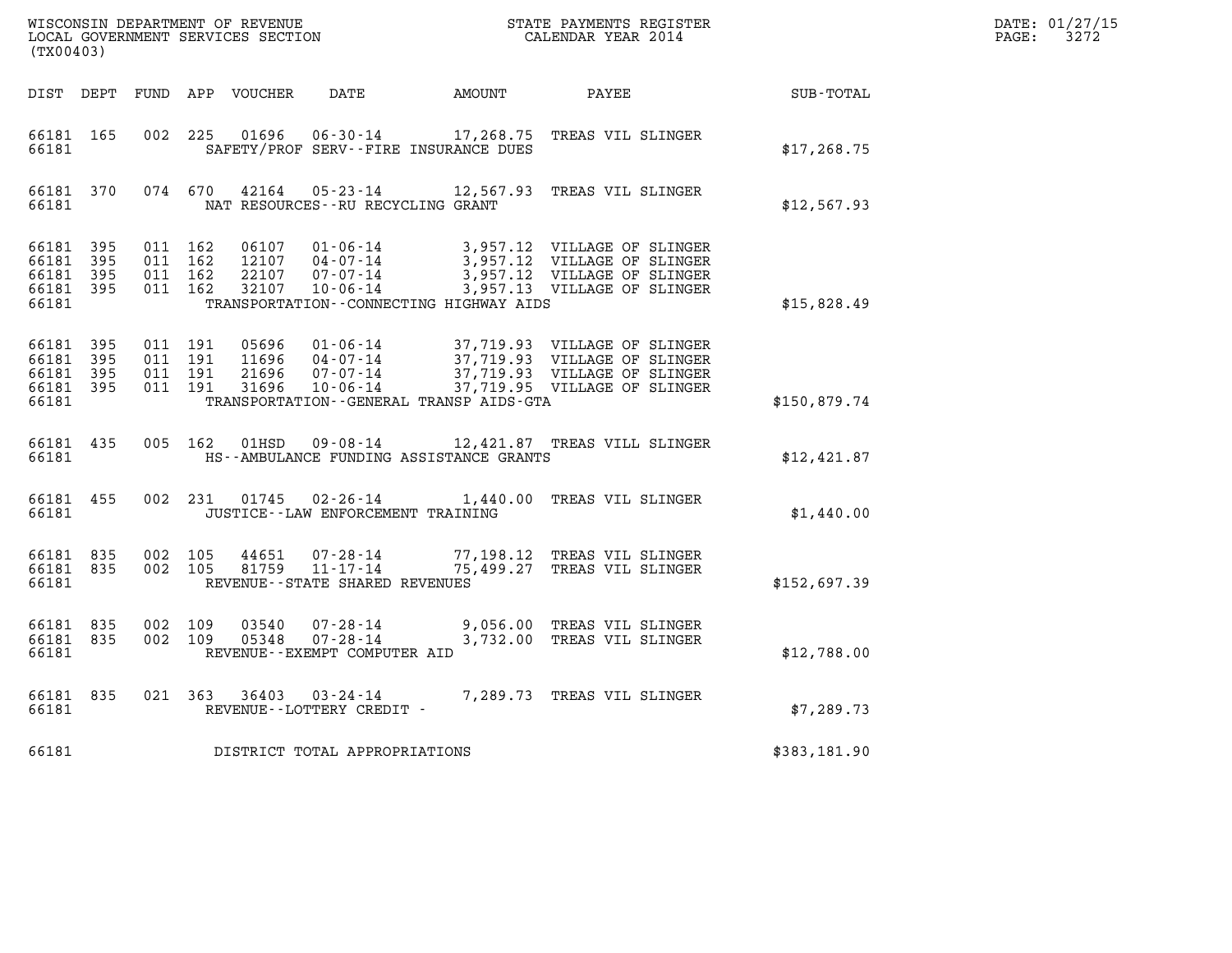| (TX00403)                                                                                                |                                                                           |                                                                                                                   |     |                                                                                                 |                                                          |                                                                                                                                                                                                                                                                                                                                                                                 |                                                                                                                                                                                                                                                                  |              | DATE: 01/27/15<br>3273<br>PAGE: |
|----------------------------------------------------------------------------------------------------------|---------------------------------------------------------------------------|-------------------------------------------------------------------------------------------------------------------|-----|-------------------------------------------------------------------------------------------------|----------------------------------------------------------|---------------------------------------------------------------------------------------------------------------------------------------------------------------------------------------------------------------------------------------------------------------------------------------------------------------------------------------------------------------------------------|------------------------------------------------------------------------------------------------------------------------------------------------------------------------------------------------------------------------------------------------------------------|--------------|---------------------------------|
| DIST DEPT                                                                                                |                                                                           |                                                                                                                   |     | FUND APP VOUCHER                                                                                | DATE                                                     | AMOUNT                                                                                                                                                                                                                                                                                                                                                                          | PAYEE                                                                                                                                                                                                                                                            | SUB-TOTAL    |                                 |
| 66236 165<br>66236                                                                                       |                                                                           | 002                                                                                                               | 225 |                                                                                                 | $01697$ $06-30-14$                                       | SAFETY/PROF SERV--FIRE INSURANCE DUES                                                                                                                                                                                                                                                                                                                                           | 44,277.00 TREAS CITY HARTFORD                                                                                                                                                                                                                                    | \$44,277.00  |                                 |
| 66236 370<br>66236                                                                                       |                                                                           | 074 670                                                                                                           |     | 42165                                                                                           | 05-23-14<br>NAT RESOURCES -- RU RECYCLING GRANT          |                                                                                                                                                                                                                                                                                                                                                                                 | 24,433.86 TREAS CITY HARTFORD                                                                                                                                                                                                                                    | \$24,433.86  |                                 |
| 66236<br>66236<br>66236<br>66236<br>66236                                                                | 395<br>395<br>395<br>395                                                  | 011 162<br>011 162<br>011 162<br>011 162                                                                          |     | 06108<br>12108<br>22108<br>32108                                                                | $01 - 06 - 14$<br>04-07-14<br>07-07-14<br>$10 - 06 - 14$ | TRANSPORTATION - - CONNECTING HIGHWAY AIDS                                                                                                                                                                                                                                                                                                                                      | 24,130.83 CITY OF HARTFORD<br>24,130.83   CITY OF HARTFORD<br>24,130.83   CITY OF HARTFORD<br>24,130.84 CITY OF HARTFORD                                                                                                                                         | \$96,523.33  |                                 |
| 66236<br>66236<br>66236<br>66236<br>66236                                                                | 395<br>395<br>395<br>395                                                  | 011 176<br>011 176<br>011 176<br>011 176                                                                          |     | 16065<br>24064<br>26064<br>42064                                                                | 06-04-14<br>07-07-14<br>09-30-14<br>12-30-14             | TRANSPORTATION--BICYCLE & PEDESTRIAN AID                                                                                                                                                                                                                                                                                                                                        | 13,952.00 CITY OF HARTFORD<br>13,952.00 CITY OF HARTFORD<br>13,951.00 CITY OF HARTFORD<br>8,371.00 CITY OF HARTFORD                                                                                                                                              | \$50,226.00  |                                 |
| 66236<br>66236<br>66236<br>66236<br>66236<br>66236<br>66236<br>66236<br>66236<br>66236<br>66236<br>66236 | 395<br>395<br>395<br>395<br>395<br>395<br>395<br>395<br>395<br>395<br>395 | 011 185<br>011<br>011 185<br>011 185<br>011 185<br>011 185<br>011 185<br>011 185<br>011 185<br>011 185<br>011 185 | 185 | 01223<br>02562<br>05326<br>08604<br>16725<br>16838<br>17772<br>20736<br>24361<br>31219<br>98522 | 11-17-14<br>$01 - 06 - 14$                               | 442.52<br>01-21-14<br>02-03-14<br>03-03-14<br>04-07-14<br>07-02-14<br>07-03-14<br>07-14-14<br>08-11-14<br>08-11-14<br>01-17-14<br>01-17-14<br>01-17-14<br>02-14<br>03-24<br>03-11-14<br>03-11-14<br>03-14<br>03-11-14<br>03-11-14<br>03-24<br>03-11-14<br>03-11-14<br>03-24<br>03-11-1<br>197.64<br>659.64<br>5,164.76<br>442.52<br>TRANSPORTATION - - HIGHWAY SAFETY - FEDERAL | TREAS CITY HARTFORD<br>TREAS CITY HARTFORD<br>TREAS CITY HARTFORD<br>TREAS CITY HARTFORD<br>TREAS CITY HARTFORD<br>TREAS CITY HARTFORD<br>TREAS CITY HARTFORD<br>TREAS CITY HARTFORD<br>439.12 TREAS CITY HARTFORD<br>TREAS CITY HARTFORD<br>TREAS CITY HARTFORD | \$9,660.32   |                                 |
| 66236<br>66236<br>66236<br>66236                                                                         | - 395<br>395<br>395                                                       | 011 191<br>011 191<br>011 191                                                                                     |     | 05697<br>11697<br>21697                                                                         | $01 - 06 - 14$<br>$04 - 07 - 14$<br>$07 - 07 - 14$       | TRANSPORTATION--GENERAL TRANSP AIDS-GTA                                                                                                                                                                                                                                                                                                                                         | 146,456.06 CITY OF HARTFORD<br>146,456.06 CITY OF HARTFORD<br>146,456.06 CITY OF HARTFORD<br>66236 395 011 191 31697 10-06-14 146,456.07 CITY OF HARTFORD                                                                                                        | \$585,824.25 |                                 |
| 66236 395<br>66236                                                                                       |                                                                           |                                                                                                                   |     |                                                                                                 |                                                          | TRANSPORTATION - - LRIP/TRIP/MSIP GRANTS                                                                                                                                                                                                                                                                                                                                        | 011 278 01916 01-23-14 40,560.13 TREAS CITY HARTFORD                                                                                                                                                                                                             | \$40,560.13  |                                 |
| 66236 435<br>66236                                                                                       |                                                                           |                                                                                                                   |     |                                                                                                 |                                                          | HS--AMBULANCE FUNDING ASSISTANCE GRANTS                                                                                                                                                                                                                                                                                                                                         | 005 162 01HSD 09-08-14 6,116.01 TREAS CITY HARTFORD                                                                                                                                                                                                              | \$6,116.01   |                                 |
| 66236 435<br>66236                                                                                       |                                                                           |                                                                                                                   |     |                                                                                                 |                                                          | HS--PREPAID MEDICAL TRANSPORT REIMBURSE                                                                                                                                                                                                                                                                                                                                         | 005 163 01LGS 11-17-14 10,600.00 HARTFORD EMERGENCY SQUAD                                                                                                                                                                                                        | \$10,600.00  |                                 |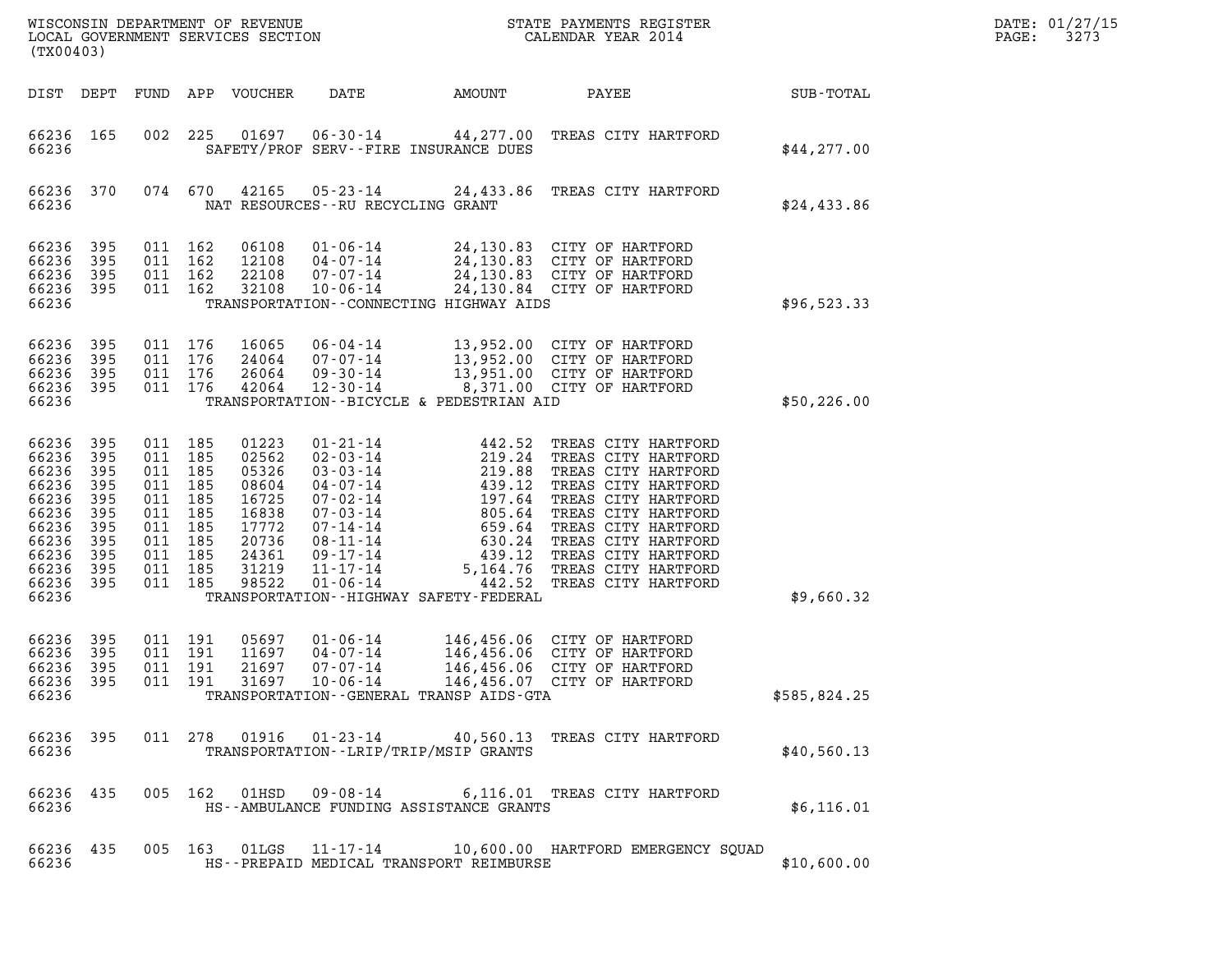| WISCONSIN DEPARTMENT OF REVENUE   | STATE PAYMENTS REGISTER | DATE: 01/27/15 |
|-----------------------------------|-------------------------|----------------|
| LOCAL GOVERNMENT SERVICES SECTION | CALENDAR YEAR 2014      | 3274<br>PAGE:  |

| (TX00403)                                                                                                                                                                                                   |                                                                                                                                                        |                                                                                                                                                                                                                                                |                                                                                                                                                                                                    |                                                                                                                                                                                                                                                                                                                                                                                                           |                                   | WISCONSIN DEPARTMENT OF REVENUE<br>LOCAL GOVERNMENT SERVICES SECTION THE STATE PAYMENTS REGISTER<br>(TWARA 2014                                                                                                                                                                                                            |               | DATE: 01/27/15<br>PAGE:<br>3274 |
|-------------------------------------------------------------------------------------------------------------------------------------------------------------------------------------------------------------|--------------------------------------------------------------------------------------------------------------------------------------------------------|------------------------------------------------------------------------------------------------------------------------------------------------------------------------------------------------------------------------------------------------|----------------------------------------------------------------------------------------------------------------------------------------------------------------------------------------------------|-----------------------------------------------------------------------------------------------------------------------------------------------------------------------------------------------------------------------------------------------------------------------------------------------------------------------------------------------------------------------------------------------------------|-----------------------------------|----------------------------------------------------------------------------------------------------------------------------------------------------------------------------------------------------------------------------------------------------------------------------------------------------------------------------|---------------|---------------------------------|
| DIST DEPT                                                                                                                                                                                                   |                                                                                                                                                        |                                                                                                                                                                                                                                                | FUND APP VOUCHER                                                                                                                                                                                   | DATE AMOUNT                                                                                                                                                                                                                                                                                                                                                                                               |                                   | PAYEE                                                                                                                                                                                                                                                                                                                      | SUB-TOTAL     |                                 |
| 66236 455<br>66236                                                                                                                                                                                          |                                                                                                                                                        | 002 231                                                                                                                                                                                                                                        | 01434                                                                                                                                                                                              | JUSTICE -- LAW ENFORCEMENT TRAINING                                                                                                                                                                                                                                                                                                                                                                       |                                   | 02-19-14 4,000.00 TREAS CITY HARTFORD                                                                                                                                                                                                                                                                                      | \$4,000.00    |                                 |
| 66236<br>66236<br>66236<br>66236<br>66236<br>66236<br>66236<br>66236<br>66236<br>66236<br>66236<br>66236<br>66236<br>66236<br>66236<br>66236<br>66236<br>66236<br>66236<br>66236<br>66236<br>66236<br>66236 | 505<br>505<br>505<br>505<br>505<br>505<br>505<br>505<br>505<br>505<br>505<br>505<br>505<br>505<br>505<br>505<br>505<br>505<br>505<br>505<br>505<br>505 | 002 155<br>002 155<br>002 155<br>002 155<br>002 155<br>002 155<br>002 155<br>002 155<br>002 155<br>002 155<br>002 155<br>002 155<br>002 155<br>002 155<br>002 155<br>002 155<br>002 155<br>002 155<br>002 155<br>002 155<br>002 155<br>002 155 | 00307<br>01039<br>01039<br>01741<br>01741<br>02611<br>02611<br>03496<br>03496<br>04288<br>04288<br>05317<br>05317<br>06277<br>06277<br>07046<br>07046<br>07924<br>07924<br>08760<br>08760<br>09582 | DOA-HOUSING ASSISTANCE-FEDERAL FUNDS                                                                                                                                                                                                                                                                                                                                                                      |                                   |                                                                                                                                                                                                                                                                                                                            | \$583,503.56  |                                 |
| 66236<br>66236<br>66236<br>66236<br>66236<br>66236<br>66236<br>66236<br>66236<br>66236<br>66236<br>66236<br>66236<br>66236                                                                                  | 505<br>505<br>505<br>505<br>505<br>505<br>505<br>505<br>505<br>505<br>505<br>505<br>505                                                                | 035 371<br>035 371<br>035 371<br>035 371<br>035 371<br>035 371<br>035 371<br>035 371<br>035 371<br>035 371<br>035 371<br>035 371<br>035 371                                                                                                    | 00034<br>01039<br>01741<br>02611<br>03496<br>04288<br>05317<br>06277<br>07046<br>07924<br>08760<br>09582<br>10352                                                                                  | $\begin{array}{llllll} 07\cdot 02\cdot 14 & 100\,, 914\cdot 00 \\ 08\cdot 21\cdot 14 & 49\,, 802\cdot 59 \\ 09\cdot 19\cdot 14 & 21\,, 650\cdot 45 \\ 10\cdot 22\cdot 14 & 87\,, 547\cdot 70 \\ 11\cdot 21\cdot 14 & 68\,, 824\cdot 73 \\ 12\cdot 22\cdot 14 & 65\,, 747\cdot 66 \\ 01\cdot 22\cdot 14 & 49\,, 070\cdot 85 \\ 02\cdot 2$<br>$06 - 23 - 14$<br>$07 - 21 - 14$<br>DOA--PUBLIC BENEFITS FUND |                                   | TREAS CITY HARTFORD<br>TREAS CITY HARTFORD<br>TREAS CITY HARTFORD<br>TREAS CITY HARTFORD<br>TREAS CITY HARTFORD<br>TREAS CITY HARTFORD<br>TREAS CITY HARTFORD<br>TREAS CITY HARTFORD<br>TREAS CITY HARTFORD<br>TREAS CITY HARTFORD<br>TREAS CITY HARTFORD<br>32,180.64 TREAS CITY HARTFORD<br>6,820.02 TREAS CITY HARTFORD | \$617,413.75  |                                 |
| 66236 835<br>66236<br>66236                                                                                                                                                                                 | 835<br>002                                                                                                                                             | 002 105<br>105                                                                                                                                                                                                                                 | 44652<br>81760                                                                                                                                                                                     | $07 - 28 - 14$<br>$11 - 17 - 14$<br>REVENUE--STATE SHARED REVENUES                                                                                                                                                                                                                                                                                                                                        | 602,212.26                        | 213,927.57 TREAS CITY HARTFORD<br>TREAS CITY HARTFORD                                                                                                                                                                                                                                                                      | \$816, 139.83 |                                 |
| 66236 835<br>66236 835<br>66236 835                                                                                                                                                                         | 002                                                                                                                                                    | 002 109<br>109<br>002 109                                                                                                                                                                                                                      | 02384<br>03541<br>05349                                                                                                                                                                            | $07 - 28 - 14$<br>$07 - 28 - 14$<br>$07 - 28 - 14$                                                                                                                                                                                                                                                                                                                                                        | 3,761.00<br>32,084.00<br>3,216.00 | TREAS CITY HARTFORD<br>TREAS CITY HARTFORD<br>TREAS CITY HARTFORD                                                                                                                                                                                                                                                          |               |                                 |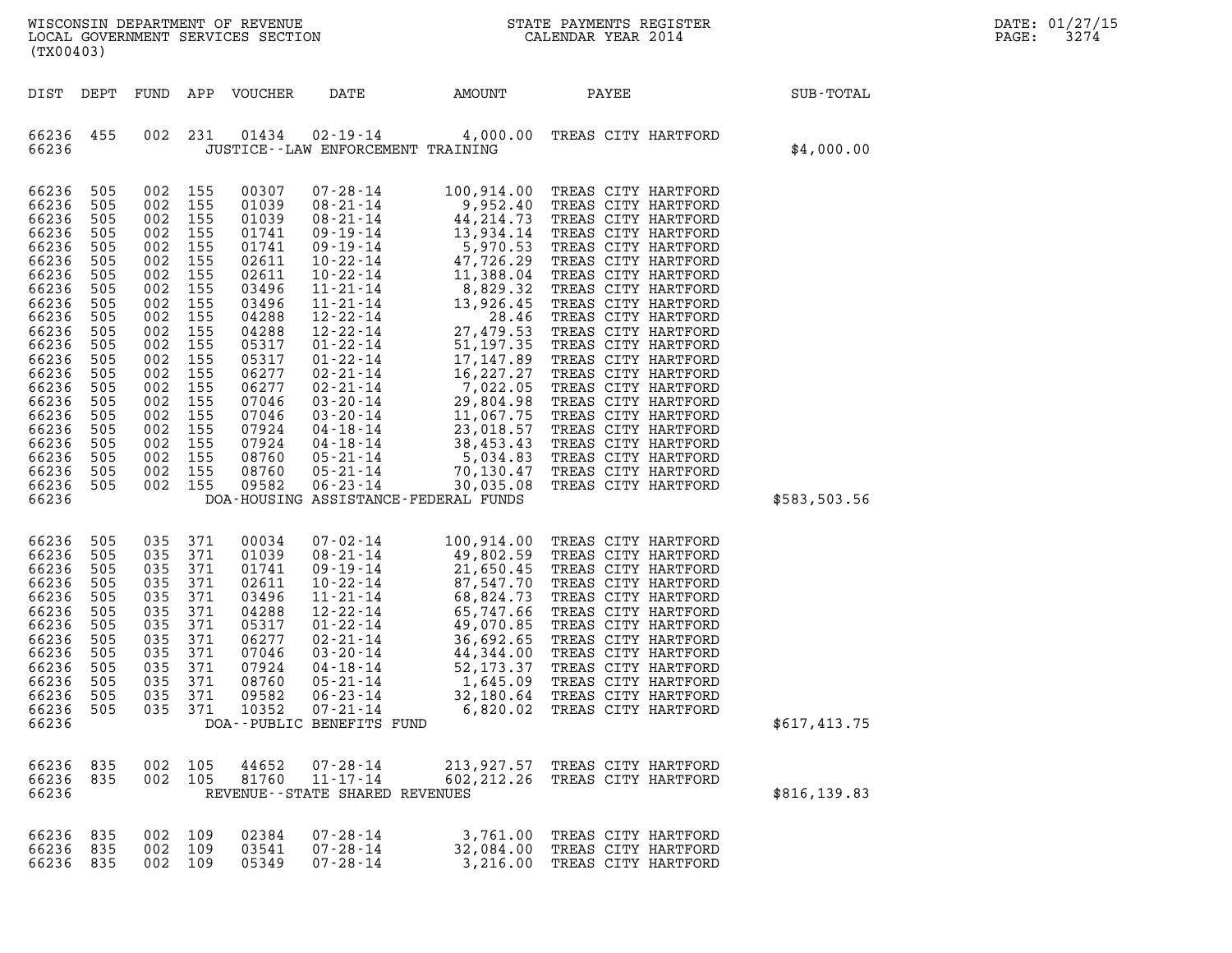| WISCONSIN DEPARTMENT OF REVENUE<br>LOCAL GOVERNMENT SERVICES SECTION<br>(TX00403)                                    | STATE PAYMENTS REGISTER<br>CALENDAR YEAR 2014 | DATE: 01/27/15<br>3275<br>PAGE: |
|----------------------------------------------------------------------------------------------------------------------|-----------------------------------------------|---------------------------------|
| DEPT<br>APP<br>VOUCHER<br>AMOUNT<br>FUND<br>DATE<br>DIST                                                             | SUB-TOTAL<br>PAYEE                            |                                 |
| 66236<br>REVENUE--EXEMPT COMPUTER AID                                                                                | \$39,061.00                                   |                                 |
| 835<br>00004<br>66236<br>002<br>501<br>$02 - 03 - 14$<br>3,617.70<br>66236<br>DOA-PAYMENT FOR MUNICIPAL SERVICES AID | TREAS CITY HARTFORD<br>\$3,617.70             |                                 |
| 66236<br>DISTRICT TOTAL APPROPRIATIONS                                                                               | \$2,931,956.74                                |                                 |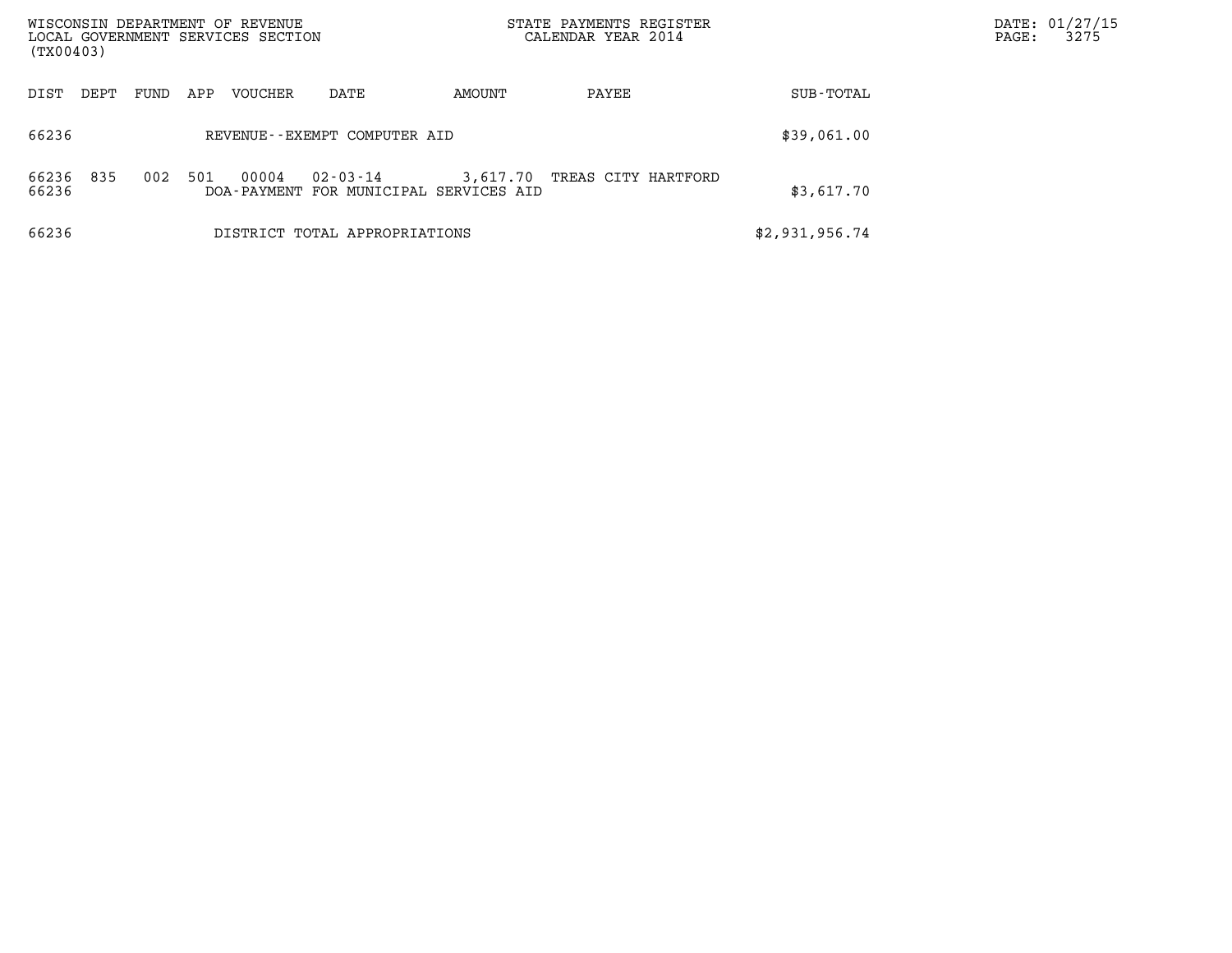| DATE: | 01/27/15 |
|-------|----------|
| PAGE: | 3276     |

| (TX00403)                                                 |           |                               |                    |                                  |                                                    |                                          |                                                                                                                                                     |                  | DATE: 01/27/15<br>3276<br>$\mathtt{PAGE:}$ |
|-----------------------------------------------------------|-----------|-------------------------------|--------------------|----------------------------------|----------------------------------------------------|------------------------------------------|-----------------------------------------------------------------------------------------------------------------------------------------------------|------------------|--------------------------------------------|
|                                                           |           |                               |                    | DIST DEPT FUND APP VOUCHER       | DATE                                               | AMOUNT                                   | PAYEE                                                                                                                                               | <b>SUB-TOTAL</b> |                                            |
| 66291 165<br>66291                                        |           |                               |                    |                                  |                                                    | SAFETY/PROF SERV--FIRE INSURANCE DUES    | 002  225  01698  06-30-14  99,838.88  TREAS CITY WEST BEND                                                                                          | \$99,838.88      |                                            |
| 66291 370<br>66291                                        |           |                               | 002 503            | 16706                            |                                                    | NAT RESOURCES--AIDS IN LIEU OF TAXES     | 01-30-14 8,589.72 TREAS CITY WEST BEND<br>CITY SHARE 3305.10                                                                                        | \$8,589.72       |                                            |
| 66291 370<br>66291                                        |           |                               |                    |                                  |                                                    | NAT RESOURCES--RU RECYCLING GRANT        | 074 670 42166 05-23-14 100,480.84 TREAS CITY WEST BEND                                                                                              | \$100, 480.84    |                                            |
| 66291 370<br>66291                                        |           |                               | 074 673            |                                  |                                                    | NAT RESOURCES - - RU CONSOLIDATED GRANT  | 42166  05-23-14  8,183.60 TREAS CITY WEST BEND                                                                                                      | \$8,183.60       |                                            |
| 66291 395<br>66291 395<br>66291 395<br>66291 395<br>66291 |           | 011 162<br>011 162<br>011 162 | 011 162            | 06109<br>12109<br>22109<br>32109 | $10 - 06 - 14$                                     | TRANSPORTATION--CONNECTING HIGHWAY AIDS  | 01-06-14 31,745.77 CITY OF WEST BEND<br>04-07-14 31,745.77 CITY OF WEST BEND<br>07-07-14 31,745.77 CITY OF WEST BEND<br>31,745.79 CITY OF WEST BEND | \$126,983.10     |                                            |
| 66291 395<br>66291 395<br>66291 395<br>66291              |           | 011 176                       | 011 176<br>011 176 | 26065<br>42065                   |                                                    | TRANSPORTATION--BICYCLE & PEDESTRIAN AID | 24065 07-07-14 60,323.00 CITY OF WEST BEND<br>09-30-14 60,323.00 CITY OF WEST BEND<br>12-30-14 36,194.00 CITY OF WEST BEND                          | \$156,840.00     |                                            |
| 66291                                                     | 66291 395 |                               |                    | 011 177 16066                    | TRANSPORTATION - - TRANSIT AID                     |                                          | 06-04-14 60,324.00 CITY OF WEST BEND                                                                                                                | \$60,324.00      |                                            |
| 66291 395<br>66291<br>66291 395<br>66291 395<br>66291     | 395       | 011 191<br>011 191<br>011 191 | 011 191            | 05698<br>11698<br>21698<br>31698 | $01 - 06 - 14$<br>04-07-14<br>07-07-14<br>10-06-14 | TRANSPORTATION--GENERAL TRANSP AIDS-GTA  | 335,876.44 CITY OF WEST BEND<br>335,876.44 CITY OF WEST BEND<br>335,876.44 CITY OF WEST BEND<br>335,876.45 CITY OF WEST BEND                        | \$1,343,505.77   |                                            |
| 66291                                                     | 66291 395 |                               |                    |                                  |                                                    | TRANSPORTATION - - LRIP/TRIP/MSIP GRANTS | 011 278 01919 01-23-14 3,311.02 TREAS CITY WEST BEND                                                                                                | \$3,311.02       |                                            |
| 66291                                                     | 66291 435 |                               |                    |                                  |                                                    | HS--AMBULANCE FUNDING ASSISTANCE GRANTS  | 005 162 01HSD 09-08-14 4,664.28 TREAS CITY WEST BEND                                                                                                | \$4,664.28       |                                            |
| 66291                                                     | 66291 435 |                               |                    |                                  |                                                    | HS--PREPAID MEDICAL TRANSPORT REIMBURSE  | 005 163 01LGS 11-17-14 46,500.00 CITY OF WEST BEND                                                                                                  | \$46,500.00      |                                            |
|                                                           |           |                               |                    |                                  |                                                    |                                          | 66291 455 002 231 01831 02-26-14 8,640.00 TREAS CITY WEST BEND                                                                                      |                  |                                            |